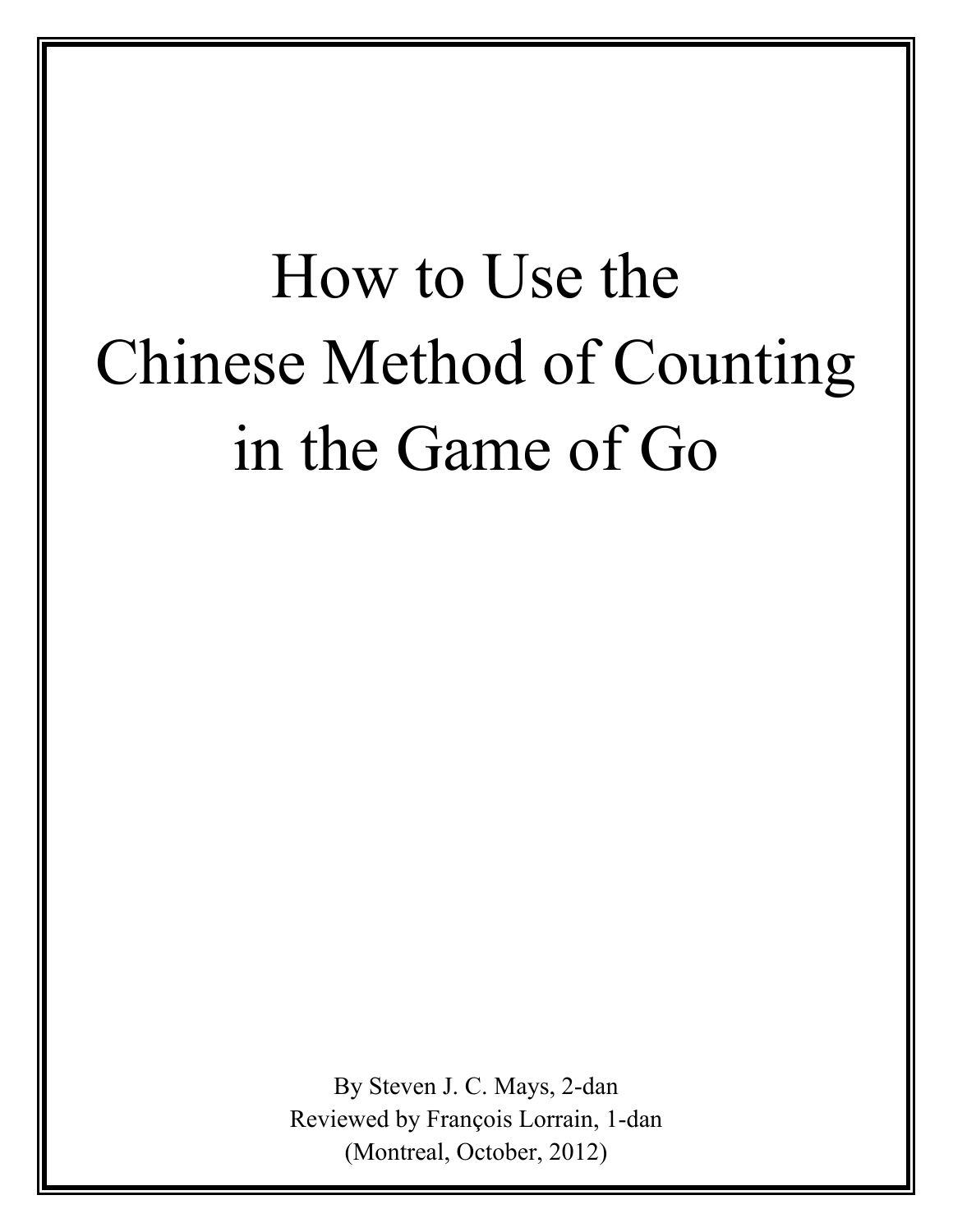# Table of Contents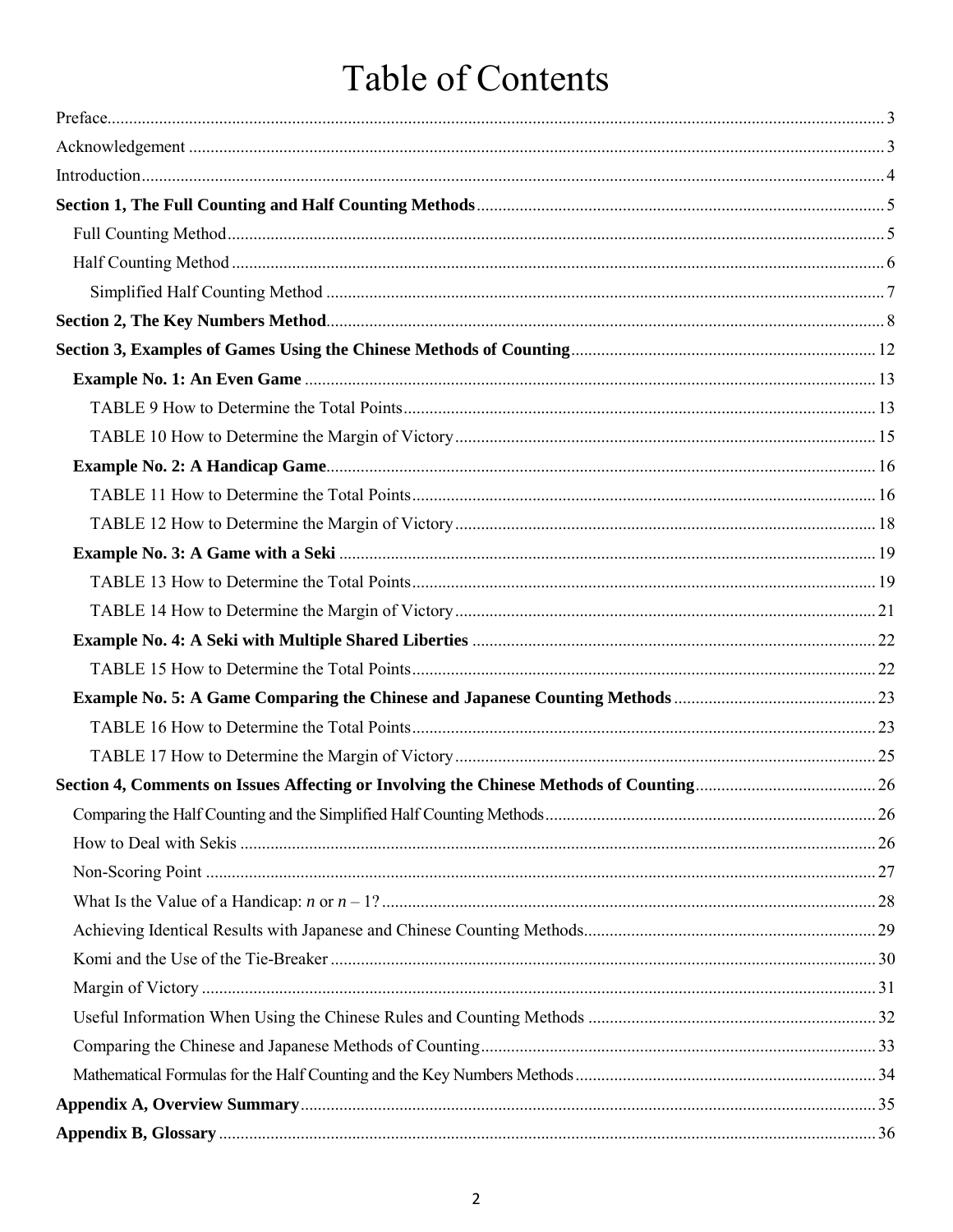# Preface

<span id="page-2-1"></span>The purpose of this study is to provide a solid introduction to the Chinese method of counting to players who are familiar with the game of go, but who are familiar with the game from a Japanese perspective, including the way it is counted. While striving to be comprehensive and detailed, this study seeks to be compact and practical, and to focus its attention on a how-to approach.

The desire to write a study such as the one that is presented here has been one that I have been wanting to fulfill for a number of years. Although I have always had a general idea of the manner in which the Chinese method of counting is supposed to work, I was never sure about the exact procedure I would need to follow until I became involved in the preparation of this study. I must declare, in the interest of full disclosure and to be perfectly candid, that in the many years in which I have been playing go (over thirty), I have never had the occasion to use the Chinese method of counting in an actual game. The opportunity to use it simply never materialized; but even if it had materialized, I would not have known how to make it work. The most that I can say about my exposure to the Chinese method of counting is that on a few rare occasions I observed others use it to count their games.

My goal in writing this paper is to satisfy an unmet need. There seems to be very little that has been written on the way in which the Chinese method of counting is supposed to work; and there is certainly nothing that I know of that treats this topic as comprehensively as I think it deserves. At first, I had intended to write this study just for myself; and the scope of the project, in the beginning at least, was certainly not as ambitious as it has now become. But the more I got involved in the topic the more I discovered that there was more to say on the matter than I had first thought. So I decided to expand the sweep of the project and to do as good a job as I could in the belief that others will find this study as useful to them as I have found it useful to me.

A word about terminology: I adopted some terms, (e.g., *non-scoring point*, and Half Counting method), from the internet, specifically from the article entitled Chinese Counting, in Sensei's Library. I would have adopted more terms from this source if more had been available. I see no purpose in re-inventing the wheel or of adding to an excess of terms that may exist already. But other terms I invented out of need (e.g., Full Counting method, *total points*, *total possible points*, *half count of possible points, adjusted total points*). I italicized these terms throughout this study to remind readers that these words have very specific meanings.

I know there are two generic terms that are often used to refer to the types of counting methods that embody the Japanese and the Chinese views of what constitutes countable territory (i.e., *territory scoring,* which refers to the counting of vacant intersections only; and *area scoring,* which refers to the counting of both vacant intersections and stones). After careful consideration, I decided not use these terms in this study, not because I have any problems with them *per se*, but mostly because I can never seem to remember, at least, not right away, which is which. I suspect that I am not alone in this predicament.

<span id="page-2-0"></span>Steven J. C. Mays

# Acknowledgement

François Lorrain is a long-time go player from Montreal, who has taught mathematics at the *College Jeande-Brébeuf*. He has always had an interest in the various counting methods used in go and in the Chinese method in particular, which he considers to be more rational than the Japanese method. He is the author of *Le Go, le grand jeu de l'Orient*, a book designed for beginners, and in which he promotes the Chinese method of counting. His several reviews of this study, along with the many comments these reviews have generated, have helped me greatly to maximize the usefulness of this paper. I am thankful for his support.

Finally, I too am from Montreal and I am also a long-time go player. My background is in technical writing. My interest in the Chinese method of counting and my motivation in writing this study both stem from my desire to properly understand how to use the other major counting method used in go.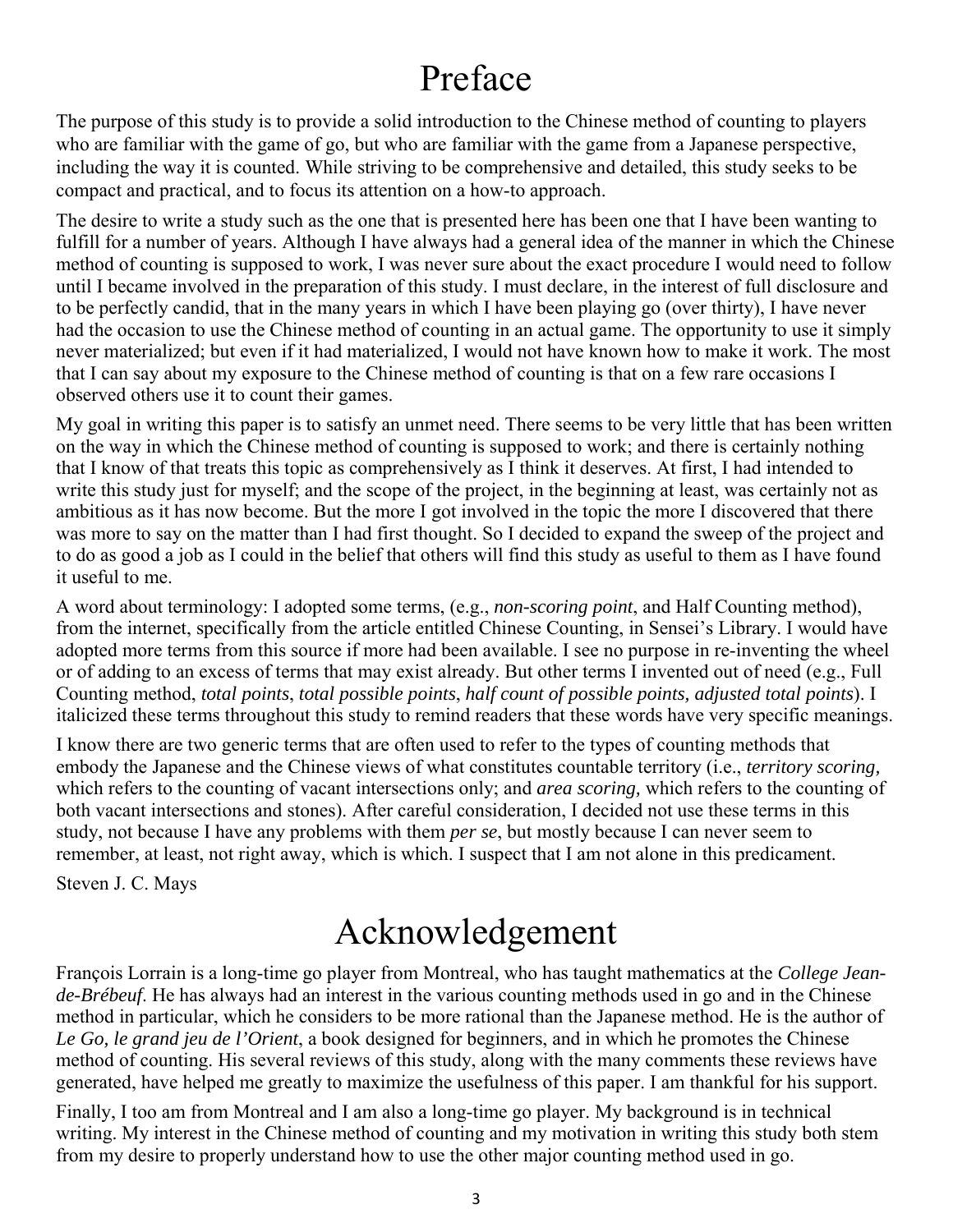# Introduction

<span id="page-3-0"></span>When the Japanese method of counting is used to score a game, there is only one procedure to follow:

- Remove all the dead stones from the board and place them, along with the prisoners that were captured during the game, into the vacant spaces surrounded by the stones of their own color.
- Reshape the vacant intersections into rectangular shapes in such a manner as to make these spaces easier to count.
- For each side, count the vacant intersections inside these spaces.
- Subtract the komi, if any, from Black's total points (or add it to White's total points).
- Determine the winner by identifying the side that has the larger number of total points.
- Subtract the loser's total points from the winner's total points to produce the margin of victory.

When the Chinese method of counting is used to score a game, however, there is more than one procedure from which to choose. In fact, there are at least three:

- The Full Counting method
- The Half Counting method
- The Key Numbers method

Among the three methods listed above, the Full Counting method is unique. It is unique in the sense that this method is the only one that determines the winner of a game by counting the *total points* (see [Glossary,](#page-35-0) [page 35\)](#page-35-1) of both sides. Then, after comparing the values of each side's *total points*, the side with the greater number of points is declared the winner.

The other two methods—the Half Counting and the Key Numbers methods—are similar to each other in two significant respects: (1) unlike the Full Counting method, which relies on comparing the *total points* of both sides, these methods rely on using the *total points* of one side only (usually Black's) in order to determine the winner; and (2) unlike the Full Counting method, the other two methods determine the winner, not by comparing the *total points* of both sides, which they cannot do, but by comparing the value of one side's *total points* to the value of the *half count of possible points* (i.e., to half the points on a board).

Before this comparison can be made, however, the player who is busy scoring the game must perform a few adjustments to settle the effects that the following items will have on the final score of the game: the komi (or the tie-breaker), the number of handicap stones (if any), and the *non-scoring point* (if any). There are two ways in which these adjustments are made: (1) in the Full Counting and Half Counting methods, the adjustments are made to the *total points* of the side that is being counted (usually Black's) while the value of the *half count of possible points* is kept constant; and (2) in the Key Numbers method, the opposite is done: the adjustments are made to the *half count of possible points* while the value of the *total points* of the side that is being counted is kept constant. In brief, this is the Chinese method of counting. Admittedly, it all sounds a bit overwhelming, but it will all be made clear in the pages to come.

In presenting the material covered in this study, the first two methods—the Full Counting and Half Counting methods—are presented together [\(Section 1, page 5\)](#page-4-2) because they share many similarities even though they are quite distinct. The Key Numbers method [\(Section 2, page 8\)](#page-7-1), on the other hand, is very different in nature from the other two methods, and, consequently, requires its own distinct treatment.

To explain how the counting methods described in this study are actually used in real games, a few  $9 \times 9$ games are provided [\(Section 3, page 12\)](#page-11-1) that will fully illustrate how each counting method works.

Finally, because a number of issues that affect or involve the Chinese method of counting require a more in-depth discussion or analysis, this need is provided for in the last part of this study [\(Section 4, page 26\)](#page-25-3).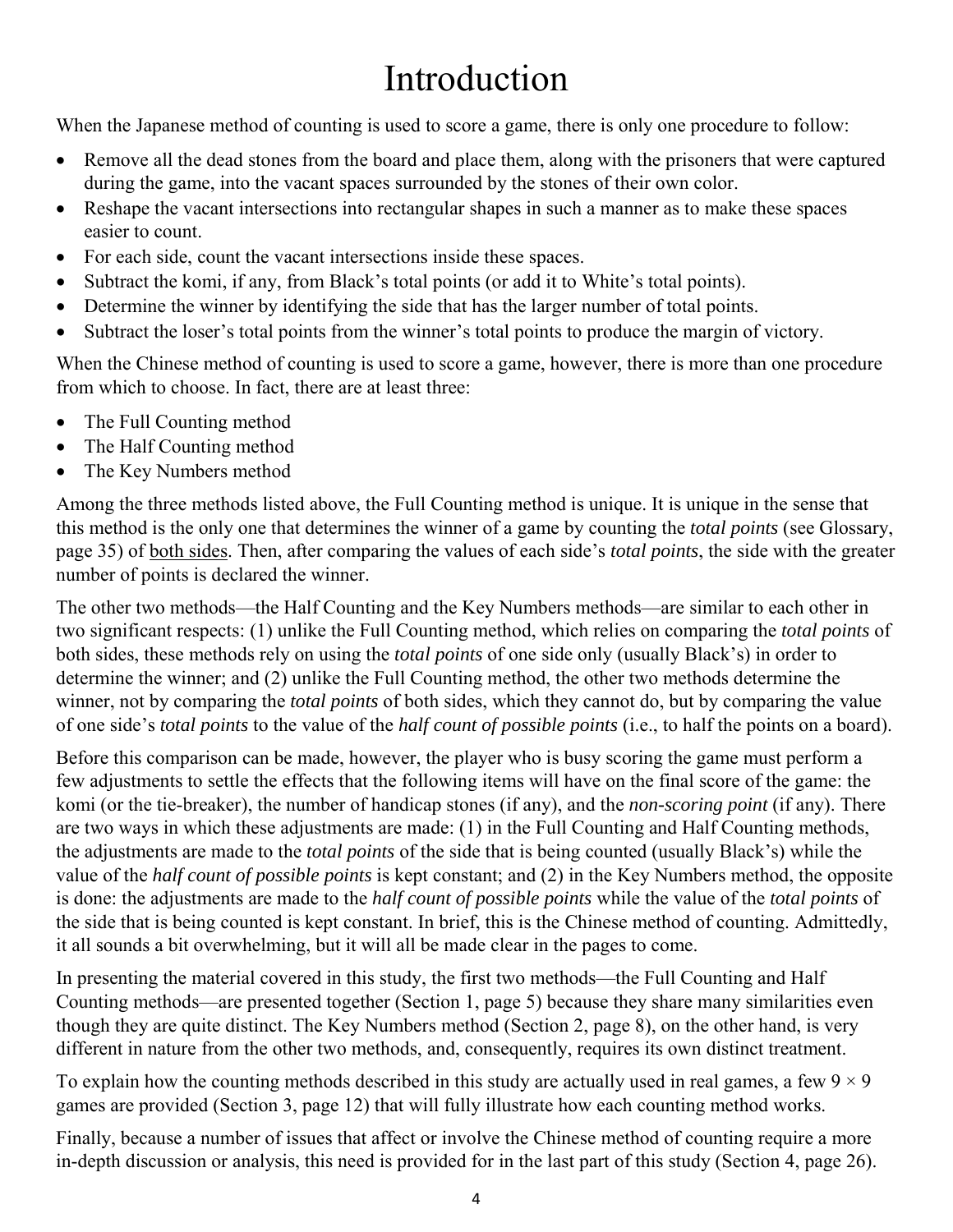# <span id="page-4-2"></span><span id="page-4-0"></span>Section 1 The Full Counting and Half Counting Methods

- **Full Counting Method:** This method identifies the winner by comparing Black's and White's *total points*. It is considered an inconvenient method to use because it requires more time to count a game using this method than it would require to count the same game using the Half Counting method. However, the Full Counting method is simpler to use than the Half Counting method, and it is far less likely to lead the players who use it into error. Furthermore, because this method requires that the territory of both sides be counted, it thus provides an excellent means of verifying the results that are obtained (for example, this method will detect whether an error occurred in the calculations of the *total points*, or whether there is a *non-scoring point* present in the game). If you are not in the habit of scoring a game Chinese-style on a regular basis, this is the method to use.
- **Half Counting Method:** This method, which is a shortcut version of the Full Counting method, identifies the winner of a game by determining the *total points*, not for both sides, but for one side only, usually Black's. Though faster than the Full Counting method, it is slightly more complicated to use (i.e., more error-prone). There is another version of this method, which is viewed as being slightly simpler and faster to use, called the [Simplified Half Counting method \(page 7\).](#page-6-1)

# <span id="page-4-1"></span>Full Counting Method

- 1. At the end of the game, remove all the dead stones from the board and place them in their respective bowls. If you have prisoners, place them in your opponent's bowl, you won't need them.
- 2. Make rectangular shapes of the black and white territories on the board, and count the total number of vacant intersections in them. You may want to write these numbers down.

To help you achieve this objective, you can remove stones from the board and place them in their respective bowls, or you can take stones from the bowls and place them on the board.

- 3. If there is a seki in the game, see [How to Deal with Sekis, page 26.](#page-25-3)
- 4. Count the total number of black and white stones on the board by placing them in groups of ten's.
- 5. For both Black and White, add together the total number of vacant intersections with the total number of stones. This will produce the *total points* for each side.
- 6. Subtract the komi (or the tie-breaker), or the number of handicap stones (*n*), if any, from Black's *total points*. If you want, you can add these values to White's *total points*. This will produce the *adjusted total points*.

Note: The subtraction of the value of the handicap begins when  $n \ge 2$ . Below  $n = 2$  are (1) even games, in which only the value of the komi (6.5 or 7.5) is subtracted, and (2) no-komi games (sometimes called 1-stone handicap games), in which only the value of the tie-breaker (0.5) is subtracted. Of course, in handicap games of two stones or more, the tie-breaker (0.5) is required to prevent games from ending in a draw.

- 7. The player with the bigger number of *adjusted total points* is the winner.
- 8. To determine the margin of victory, subtract the lesser value from the greater one.

To see examples of games in which the Full Counting method is used, [see Section 3, page 12.](#page-11-1)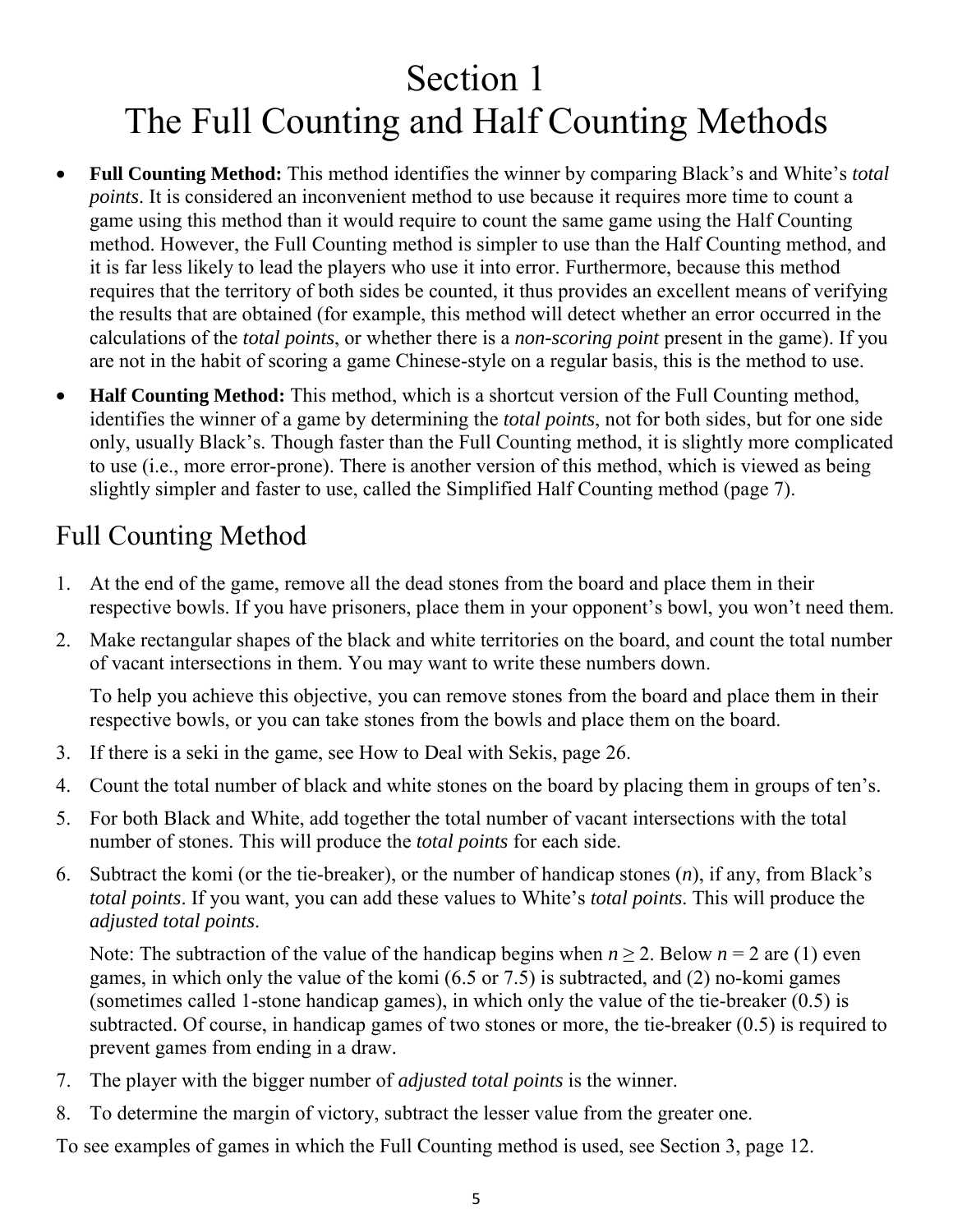# <span id="page-5-0"></span>Half Counting Method

- 1. At the end of the game, remove all the dead stones from the board and place them in their respective bowls. If you have prisoners, place them in your opponent's bowl, you won't need them.
- 2. Decide which side you will use to calculate the *total points*. (Black's side will be assumed here).
- 3. Make rectangular shapes of Black's territories on the board, and count the total number of vacant intersections in them. You may want to write this number down.

To help you achieve this objective, you can remove black stones from the board and place them in Black's bowl, or you can take stones from Black's bowl and place them on the board.

- 4. If there is a seki in the game, se[e How to Deal with Sekis, page 26.](#page-25-3)
- 5. Count the total number of black stones on the board by placing them in groups of ten's.
- 6. Add together the total number of vacant intersections with the total number of stones. This will produce Black's *total points*.
- 7. Determine the *total possible points* of the board  $(19 \times 19 = 361)$ . (The assumption here is that a  $19 \times 19$  board is being used.)
- 8. Determine the *half count of possible points* by dividing the *total possible points* by 2 (361  $\div$  2 = 180.5 points).
- 9. Divide the komi (or the tie-breaker) by 2; or divide the number of handicap stones (*n*), if any, also by 2; and then subtract these new values from Black's *total points*. If there is a *non-scoring point* (see [How to Deal with Sekis, page 26\),](#page-25-3) divide this value by 2 and add the new value to Black's *total points*. The resulting final value that emerges after performing these operations is called the *adjusted total points*. It is this value that determines the outcome of the game: if it is greater than the *half count of possible points* (180.5), then Black wins; if it is less than the *half count of possible points*, then Black loses.

Note: The procedure that is outlined in the previous paragraph is the consequence of the decision taken in Step 2, which was to calculate Black's *total points*. If the decision had been made to calculate White's *total points* instead of Black's, then the procedure would have been different. It would have required you to add to White's *total points*, the komi (or the tie-breaker) divided by 2; or the handicap (*n*), if any, divided by 2; and finally the *non-scoring point*, if any, divided by 2.

Note: The subtraction of the value of the handicap begins when  $n > 2$ . Below  $n = 2$  are (1) even games, in which only the value of the komi (6.5 or 7.5), divided by 2, is subtracted; and (2) nokomi games (sometimes called 1-stone handicap games), in which only the value of the tie-breaker (0.5), divided by 2, is subtracted. Of course, in handicap games of two stones or more, the tiebreaker (0.5), divided by 2, is always required to prevent the games from ending in a draw.

(The reason that the value of the *non-scoring point* is added to Black's *total points*, instead of being subtracted from the value of the *half count of possible points*, which many might consider as the more natural way to proceed, is because of the desire to keep the latter value as a constant.)

(If you are using the Full Counting method in a game in which a *non-scoring point* occurs, this point will always be subtracted for you automatically. You do not need to do anything to achieve this adjustment. This can be verified by adding Black's and White's *total points*. The sum will always be equal to the *total possible points* minus the *non-scoring point*  $(361 - 1)$ .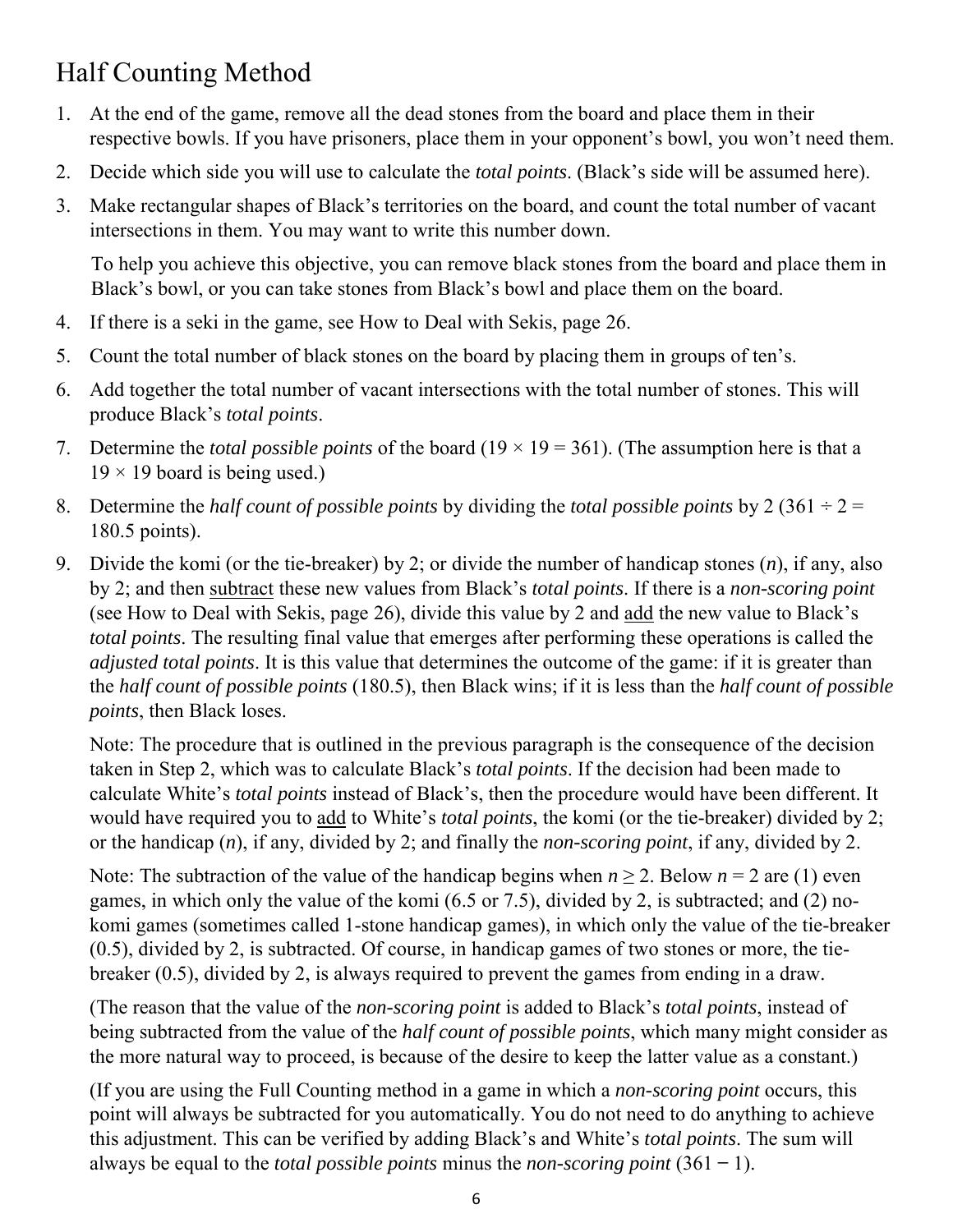<span id="page-6-1"></span>10. To determine the margin of victory, subtract the *half count of possible points* (180.5) from Black's *adjusted total points* and multiply the difference by 2. If this operation produces a negative value, then the result will be White's margin of victory.

To see examples of games in which the Half Counting method is used, [see Section 3, page 12.](#page-11-1) 

# <span id="page-6-0"></span>Simplified Half Counting Method

In this version of the Half Counting method, the only adjustment that is made is for the komi or the handicap. The tie-breaker and the *non-scoring point* are ignored in order to speed-up the calculations. If a tie occurs, White wins automatically (see [Komi and the Use of the Tie-Breaker, page 30\).](#page-29-1)

The Simplified Half Counting method produces an accurate result in terms of determining which side wins a game, but the value that is produced for the margin of victory will always be inaccurate by 0.5 points when non-even games are counted (see [Margin of Victory, page 31\)](#page-30-1). If you want to obtain an accurate value for the margin of victory, you must always include the tie-breaker in the calculations, which means subtracting  $0.25$  points  $(0.5 \div 2)$  from the value of the *total points* (if you are counting White's side, you must add  $0.25$  points  $(0.5 \div 2)$  to the *total points*).

If counting Black's side, the formula is as follows:

(Total Points – (Adjustment Points  $\div$  2) – Half Count of Possible Points)  $\times$  2 = Margin of Victory (If counting White's side, add, do not subtract, the Adjustment Points—i.e., the komi or the handicap.)

| <b>Counting Elements</b>                                                                   | <b>Operations</b>                  | <b>Notes</b>                                                                                                                                                                      |
|--------------------------------------------------------------------------------------------|------------------------------------|-----------------------------------------------------------------------------------------------------------------------------------------------------------------------------------|
| Total Points (190 is used as example):                                                     | 190                                | This includes vacant territory and stones.                                                                                                                                        |
| Komi (6.5 ÷ 2) or Handicap ( $n \div 2$ ):                                                 | $-3.25$                            | If the ATP is 181, Black wins by 1 point:                                                                                                                                         |
| <b>Adjusted Total Points:</b>                                                              | 186.75                             | $(181 - 180.5) \times 2 = 1.$                                                                                                                                                     |
| <b>Half Count of Possible Points:</b>                                                      | $-180.5$<br>6.25<br>x <sub>2</sub> | If the ATP is 180, Black loses by 1 point:<br>$(180 - 180.5) \times 2 = -1.$<br>If the margin of victory is negative, then this<br>indicates that the other side wins by the same |
| *Margin of Victory:                                                                        | 12.5                               | identical margin.<br>If dealing with a non-scoring point, subtract 0.5                                                                                                            |
| (*Except in even games, the MV is<br>off by 0.5 points if the tie-breaker<br>is excluded). |                                    | $(1 \div 2)$ from the HCPP $(180.5 - 0.5 = 180)$ .<br>If the ATP equals the HCPP, $(180 = 180)$ , (due to<br>a non-scoring point), then White wins the tie.                       |

#### TABLE 1 Summary of the Simplified Half Counting Method

Because of the close resemblance between the Half Counting and the Simplified Half Counting methods, see [Comparing the Half Counting and the Simplified Half Counting Methods, page 26.](#page-25-3) 

Note: Some of the elements presented here in connection with the Full Counting and the Half Counting methods were drawn from, or inspired by, the article (author unknown) on the Chinese Counting Methods found in Sensei's Library (on the Internet).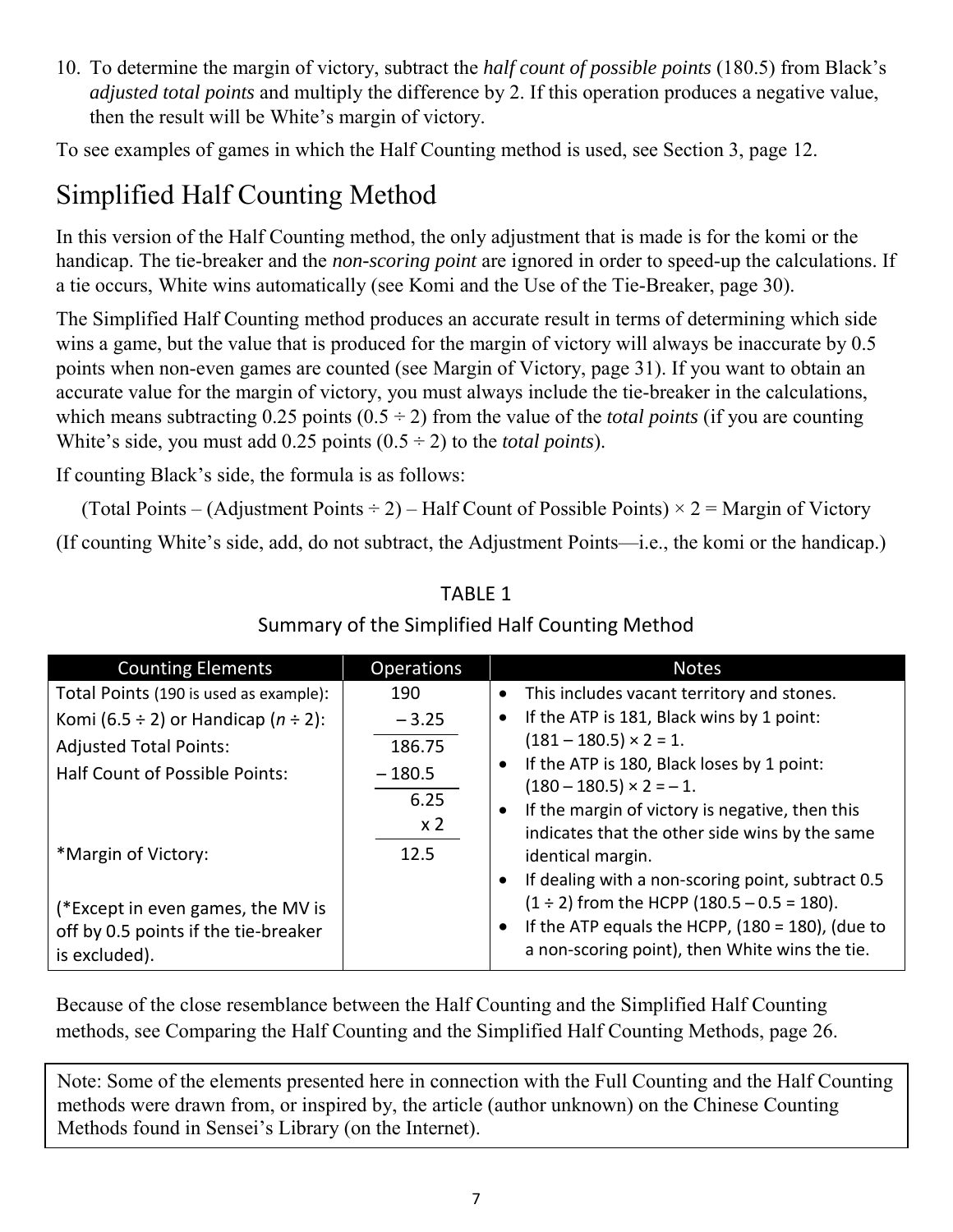# Section 2 The Key Numbers Method

<span id="page-7-1"></span><span id="page-7-0"></span>When compared to the Japanese method of counting points, both the Full Counting and the Half Counting methods entail a fair amount of work. Fortunately, there is a variant of the Chinese method that can offer some degree of relief in this matter. As far as it can be determined, this variant has no formal name. For the sake of convenience, this variant will be called the Key Numbers method.

(Before proceeding any further, players using the Key Numbers method can continue to determine the value of each side's *total points* in the same way as when they use the other methods described in this study (see [Section](#page-11-1)  [3, page 12,](#page-11-1) especially the tables entitled "How to Determine the Total Points".)

If most of the games you play are even games, games in which the only adjustment you need to make is for the komi (6.5 or 7.5), then there is a quicker way to determine the winner then using the methods described so far. All that you will need to do is to remember some *key numbers*, in fact, one number alone would be sufficient.

In an even game, the player who wins is the one for whom the value of his *total points* is equal to, or more than, the value of his *key number*. In the case of an even game, the *key number* is made up of two parts: (1) the *half count of possible points*, which is a basic part of all *key numbers*; and (2) the value of the komi, divided by 2.

For example, in Table 2, at the komi level of 6.5 points, if it is Black's side that is being counted and if the value of Black's *total points* is equal to, or more than, the value of his *key number* (43.75, or, in effect, 44 or more), then Black wins; or, if it is White's side that is being counted and if the value of White's *total points* is equal to, or more than, the value of his *key number* (37.25, or, in effect, 38 or more), then White wins. The same principle applies to even games played on a  $19 \times 19$  board (see Table 3): if Black gets 183.75 points or more (in effect, 184 or more), then he wins; or if White gets 177.25 points or more (in effect, 178 or more), then he wins.

#### TABLE 2 Key Numbers in an Even Game  $(9 \times 9)$

| Komi | W              | н                 |          | Half Count of          |               | Α          |                  |
|------|----------------|-------------------|----------|------------------------|---------------|------------|------------------|
|      | In Effect or > | <b>Key Number</b> | Komi ÷ 2 | <b>Possible Points</b> | Komi $\div$ 2 | Kev Number | In Effect or $>$ |
| 6.5  | 38             | $= 37.25$         | $-3.25$  | 40.5                   | $+3.25$       | $= 43.75$  | 44               |
| 7.5' |                | $= 36.75$         | $-3.75$  | 40.5                   | $+3.75$       | $= 44.25$  | 45               |

#### TABLE 3

#### Key Numbers in an Even Game  $(19 \times 19)$

| Komi | w              | н          |          | Half Count of          |               | А          |                |
|------|----------------|------------|----------|------------------------|---------------|------------|----------------|
|      | In Effect or > | Key Number | Komi ÷ 2 | <b>Possible Points</b> | Komi $\div$ 2 | Kev Number | In Effect or > |
| 6.5  | 178            | $= 177.25$ | $-3.25$  | 180.5                  | $+3.25$       | $= 183.75$ | 184            |
| 7.5  | 177            | 176.75     | $-3.75$  | 180.5                  | $+3.75$       | $= 184.25$ | 185            |

In a handicap game, however, the *key numbers* will always change slightly in relation to the changes in the level of the handicap. Determining the new *key numbers* that result from such changes is not as difficult as it might appear to be at first glance. You only need to perform a few mental calculations. For example, in a game involving an eight-stone handicap, Black would need to add 4 points (8 ÷ 2) to the *half count of possible points* to get his new *key number* of 184.5 (180.5 + 4); and White would need to subtract 4 points from the *half count of possible points* to get his new *key number* of 176.5 (180.5 – 4).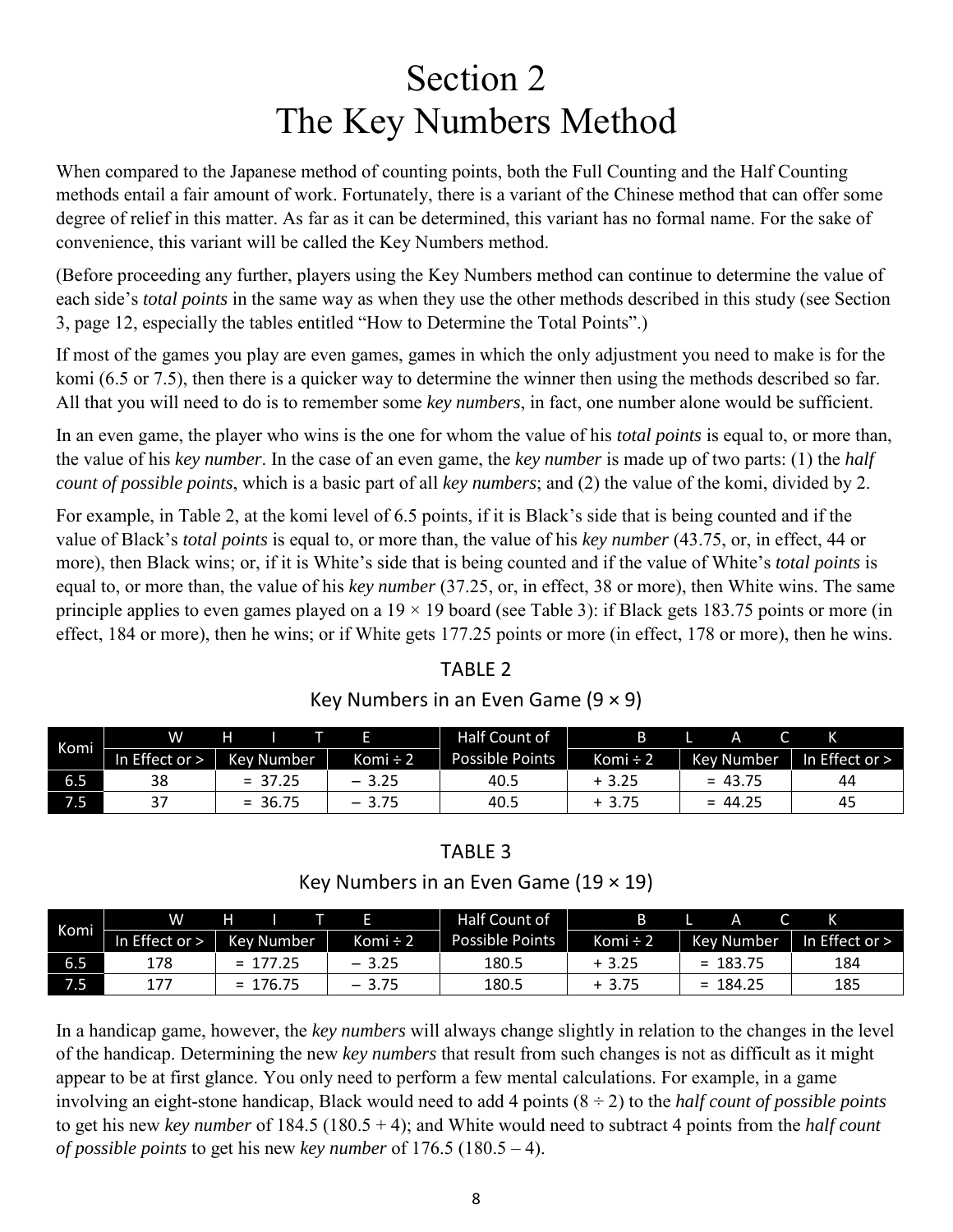Of course, in a handicap game, to prevent the possibility of *jigo*, a tie-breaker of 0.5 points would need to be set. This means that the new *key number* for each player would be affected by 0.25 points  $(0.5 \div 2)$ . Black's new *key number* would be 184.75 (184.5 + 0.25); and White's new *key number* would be 176.25 (176.5 – 0.25).

Note: If the game that is being counted is a no-komi game (sometimes called a 1-stone handicap game), this means that only the value of the tie-breaker  $(0.5 \div 2)$  can be used to determine the values of the two *key numbers* for this game: for Black, his *key number* would be  $180.75 (180.5 + (0.5 \div 2))$  or, in effect, 181. For White, his *key number* would be  $180.25 (180.5 - (0.5 \div 2))$  or, in effect, 181. In other words, the number (*n*) of stones in the handicap can only start to have an impact on determining the value of a *key number* when  $n \ge 2$ .

If a seki appears in a game that you are scoring using the Key Numbers method and produces a *non-scoring point*, you will need to adjust the *half count of possible points* by subtracting 0.5 points  $(1 \div 2)$  from it for each *non-scoring point* found in the game (see [Non-Scoring Point, page 27\).](#page-26-1)

Knowing the *key numbers* involved in your games will allow you to determine not only the winner of each game, but also the winner's margin of victory. This is accomplished by subtracting a player's *key number* from his *total points* and then multiplying the difference by 2. For example, let's say Black is playing a 3-stone handicap game, on a 9 × 9 board, with a tie-breaker of 0.5 points, his *key number* for that game would be 42.25  $(40.5 + (3 \div 2) + (0.5 \div 2))$ . If he gets, say, a total of 46 points, then his margin of victory would be 7.5 points  $((46 – 42.25) \times 2)$ . If the margin of victory produced by this operation is a negative value, then the value would indicate the margin of victory for the other side, in this case, White.

Table 4 summarizes the different factors that explain how the *key numbers* are determined for the two kinds of game types: even games and handicap games. After selecting the appropriate game type and entering the appropriate values for the komi (or the tie-breaker), or for the handicap (*n*), if any, you can then determine the *key numbers* for either Black or White, or for both. At the end of the game, once you know the *total points*, you can then use this information to determine the values to enter in the Difference and Margin of Victory rows. The side with the positive result is the winner.

#### TABLE 4 Determining Key Numbers and Margins of Victory (Model Table)

| <b>Counting Elements</b>                | W<br>H                | F.                    | B<br>A                | K                     |
|-----------------------------------------|-----------------------|-----------------------|-----------------------|-----------------------|
|                                         | Even Game             | <b>Handicap Game</b>  | Even Game             | <b>Handicap Game</b>  |
| <b>Total Points</b><br>TP)              | Vacant Terr. & Stones | Vacant Terr. & Stones | Vacant Terr. & Stones | Vacant Terr. & Stones |
| Half Count of Possible Points           | $HCPP*$               | $HCPP*$               | $HCPP*$               | $HCPP*$               |
| Komi 6.5 (7.5) (or tie-breaker)         | $(-3.75)$<br>$-3.25$  | $-(0.5 \div 2)$       | $+3.25$ $(+3.75)$     | $+(0.5 \div 2)$       |
| (for $n \geq 2$ )<br>Handicap           |                       | $-(n \div 2)$         |                       | $+(n \div 2)$         |
| <b>Key Numbers</b><br>(KN)              | (-) sum above 3 rows  | (-) sum above 3 rows  | (-) sum above 3 rows  | (-) sum above 3 rows  |
| <b>Difference</b><br>$(TP - KN)$        | $TP - KN$             | $TP - KN$             | $TP - KN$             | $TP - KN$             |
| $(Diff. \times 2)$<br>Margin of Victory | Difference $\times$ 2 | Difference $\times$ 2 | Difference $\times$ 2 | Difference $\times$ 2 |

\*For each non-scoring point that occurs in a game, subtract 0.5 points (1 ÷ 2) from the half count of possible points (HCPP).

The values found in the Key Numbers row are the total of the values found in the three rows immediately above it: Half Count of Possible Points, Komi (or tie-breaker), and Handicap, if any.

In the Key Numbers row, the use of parentheses around the minus signs is meant to indicate, not that the values in this row could be negative values, but rather that they are meant to be subtracted from the values found in the Total Points row, at the top of the column. The resulting values are then entered in the Difference row.

The values in the Margin of Victory row are the product of the values found in the Difference row multiplied by 2.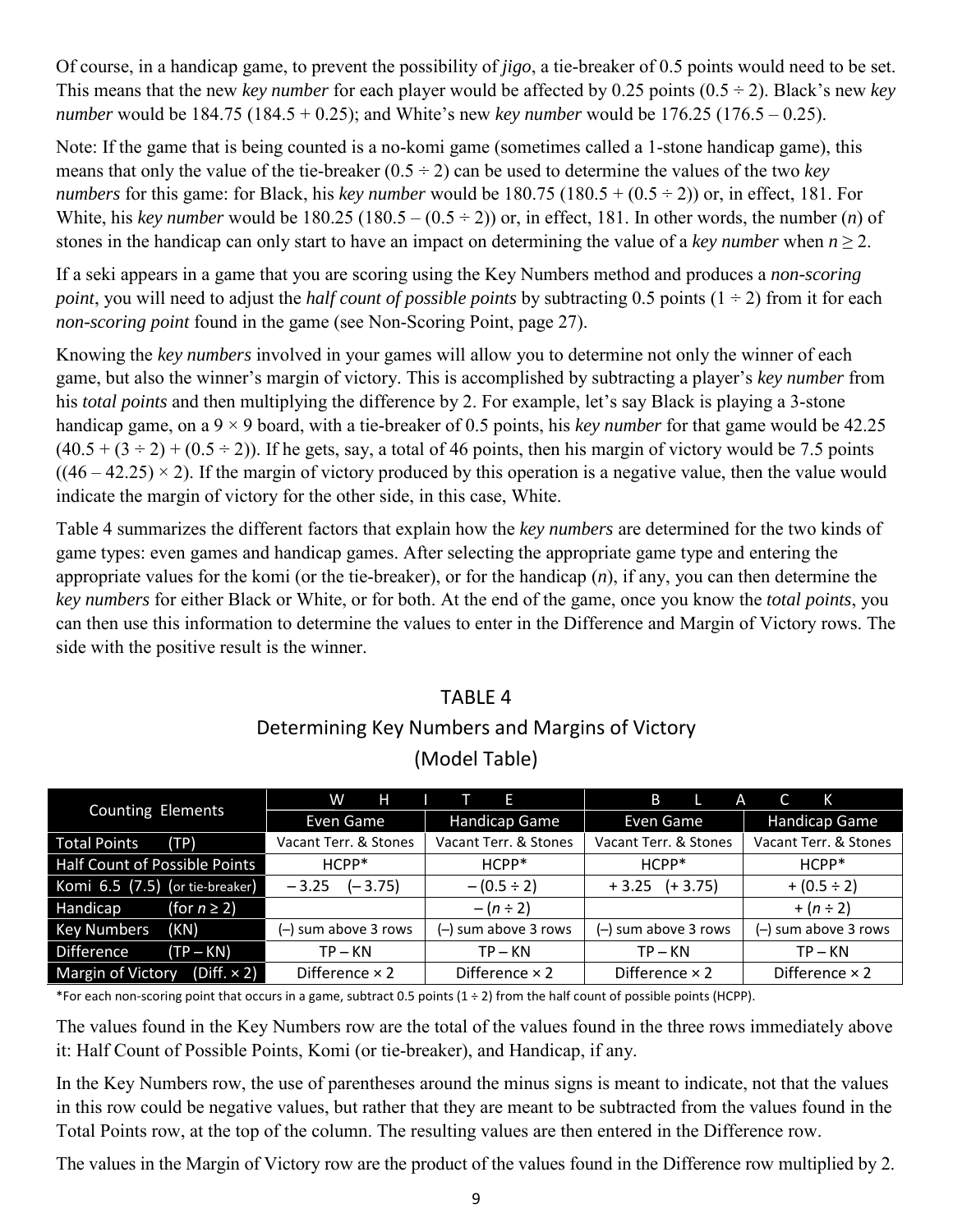Tables 5 to 7 use the examples given in Section 3 to illustrate the way in which the Key Numbers method can be used.

#### TABLE 5

#### Determining Key Numbers and Margins of Victory [\(Even Game, Table 10, page](#page-14-1) 15)

|                                         | W<br>н     | $\mathbf{T}$ $\mathbf{E}$ | B<br>$\Lambda$<br>C.<br>К |               |
|-----------------------------------------|------------|---------------------------|---------------------------|---------------|
| <b>Counting Elements</b>                | Even Game  | <b>Handicap Game</b>      | Even Game                 | Handicap Game |
| <b>Total Points</b><br>TP)              | 28         |                           | 53                        |               |
| Half Count of Possible Points           | 40.5       |                           | 40.5                      |               |
| Komi 6.5 (7.5) (or tie-breaker)         | $-3.25$    |                           | $+3.25$                   |               |
| Handicap<br>(for $n \geq 2$ )           |            |                           |                           |               |
| <b>Key Numbers</b><br>(KN)              | $(-)37.25$ |                           | (-) 43.75                 |               |
| Difference<br>(TP – KN)                 | $-9.25$    |                           | 9.25                      |               |
| $(Diff. \times 2)$<br>Margin of Victory | $-18.5$    |                           | 18.5                      |               |

#### TABLE 6

#### Determining Key Numbers and Margins of Victory

#### [\(3-Stone Handicap Game, Table 12, page1](#page-17-1)8)

| <b>Counting Elements</b>                       | W<br>Н<br>E |                                   | B<br><b>K</b><br>C<br>A |                      |
|------------------------------------------------|-------------|-----------------------------------|-------------------------|----------------------|
|                                                | Even Game   | <b>Handicap Game</b>              | Even Game               | <b>Handicap Game</b> |
| <b>Total Point</b><br>(TP)                     |             | 42                                |                         | 39                   |
| Half Count of Possible Points                  |             | 40.5                              |                         | 40.5                 |
| Komi $6.5$ (7.5) (or tie-breaker)              |             | $-0.25$                           |                         | $+0.25$              |
| Handicap<br>(for $n \geq 2$ )                  |             | $-1.5$                            |                         | $+1.5$               |
| (KN)<br><b>Key Numbers</b>                     |             | 38.75<br>$\overline{\phantom{0}}$ |                         | 42.25<br>$(-)$       |
| Difference<br>$(TP - KN)$                      |             | 3.25                              |                         | $-3.25$              |
| <b>Margin of Victory</b><br>$(Diff. \times 2)$ |             | 6.5                               |                         | $-6.5$               |

#### TABLE 7

#### Determining Key Numbers and Margins of Victory

#### [\(Game with Seki, Table 14, page](#page-20-1) 21)

| <b>Counting Elements</b>                       | W<br>н      | <i><b>Alex</b></i><br>F. | B<br>C<br>A<br>К |               |
|------------------------------------------------|-------------|--------------------------|------------------|---------------|
|                                                | Even Game   | <b>Handicap Game</b>     | Even Game        | Handicap Game |
| <b>Total Points</b><br>(TP)                    | 41          |                          | 39               |               |
| Half Count of Possible Points                  | $40.0*$     |                          | $40.0*$          |               |
| Komi 6.5 (7.5) (or tie-breaker)                | $-3.25$     |                          | $+3.25$          |               |
| Handicap<br>(for $n \geq 2$ )                  |             |                          |                  |               |
| (KN)<br><b>Key Numbers</b>                     | $(-)$ 36.75 |                          | $(-)$ 43.25      |               |
| Difference<br>$(TP - KN)$                      | 4.25        |                          | $-4.25$          |               |
| $(Diff. \times 2)$<br><b>Margin of Victory</b> | 8.5         |                          | $-8.5$           |               |

\*For each non-scoring point that occurs in a game, subtract 0.5 points (1 ÷ 2) from the half count of possible points (HCPP).

Note: The *half count of possible points* in Table 7 is adjusted to 40.0 because the seki in the game produced a *non-scoring point*. This adjustment is required when using the Key Numbers method.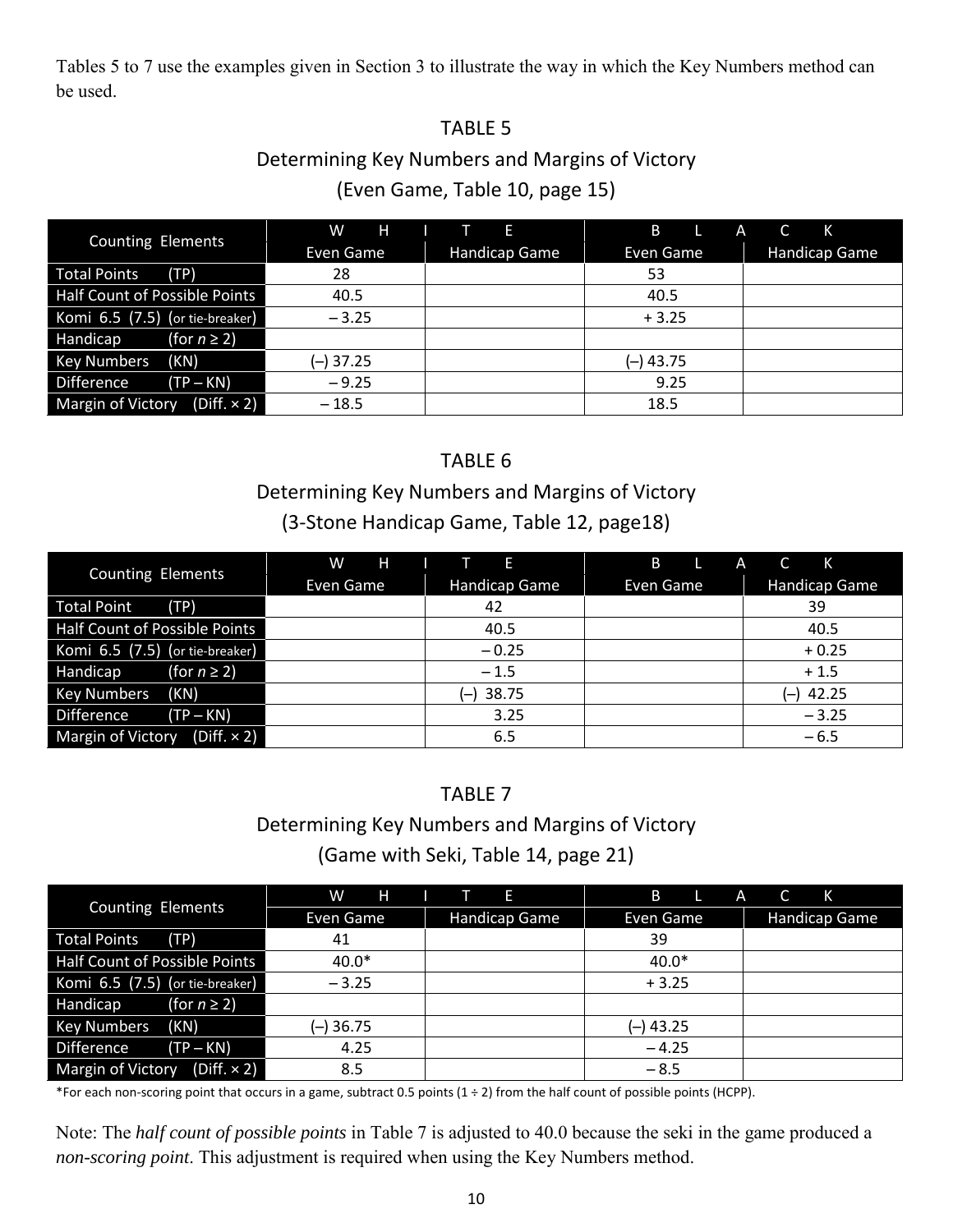Table 8 provides a summary list of all the possible *key numbers* (Column 6, which represents the sum of the values found in Columns 3, 4, and 5) for each possible type of game (Column 1) along with the minimum number of *total points* (Column 7) that the player whose side is being counted (Column 2) must obtain in order to win.

| Game Type<br>(Handicap or Other) | Player<br>(Side being counted) | HCPP* | Handicap $(n \div 2)$<br>Komi $6.5 \div 2 (7.5 \div 2)$ | Tie-Breaker<br>$(0.5 \div 2)$ | <b>Key Number</b><br>(Sum of Columns 3 to 5) | Minimum Total<br><b>Points Needed</b> |
|----------------------------------|--------------------------------|-------|---------------------------------------------------------|-------------------------------|----------------------------------------------|---------------------------------------|
| (1)                              | (2)                            | (3)   | (4)                                                     | (5)                           | (6)                                          | (7)                                   |
| 9 Stones                         | <b>Black</b>                   | 180.5 | $+4.5$                                                  | $+0.25$                       | $= 185.25$                                   | 186                                   |
|                                  | White                          | 180.5 | $-4.5$                                                  | $-0.25$                       | $= 175.75$                                   | 176                                   |
| 8 Stones                         | <b>Black</b>                   | 180.5 | $+4$                                                    | $+0.25$                       | $= 184.75$                                   | 185                                   |
|                                  | White                          | 180.5 | $-4$                                                    | $-0.25$                       | $= 176.25$                                   | 177                                   |
| 7 Stones                         | <b>Black</b>                   | 180.5 | $+3.5$                                                  | $+0.25$                       | $= 184.25$                                   | 185                                   |
|                                  | White                          | 180.5 | $-3.5$                                                  | $-0.25$                       | $= 176.75$                                   | 177                                   |
|                                  | <b>Black</b>                   | 180.5 | $+3$                                                    | $+0.25$                       | $= 183.75$                                   | 184                                   |
| 6 Stones                         | White                          | 180.5 | $-3$                                                    | $-0.25$                       | $= 177.25$                                   | 178                                   |
|                                  | <b>Black</b>                   | 180.5 | $+2.5$                                                  | $+0.25$                       | $= 183.25$                                   | 184                                   |
| 5 Stones                         | White                          | 180.5 | $-2.5$                                                  | $-0.25$                       | $= 177.75$                                   | 178                                   |
| 4 Stones                         | <b>Black</b>                   | 180.5 | $+2$                                                    | $+0.25$                       | $= 182.75$                                   | 183                                   |
|                                  | White                          | 180.5 | $-2$                                                    | $-0.25$                       | $= 178.25$                                   | 179                                   |
| 3 Stones                         | <b>Black</b>                   | 180.5 | $+1.5$                                                  | $+0.25$                       | $= 182.25$                                   | 183                                   |
|                                  | White                          | 180.5 | $-1.5$                                                  | $-0.25$                       | $= 178.75$                                   | 179                                   |
| 2 Stones                         | <b>Black</b>                   | 180.5 | $+1$                                                    | $+0.25$                       | $= 181.75$                                   | 182                                   |
|                                  | White                          | 180.5 | $-1$                                                    | $-0.25$                       | $= 179.25$                                   | 180                                   |
|                                  | <b>Black</b>                   | 180.5 |                                                         | $+0.25$                       | $= 180.75$                                   | 181                                   |
| No-Komi                          | White                          | 180.5 |                                                         | $-0.25$                       | $= 180.25$                                   | 181                                   |
|                                  | <b>Black</b>                   | 180.5 | $(+3.75)$<br>$+3.25$                                    |                               | $= 183.75 (= 184.25)$                        | 184<br>(185)                          |
| Even                             | White                          | 180.5 | $-3.25$<br>$(-3.75)$                                    |                               | $= 177.25 (= 176.75)$                        | 178<br>(177)                          |

#### TABLE 8

#### Minimum Total Points Needed to Win by Game Type

\*For each non-scoring point that occurs in a game, subtract 0.5 points (1 ÷ 2) from the half count of possible points (HCPP).

For example, in a 9-stone handicap game, if it is Black's side that is being counted, and if his *total points* equals 186, or more, then Black wins. The reason Black wins is because the value of 186 is bigger than his *key number*, 185.25 (Column 6). However, if it is White's side that is being counted, and if his *total points* equals 176, or more, then White wins The reason White wins is because 176 is bigger than his *key number*, 175.75.

The reason Black has to win when the value of his *total points* is 186, or more, is because at 186, White necessarily has to have a value of 175 *total points* (361 – 186), a value that is smaller than White's *key number*, 175.75 (Column 6). Consequently, White has to lose.

To determine the margin of victory, subtract the *key number* (Column 6) from the value of the *total points*, and then multiply the result by 2. For example, in the case of the 9-stone handicap game mentioned above, if the value of Black's *total points* was exactly 186, though it could be more, his margin of victory would be 1.5 points ((186 – 185.25)  $\times$  2), or ((Total Points – Key Number)  $\times$  2). Naturally, if this calculation produces a negative value, then the other side (in this case White) would be declared the winner by the same value as the one that was produced in the calculation.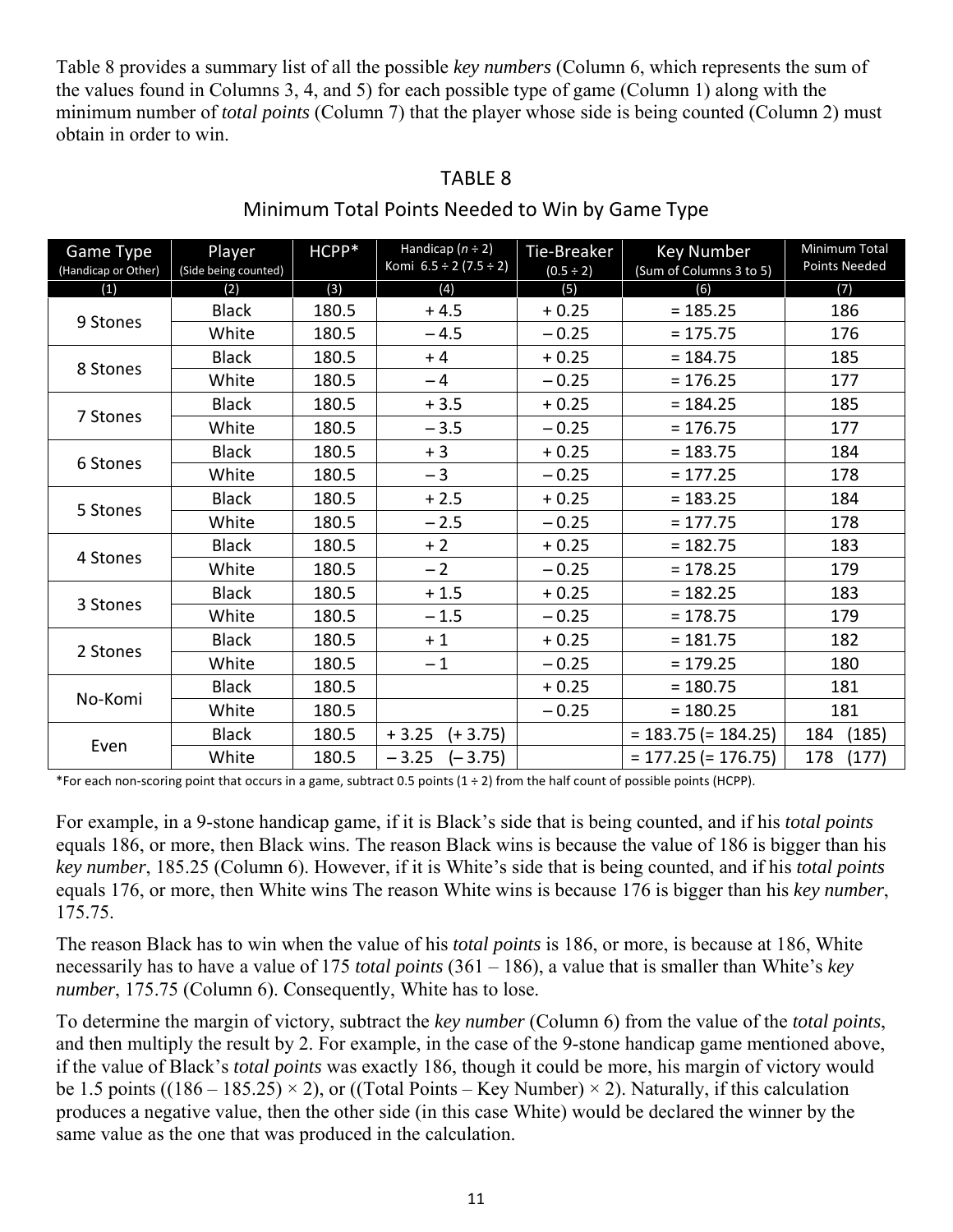# Section 3 Examples of Games Using the Chinese Methods of Counting

<span id="page-11-1"></span><span id="page-11-0"></span>This section contains three games on  $9 \times 9$  boards. Each game shows how the four methods of counting under study in this paper—the Full Counting, the Half Counting, the Simplified Half Counting, and the Key Numbers methods—are used to score the games that are presented. The three games that were selected for this demonstration were chosen because they represent the three types of games that would highlight some aspect of the calculations used by the Chinese counting methods: an even game, a handicap game, and a game with a seki.

When scoring a game Chinese-style, the counting part of the game consists of two phases:

- **Phase 1, Determining the Total Points:** This phase deals with the first step in the counting process: the need to determine the *total points* (vacant territory and stones) acquired during the game by both Black and White.
- **Phase 2, Determining the Margin of Victory:** This phase deals with the second step in the counting process: the use of the information collected in Phase 1, the *total points*, and to use these values in the calculations to determine which side has won the game and by how many points (margin of victory).

Each game presented in this section is scored according to these two phases. Phase 1 is represented by the tables entitled "How to Determine the Total Points" and Phase 2 is represented by the tables entitled "How to Determine the Margin of Victory".

This section also contains a board situation (Game 4: A Seki with Multiple Shared Liberties, page 22) whose purpose is to explain as clearly as possible how to fill-in the shared liberties in a seki at the end of a game.

Finally, the last game in this section (Game 5: A Game Comparing the Chinese and Japanese Counting Methods, page 23) shows how the rules by the American Go Association can preserve the identicalness of the results of each game when using the Japanese and the Chinese counting methods.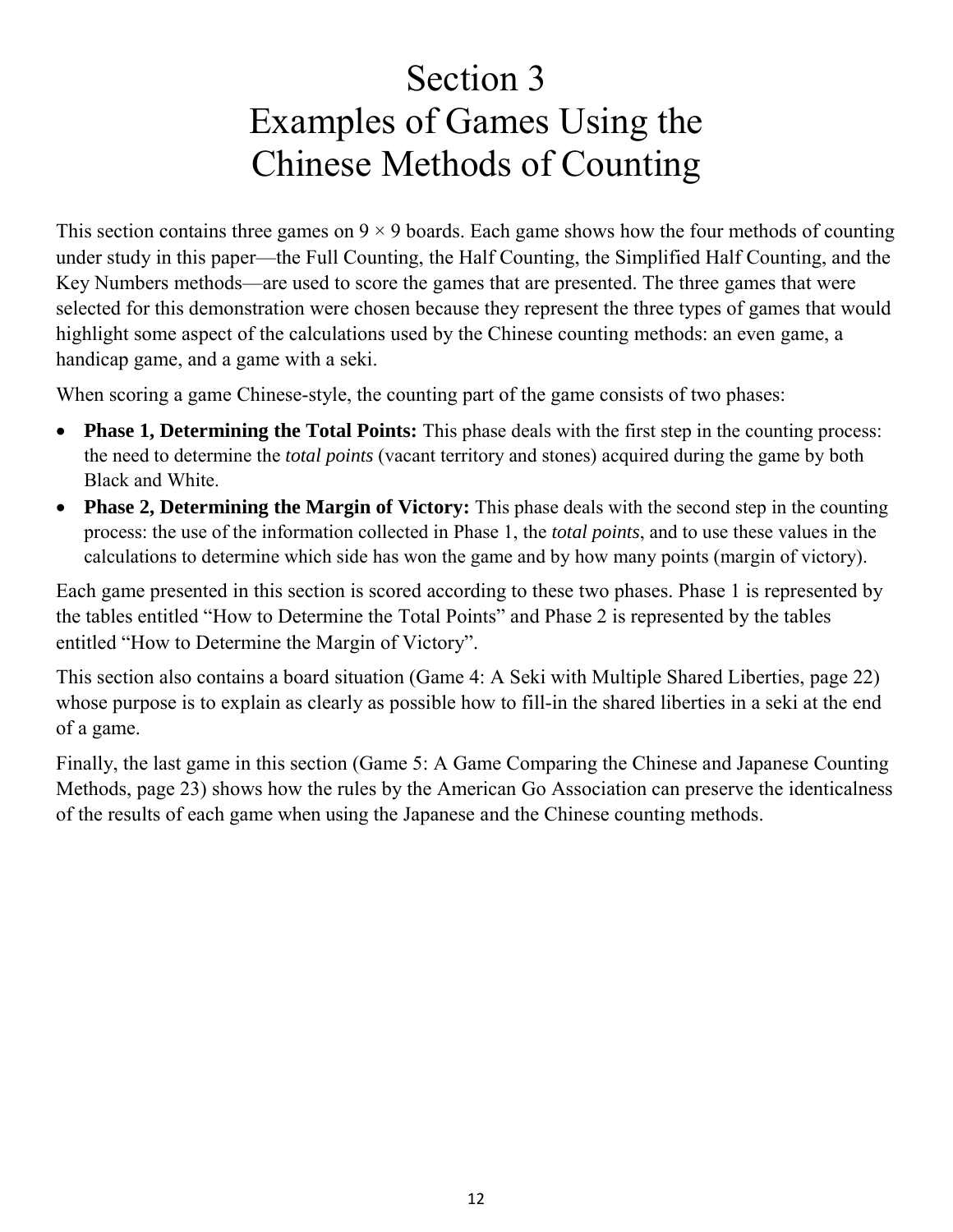<span id="page-12-0"></span>

#### TABLE 9

#### How to Determine the Total Points

<span id="page-12-1"></span>

| Step | Full Counting Method |                                                             | Half Counting Method |                                 |  |
|------|----------------------|-------------------------------------------------------------|----------------------|---------------------------------|--|
|      | Diagram              | Description                                                 | Diagram              | Description                     |  |
| 1    |                      | This is how the board<br>appears at the end of<br>the game. |                      | See description on<br>the left. |  |

|  |  | All the dead stones<br>(identified by the use<br>of triangles) are<br>removed from the<br>board and are placed<br>in their respective<br>bowls. |  | See description on<br>the left. |
|--|--|-------------------------------------------------------------------------------------------------------------------------------------------------|--|---------------------------------|
|--|--|-------------------------------------------------------------------------------------------------------------------------------------------------|--|---------------------------------|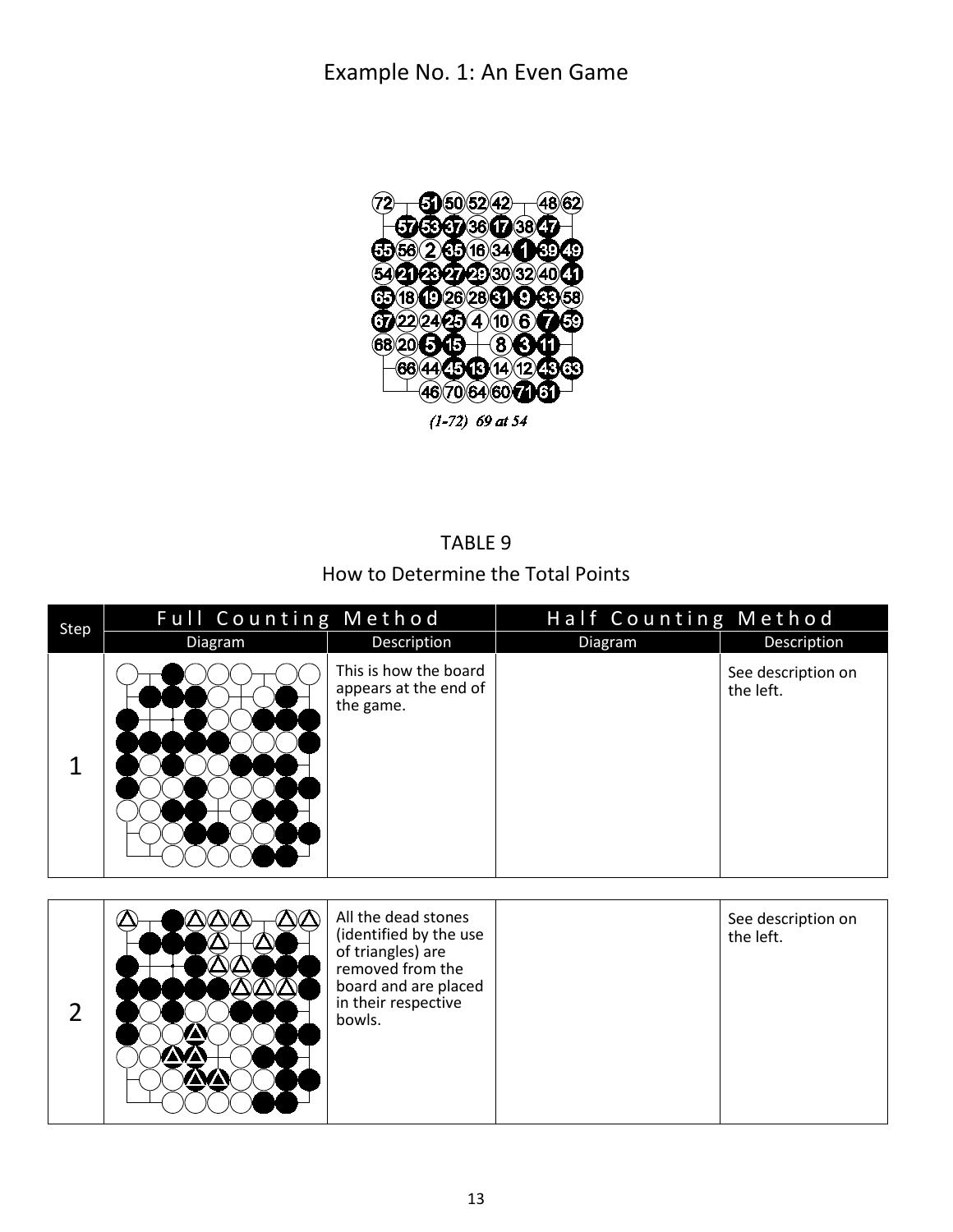

Summary (even game):

- Black's total points: 53 (vacant territory, 32; stones, 21)
- White's total points: 28 (vacant territory, 10; stones, 18)
-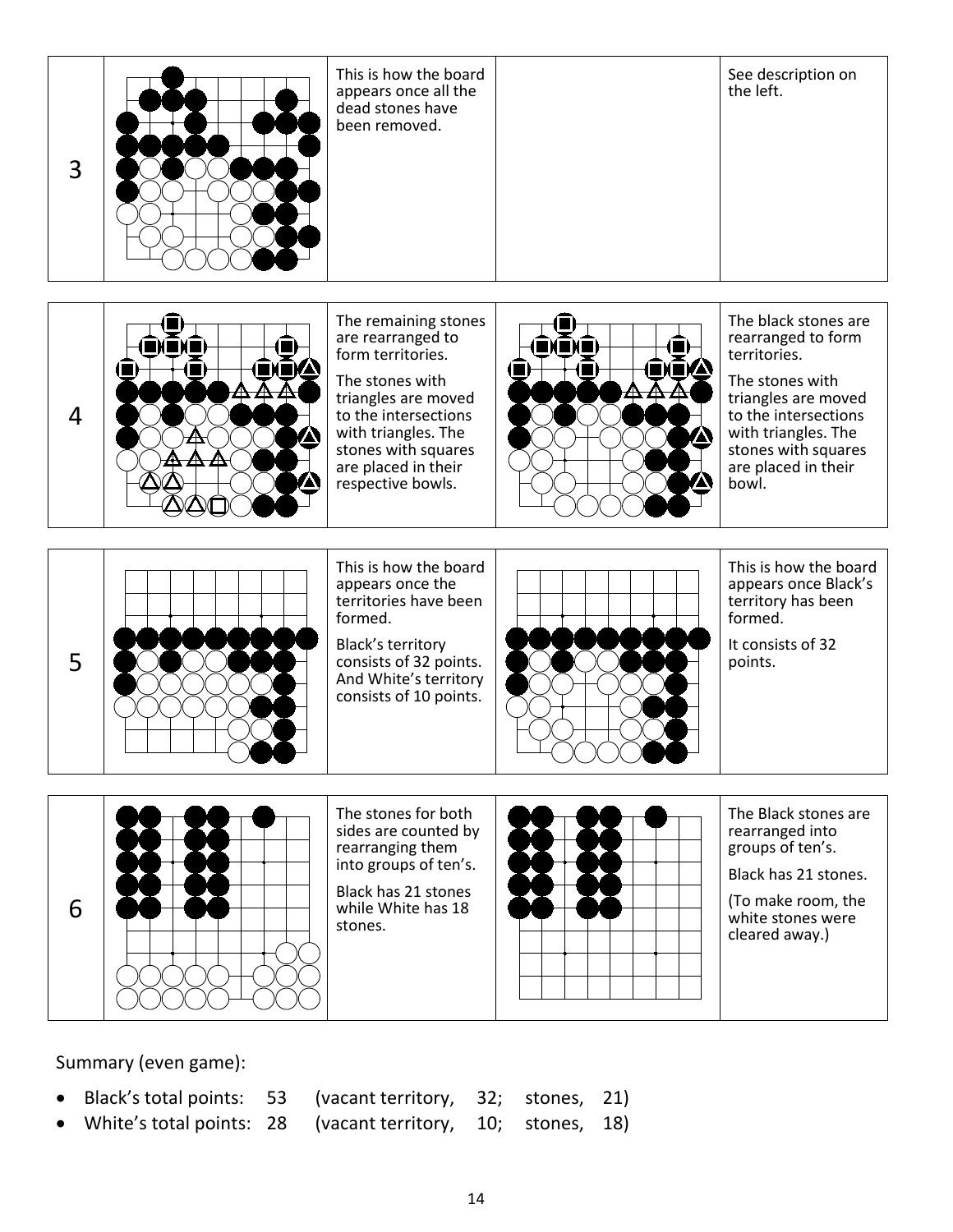### TABLE 10 How to Determine the Margin of Victory (Even Game)

<span id="page-14-1"></span><span id="page-14-0"></span>

| Full Counting Method                                                                                              |                                  |                                 | Half Counting Method                                                                                                                          |                                          |  |
|-------------------------------------------------------------------------------------------------------------------|----------------------------------|---------------------------------|-----------------------------------------------------------------------------------------------------------------------------------------------|------------------------------------------|--|
| <b>Counting Elements</b>                                                                                          | <b>Black</b>                     | White                           | <b>Counting Elements</b>                                                                                                                      | <b>Black</b>                             |  |
| Vacant Territory:                                                                                                 | 32                               | 10                              | Vacant Territory:                                                                                                                             | 32                                       |  |
| Stones:                                                                                                           | $+21$                            | $+18$                           | Stones:                                                                                                                                       | $+21$                                    |  |
| Total Points*:                                                                                                    | 53                               | 28                              | <b>Total Points:</b>                                                                                                                          | 53                                       |  |
| Komi (or tie-breaker):<br>Handicap $(n)$ :<br><b>Adjusted Total Points:</b>                                       | $-6.5$ **<br>$***$<br>-0<br>46.5 | $+0.0**$<br>$***$<br>$+0$<br>28 | Komi (or tie-breaker): $(6.5 \div 2)$<br>Handicap $(n)$ :<br>$(0 \div 2)$<br>Non-Scoring Point: $(0 \div 2)$<br><b>Adjusted Total Points:</b> | $-3.25$ *<br>$-0.0$ *<br>$+0.0$<br>49.75 |  |
| Margin of Victory:                                                                                                | 18.5                             |                                 |                                                                                                                                               |                                          |  |
| $(46.5 - 28)$                                                                                                     |                                  |                                 | Half Count of Possible Points:                                                                                                                | $(-)$ 40.5                               |  |
| (*If the sum of the total<br>points does not equal the<br>total possible points, a non-<br>scoring point exists.) |                                  |                                 | Difference:<br>$(ATP - HCPP)$<br>Margin of Victory:<br>(If the value is negative, then the other<br>side wins by the identical margin of      | 9.25<br>x <sub>2</sub><br>18.5           |  |
| (**The komi, handicap can<br>be subtracted from Black or<br>added to White.)                                      |                                  |                                 | victory.)<br>(*If counting for White, these values<br>must be added, not subtracted.)                                                         |                                          |  |

| Key Numbers Method                                                                                                        |                                                   | Simplified Half Counting Method                                                                                      |                                               |
|---------------------------------------------------------------------------------------------------------------------------|---------------------------------------------------|----------------------------------------------------------------------------------------------------------------------|-----------------------------------------------|
| <b>Counting Elements</b>                                                                                                  | <b>Black</b>                                      | <b>Counting Elements</b>                                                                                             | <b>Black</b>                                  |
| Vacant Territory:                                                                                                         | 32                                                | Vacant Territory:                                                                                                    | 32                                            |
| Stones:                                                                                                                   | $+21$                                             | Stones:                                                                                                              | $+21$                                         |
| <b>Total Points:</b>                                                                                                      | 53                                                | <b>Total Points:</b>                                                                                                 | 53                                            |
| Half Count of Possible Points:<br>Komi (or tie-breaker): $(6.5 \div 2)$<br>Handicap $(n)$ :<br>$(0 \div 2)$<br>Key Number | $40.5$ **<br>$+3.25$ *<br>$+0.0$ *<br>$(-)$ 43.75 | Komi (or tie-breaker): $(6.5 \div 2)$<br>Handicap $(n)$ :<br>$(0 \div 2)$<br><b>Adjusted Total Points:</b>           | $-3.25*$<br>$-0.0$ *<br>49.75                 |
| Difference: (Total Points - Key Number)                                                                                   | 9.25<br>x <sub>2</sub>                            | Half Count of Possible Points:<br>Difference:<br>$(ATP - HCPP)$                                                      | $***$<br>$(-)$ 40.5<br>9.25<br>x <sub>2</sub> |
| Margin of Victory:<br>(If the value is negative, then the other<br>side wins by the identical margin of<br>victory.)      | 18.5                                              | Margin of Victory:<br>(If the value is negative, then the other<br>side wins by the identical margin of<br>victory.) | 18.5                                          |
| (*If counting for White, these values<br>must be subtracted, not added.)                                                  |                                                   | (*If counting for White, these values<br>must be added, not subtracted.)                                             |                                               |
| (**Subtract 0.5 for each non-scoring<br>point.)                                                                           |                                                   | (**Subtract 0.5 for each non-scoring<br>point.)                                                                      |                                               |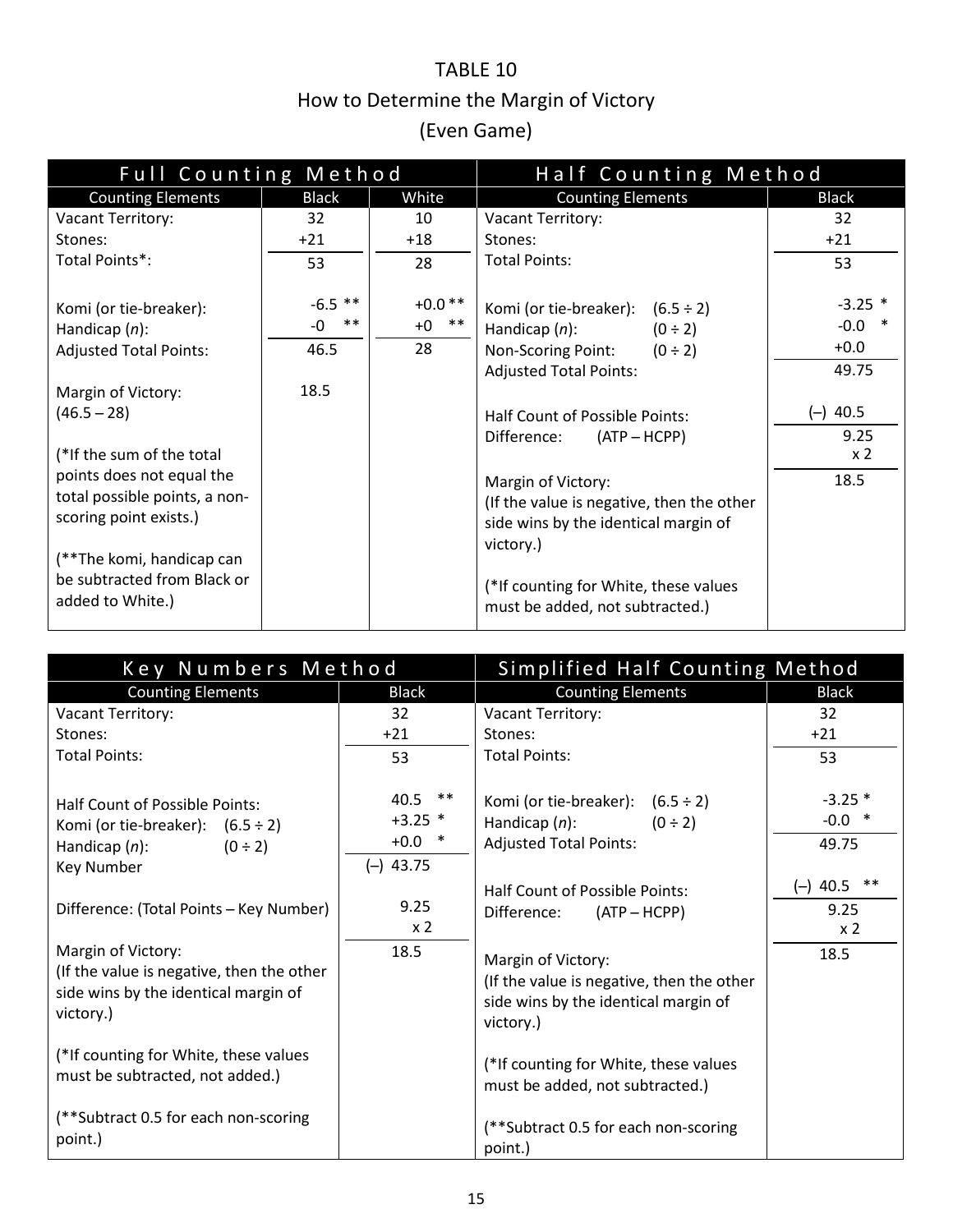<span id="page-15-0"></span>

 $(1-54)$  31 at 26; 54 at 48

#### TABLE 11 How to Determine the Total Points

<span id="page-15-1"></span>

| Step | <b>Full Counting Method</b> |                                                             | Half Counting Method |                                 |
|------|-----------------------------|-------------------------------------------------------------|----------------------|---------------------------------|
|      | <b>Diagram</b>              | Description                                                 | Diagram              | Description                     |
| 1    |                             | This is how the board<br>appears at the end of<br>the game. |                      | See description on<br>the left. |

|  |  | All the dead stones<br>(identified by the use<br>of triangles) are<br>removed from the<br>board and are placed<br>in their respective<br>bowls. |  | See description on<br>the left. |
|--|--|-------------------------------------------------------------------------------------------------------------------------------------------------|--|---------------------------------|
|--|--|-------------------------------------------------------------------------------------------------------------------------------------------------|--|---------------------------------|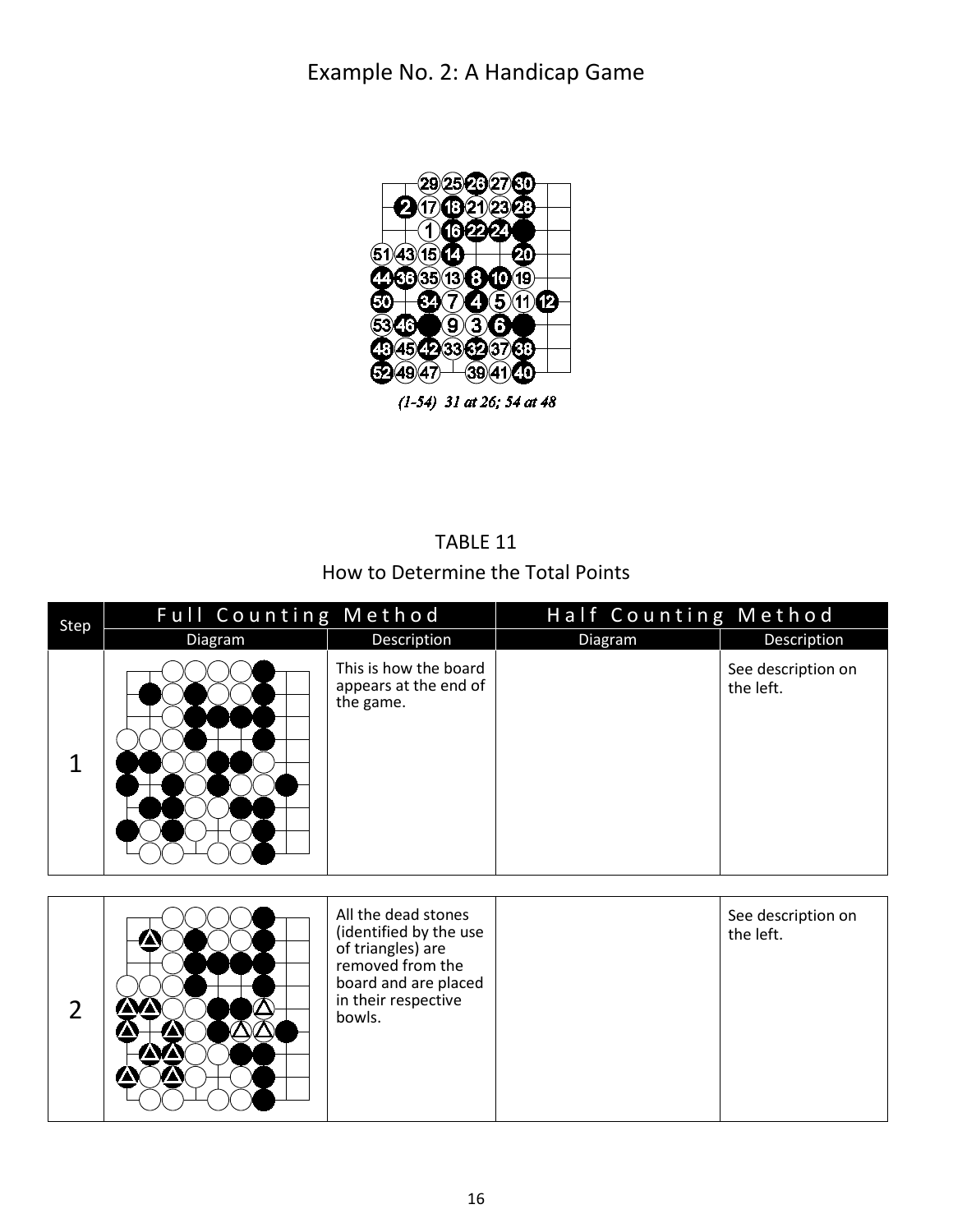| 3              | This is how the board<br>appears once all the<br>dead stones have<br>been removed.                                                                                                                                                                                         | See description on<br>the left.                                                                                                                                                                            |
|----------------|----------------------------------------------------------------------------------------------------------------------------------------------------------------------------------------------------------------------------------------------------------------------------|------------------------------------------------------------------------------------------------------------------------------------------------------------------------------------------------------------|
| $\overline{4}$ | The remaining stones<br>are rearranged to<br>form territories.<br>The stones with<br>triangles are moved<br>to the intersections<br>with triangles. The<br>white stone with the<br>square is placed in<br>the bowl. The stones<br>with crosses are<br>taken from the bowl. | The black stones are<br>rearranged to form<br>territories.<br>The stone with a<br>triangle is moved to<br>the intersection with<br>a triangle. The stones<br>with crosses are<br>taken from their<br>bowl. |
| 5              | This is how the board<br>appears once the<br>territories have been<br>formed.<br>The territory for each<br>side consists of 20<br>points.                                                                                                                                  | This is how the board<br>appears once Black's<br>territory has been<br>formed.<br>It consists of 20<br>points.                                                                                             |
| 6              | The stones for both<br>sides are counted by<br>rearranging them<br>into groups of ten's.<br>Black has 19 stones<br>while White has 22<br>stones.                                                                                                                           | The Black stones are<br>rearranged into<br>groups of ten's.<br>Black has 19 stones.<br>(To make room, the<br>white stones were<br>cleared away.)                                                           |

Summary (handicap game):

- Black's total points: 39 (vacant territory, 20; stones, 19)
- White's total points: 42 (vacant territory, 20; stones, 22)
-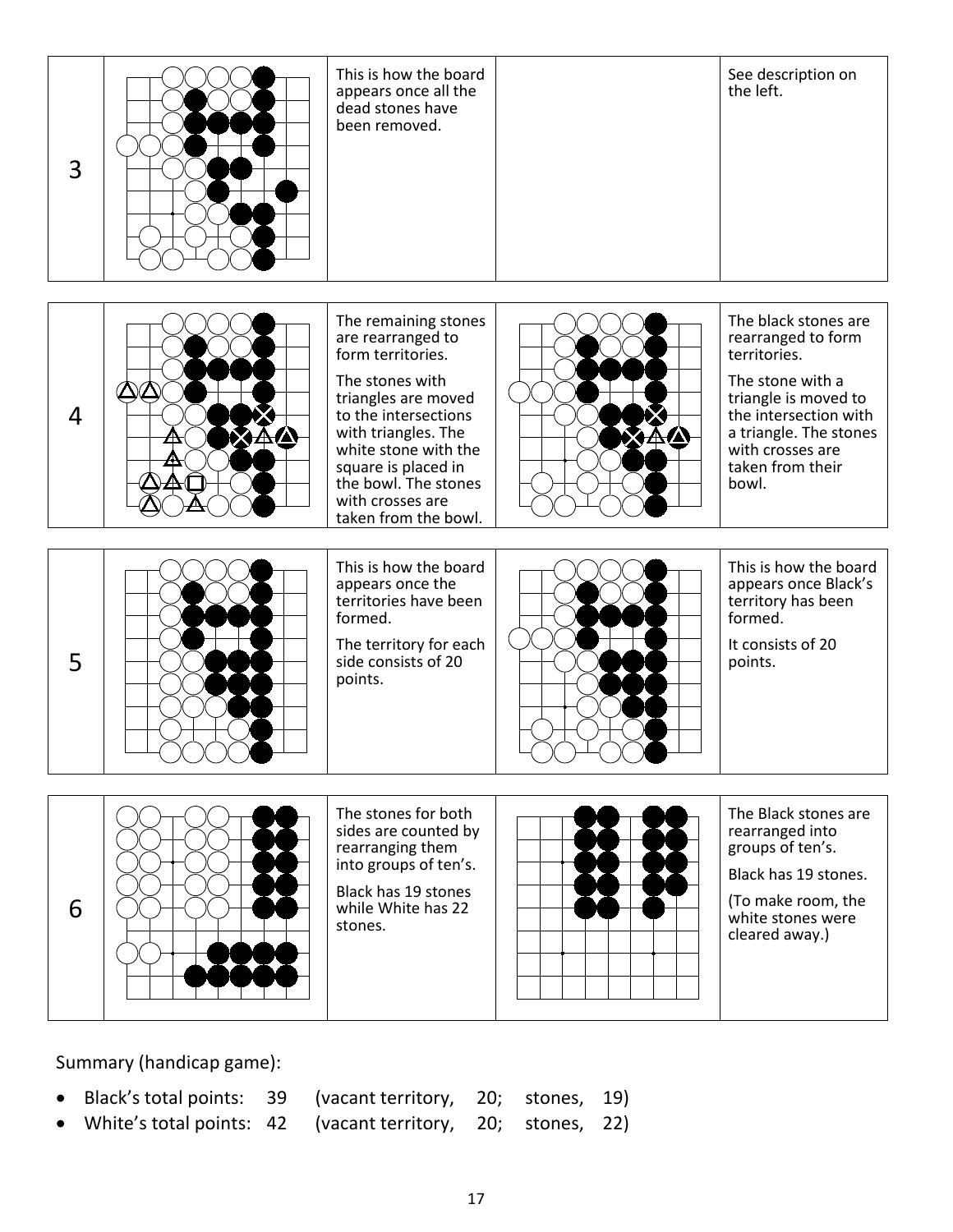### TABLE 12 How to Determine the Margin of Victory (3-Stone Handicap Game)

<span id="page-17-1"></span><span id="page-17-0"></span>

| Full Counting Method          |               | Half Counting Method |                                           |                  |
|-------------------------------|---------------|----------------------|-------------------------------------------|------------------|
| <b>Counting Elements</b>      | <b>Black</b>  | White                | <b>Counting Elements</b>                  | <b>Black</b>     |
| Vacant Territory:             | 20            | 20                   | Vacant Territory:                         | 20               |
| Stones:                       | $+19$         | $+22$                | Stones:                                   | $+19$            |
| Total Points*:                | 39            | 42                   | <b>Total Points:</b>                      | 39               |
| Komi (or tie-breaker):        | $-0.5$ **     | $+0.0$ **            | Komi (or tie-breaker): $(0.5 \div 2)$     | $-0.25$ *        |
| Handicap $(n)$ :              | $-3$<br>$***$ | $***$<br>$+0$        | Handicap $(n)$ :<br>$(3 \div 2)$          | $-1.5$<br>$\ast$ |
| <b>Adjusted Total Points:</b> | 35.5          | 42                   | Non-Scoring Point:<br>$(0 \div 2)$        | $+0.0$           |
|                               |               |                      | <b>Adjusted Total Points:</b>             | 37.25            |
| Margin of Victory:            |               | 6.5                  |                                           |                  |
| $(42 - 35.5)$                 |               |                      | Half Count of Possible Points:            | $(-)$ 40.5       |
|                               |               |                      | Difference :<br>$(ATP - HCPP)$            | $-3.25$          |
| (*If the sum of the total     |               |                      |                                           | x <sub>2</sub>   |
| points does not equal the     |               |                      | Margin of Victory                         | $-6.5$           |
| total possible points, a non- |               |                      | (If the value is negative, then the other |                  |
| scoring point exists.)        |               |                      | side wins by the identical margin of      |                  |
|                               |               |                      | victory.)                                 |                  |
| (**The komi, handicap can     |               |                      |                                           |                  |
| be subtracted from Black or   |               |                      | (*If counting for White, these values     |                  |
| added to White.)              |               |                      | must be added, not subtracted.)           |                  |
|                               |               |                      |                                           |                  |

| Key Numbers Method                                                                                                                |                                                   | Simplified Half Counting Method                                                                                      |                                            |
|-----------------------------------------------------------------------------------------------------------------------------------|---------------------------------------------------|----------------------------------------------------------------------------------------------------------------------|--------------------------------------------|
| <b>Counting Elements</b>                                                                                                          | <b>Black</b>                                      | <b>Counting Elements</b>                                                                                             | <b>Black</b>                               |
| Vacant Territory:                                                                                                                 | 20                                                | Vacant Territory:                                                                                                    | 20                                         |
| Stones:                                                                                                                           | $+19$                                             | Stones:                                                                                                              | $+19$                                      |
| <b>Total Points:</b>                                                                                                              | 39                                                | <b>Total Points:</b>                                                                                                 | 39                                         |
| <b>Half Count of Possible Points:</b><br>Komi (or tie-breaker): $(0.5 \div 2)$<br>Handicap $(n)$ :<br>$(3 \div 2)$<br>Key Number: | $40.5$ **<br>$+0.25$ *<br>$+1.5$ *<br>$(-)$ 42.25 | Komi (or tie-breaker): $(0.5 \div 2)$<br>Handicap $(n)$ :<br>$(3 \div 2)$<br><b>Adjusted Total Points:</b>           | $-0.25$ *<br>$-1.5$ *<br>37.25             |
| Difference: (Total Points - Key Number)                                                                                           | $-3.25$<br>x <sub>2</sub>                         | Half Count of Possible Points:<br>Difference:<br>$(ATP - HCPP)$                                                      | $(-)$ 40.5 **<br>$-3.25$<br>x <sub>2</sub> |
| Margin of Victory:<br>(If the value is negative, then the other<br>side wins by the identical margin of<br>victory.)              | $-6.5$                                            | Margin of Victory:<br>(If the value is negative, then the other<br>side wins by the identical margin of<br>victory.) | $-6.5$                                     |
| (*If counting for White, these values<br>must be subtracted, not added.)                                                          |                                                   | (*If counting for White, these values<br>must be added, not subtracted.)                                             |                                            |
| (**Subtract 0.5 for each non-scoring<br>point.)                                                                                   |                                                   | (**Subtract 0.5 for each non-scoring<br>point.)                                                                      |                                            |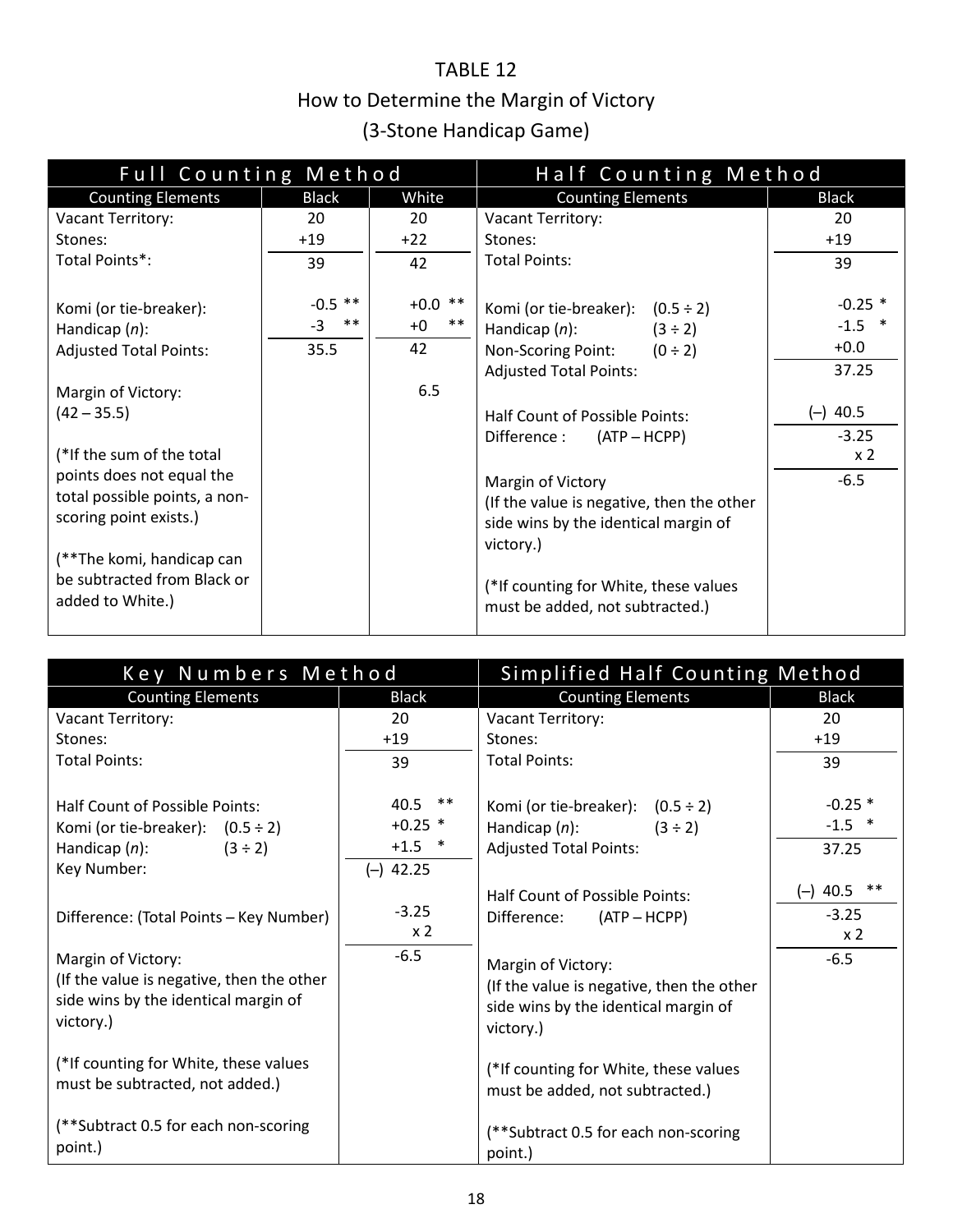### Example No. 3: A Game with a Seki

#### TABLE 13 How to Determine the Total Points

<span id="page-18-2"></span><span id="page-18-1"></span><span id="page-18-0"></span>



This is how the board appears after the points in seki described above have been filled in.



Black's and White's stones are rearranged to form territories of vacant points.

The stones with triangles are moved to the intersections with triangles, the white stone with a cross is taken from the bowl.

(Of course, if you are using the Half Counting Method, you don't need to spend time rearranging White's territory).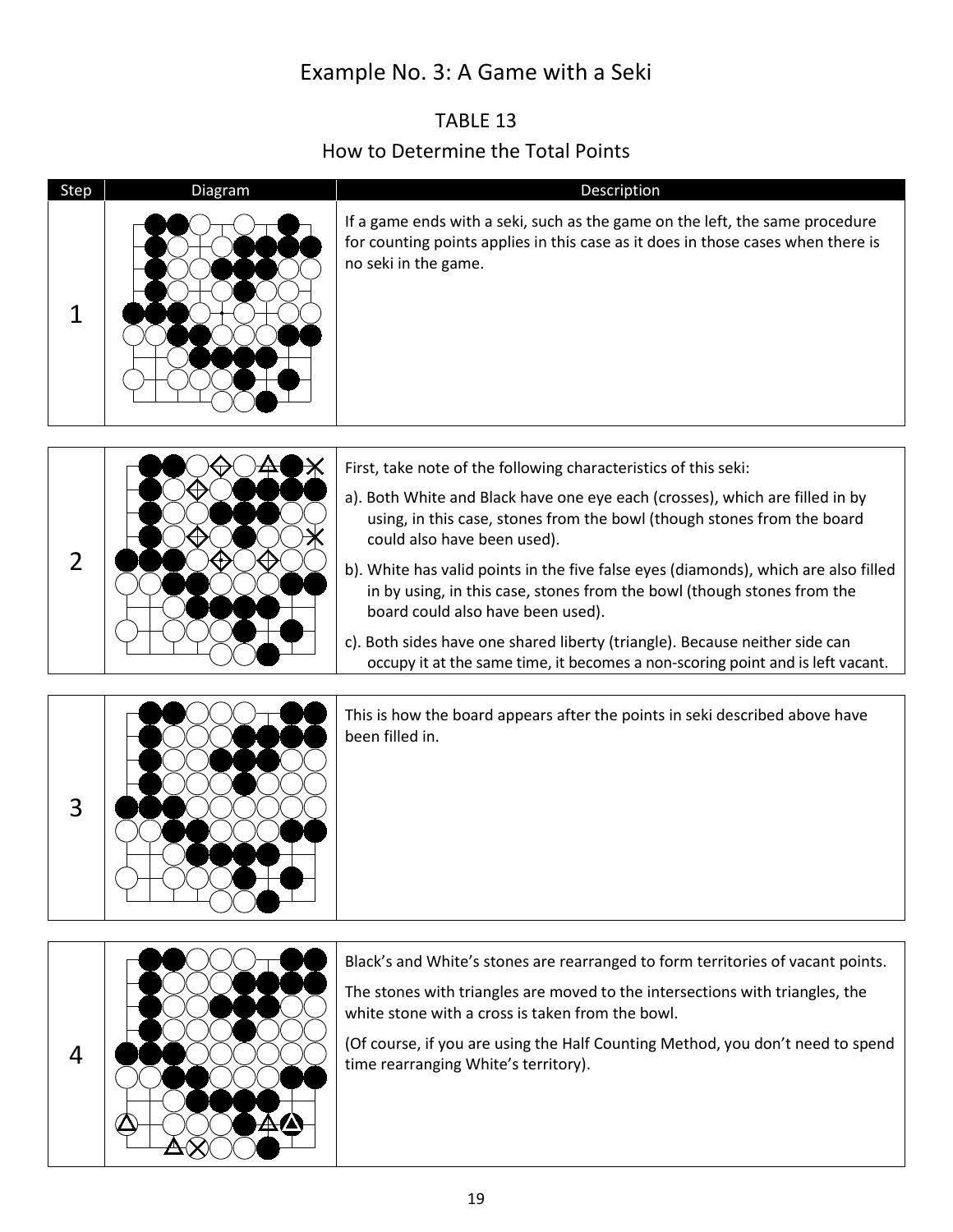

This is how the board appears once the territories have been formed.

Black has 10 points of territory and White has 6 points. There is one shared liberty (a non-scoring point).



The stones of each side are rearranged to form groups of ten's.

Black has 29 stones, and White has 35 stones.

Summary (game with seki):

- Black's total points: 39 (vacant territory, 10; stones, 29)
- White's total points: 41 (vacant territory, 6; stones, 35)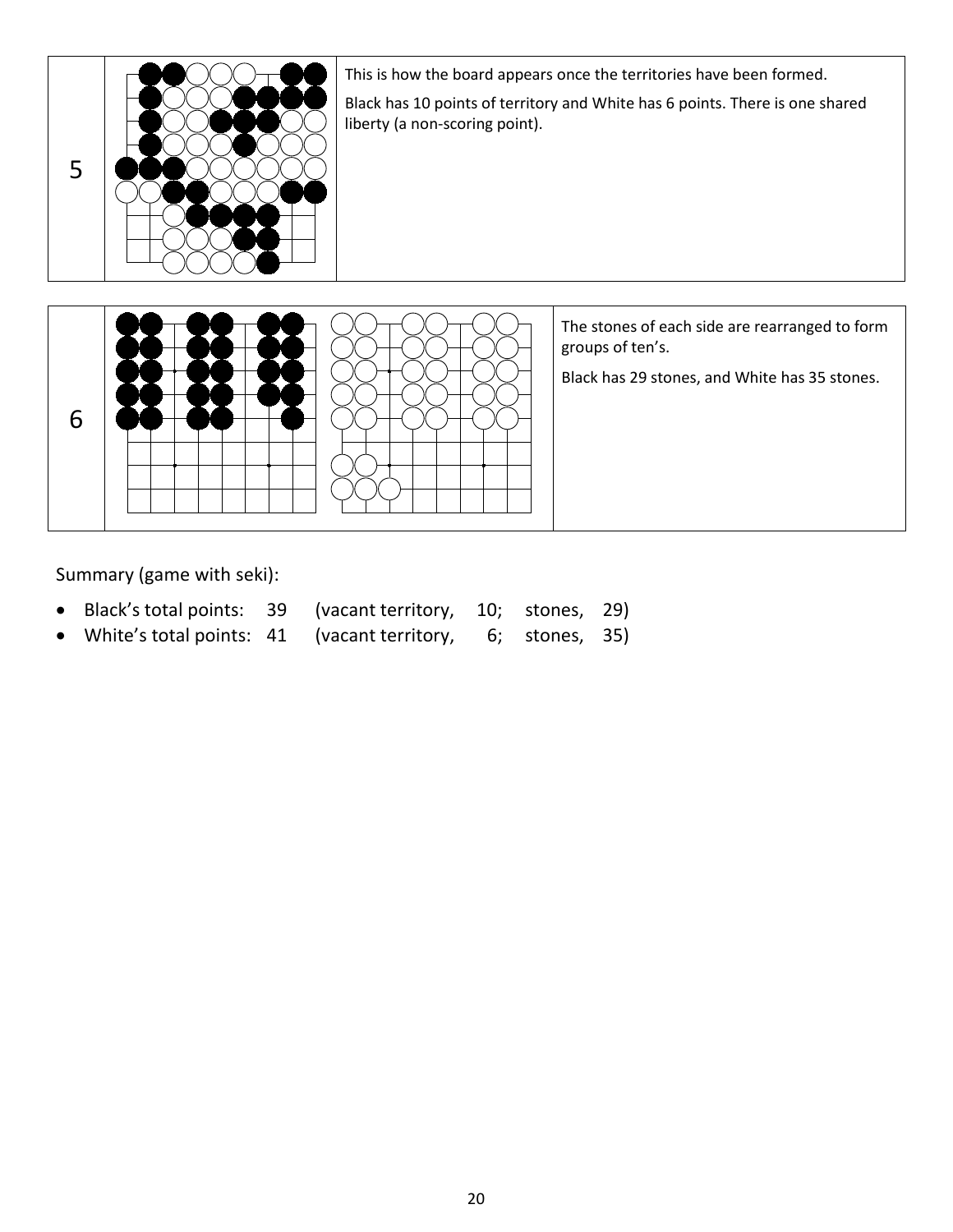### TABLE 14 How to Determine the Margin of Victory (Game with Seki)

<span id="page-20-1"></span><span id="page-20-0"></span>

| Full Counting Method                                                                                                                                                  |                             | Half Counting Method                    |                                                                                                                                                      |                                          |
|-----------------------------------------------------------------------------------------------------------------------------------------------------------------------|-----------------------------|-----------------------------------------|------------------------------------------------------------------------------------------------------------------------------------------------------|------------------------------------------|
| <b>Counting Elements</b>                                                                                                                                              | <b>Black</b>                | White                                   | <b>Counting Elements</b>                                                                                                                             | <b>Black</b>                             |
| Vacant Territory:                                                                                                                                                     | 10                          | 6                                       | <b>Vacant Territory:</b>                                                                                                                             | 10                                       |
| Stones:                                                                                                                                                               | $+29$                       | $+35$                                   | Stones:                                                                                                                                              | $+29$                                    |
| Total Points*:                                                                                                                                                        | 39                          | 41                                      | <b>Total Points:</b>                                                                                                                                 | 39                                       |
| Komi (or tie-breaker):<br>Handicap $(n)$ :<br><b>Adjusted Total Points:</b><br>Margin of Victory:                                                                     | $-6.5**$<br>$-0$ **<br>32.5 | $+0.0$ **<br>$***$<br>$+0$<br>41<br>8.5 | Komi (or tie-breaker): $(6.5 \div 2)$<br>Handicap $(n)$ :<br>$(0 \div 2)$<br>Non-Scoring Point: $(1 \div 2)$<br><b>Adjusted Total Points:</b>        | $-3.25$ *<br>$-0.0$ *<br>$+0.5$<br>36.25 |
| $(41 - 32.5)$                                                                                                                                                         |                             |                                         | Half Count of Possible Points:                                                                                                                       | $(-)$ 40.5                               |
| (*Note that $39 + 41 = 80$<br>not 81. The missing point<br>is the non-scoring point.)<br>(**The komi, handicap can<br>be subtracted from Black<br>or added to White.) |                             |                                         | Difference:<br>$(ATP - HCPP)$<br>Margin of Victory<br>(If the value is negative, then the<br>other side wins by the identical margin<br>of victory.) | $-4.25$<br>x <sub>2</sub><br>$-8.5$      |
|                                                                                                                                                                       |                             |                                         | (*If counting for White, these values<br>must be added, not subtracted.)                                                                             |                                          |

| Key Numbers Method                                                                                                         |                                                       | Simplified Half Counting Method                                                                                      |                                         |  |
|----------------------------------------------------------------------------------------------------------------------------|-------------------------------------------------------|----------------------------------------------------------------------------------------------------------------------|-----------------------------------------|--|
| <b>Counting Elements</b>                                                                                                   | <b>Black</b>                                          | <b>Counting Elements</b>                                                                                             | <b>Black</b>                            |  |
| Vacant Territory:                                                                                                          | 10                                                    | Vacant Territory:                                                                                                    | 10                                      |  |
| Stones:                                                                                                                    | $+29$                                                 | Stones:                                                                                                              | $+29$                                   |  |
| <b>Total Points:</b>                                                                                                       | 39                                                    | <b>Total Points:</b>                                                                                                 | 39                                      |  |
| Half Count of Possible Points:<br>Komi (or tie-breaker): $(6.5 \div 2)$<br>Handicap $(n)$ :<br>$(0 \div 2)$<br>Key Number: | $***$<br>40.0<br>$+3.25$ *<br>$+0.0$ *<br>$(-)$ 43.25 | Komi (or tie-breaker): $(6.5 \div 2)$<br>Handicap $(n)$ :<br>$(0 \div 2)$<br><b>Adjusted Total Points:</b>           | $-3.25$ *<br>$-0.0$ *<br>35.75<br>$***$ |  |
| Difference: (Total Points - Key Number)                                                                                    | $-4.25$<br>x <sub>2</sub>                             | <b>Half Count of Possible Points:</b><br>Difference:<br>$(ATP - HCPP)$                                               | $(-)$ 40.0<br>$-4.25$<br>x <sub>2</sub> |  |
| Margin of Victory:<br>(If the value is negative, then the other<br>side wins by the identical margin of<br>victory.)       | $-8.5$                                                | Margin of Victory:<br>(If the value is negative, then the other<br>side wins by the identical margin of<br>victory.) | $-8.5$                                  |  |
| (*If counting for White, these values<br>must be subtracted, not added.)                                                   |                                                       | (*If counting for White, these values<br>must be added, not subtracted.)                                             |                                         |  |
| (**Subtract 0.5 for each non-scoring<br>point.)                                                                            |                                                       | (**Subtract 0.5 for each non-scoring<br>point.)                                                                      |                                         |  |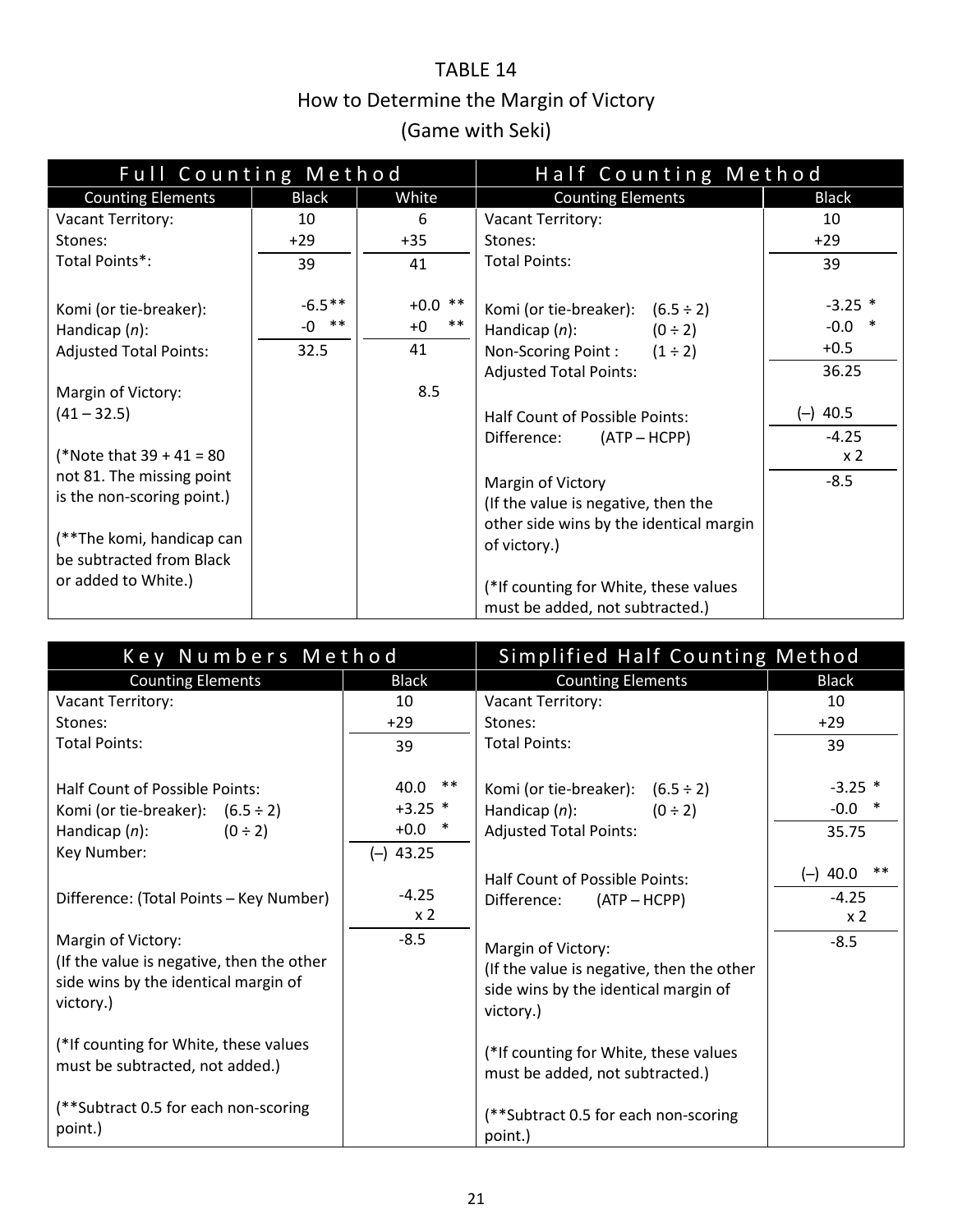### Example No. 4: A Seki with Multiple Shared Liberties

#### TABLE 15 How to Determine the Total Points

<span id="page-21-2"></span><span id="page-21-1"></span><span id="page-21-0"></span>

| Step           | Diagram | Description                                                                                                                                                                                                                                                                                                                                                                                                                                                                                                                                                                                                                                                                                                                                                |
|----------------|---------|------------------------------------------------------------------------------------------------------------------------------------------------------------------------------------------------------------------------------------------------------------------------------------------------------------------------------------------------------------------------------------------------------------------------------------------------------------------------------------------------------------------------------------------------------------------------------------------------------------------------------------------------------------------------------------------------------------------------------------------------------------|
| 1              |         | Though clearly artificial, the example of the board situation on the left,<br>depicting a seki on an irregularly sized, $4 \times 9$ board, was selected to make it as<br>clear as possible how the liberties of a seki with multiple shared liberties are<br>filled evenly.                                                                                                                                                                                                                                                                                                                                                                                                                                                                               |
| $\overline{2}$ |         | First, take note of the following characteristics of this seki:<br>a). Both White and Black have two eyes each (crosses), which are filled in by<br>using stones from the bowl (the only choice here).<br>b). Both sides, together, have six shared liberties (triangles), which are also<br>filled in, evenly, two at a time-one Black, one White-by using stones<br>from the bowl (the only choice here).<br>c). Because the number of shared liberties is even, this means that a non-<br>scoring point will not appear in this situation. If the number of shared<br>liberties had been uneven, then the last shared liberty-the non-scoring<br>point-would have been left vacant and would not have been included in<br>the territory of either side. |
| 3              |         | This is how the board appears after the eyes and the shared liberties have<br>been filled in.<br>Black and White would each have 18 points of territory.                                                                                                                                                                                                                                                                                                                                                                                                                                                                                                                                                                                                   |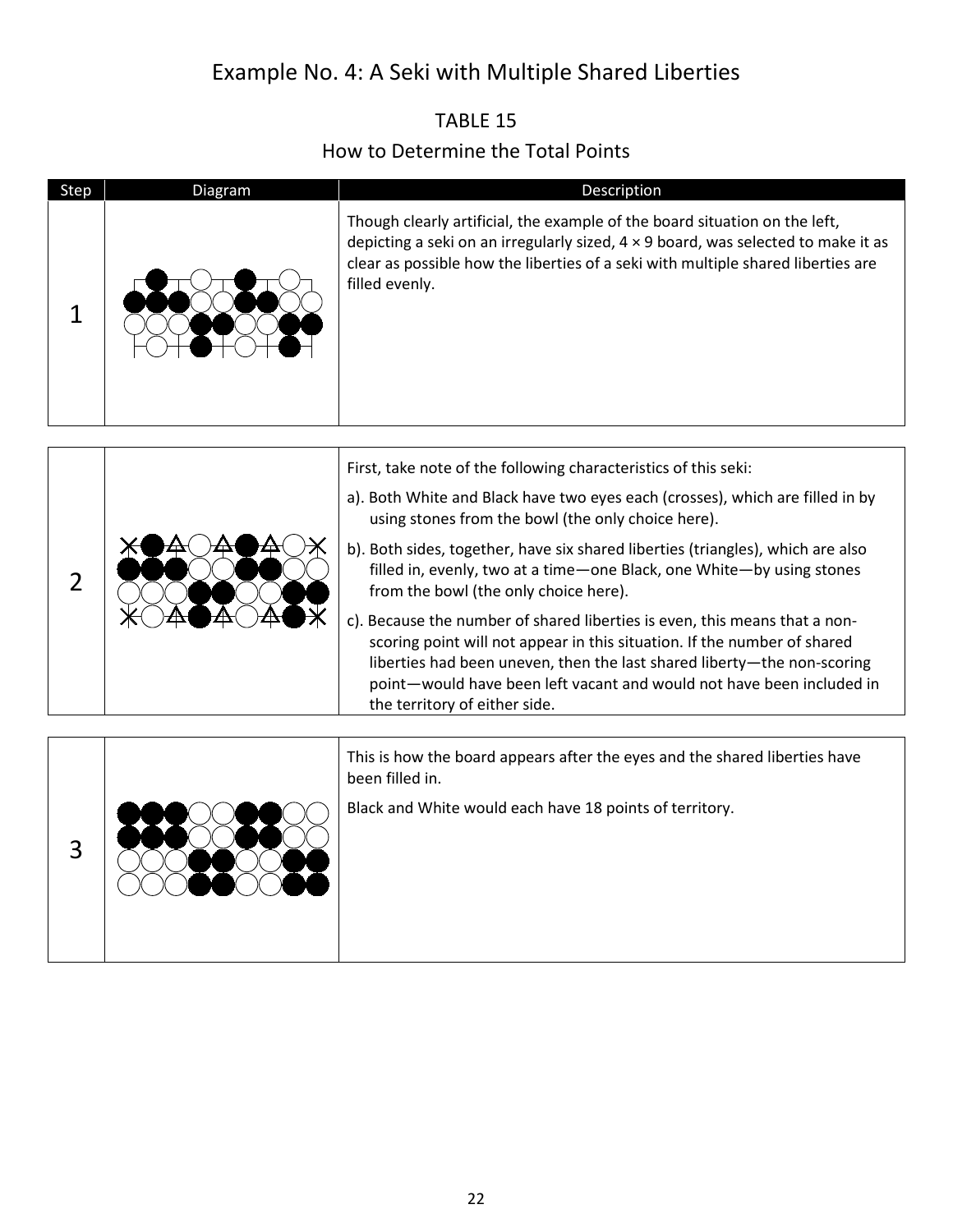# Example No. 5: A Game Comparing the Chinese and Japanese Counting Methods

<span id="page-22-2"></span><span id="page-22-0"></span>Below is a board situation (hereafter referred to as a game) which was created on  $7 \times 7$  board and which is about to be scored using the Japanese and the Chinese methods of counting. This example was selected because it illustrates in a dramatic way how the two major counting methods can score the same game and yet produce different results. But in this particular example, the difference is startling: if the Japanese method of counting is used, Black wins by one point; but if the Chinese method is used, White wins by one point.

This example also illustrates how the reforms embodied in the rules of the American Go Association would preserve the identicalness of the results between a Chinese counting method (in this example, the Full Counting method is used) and a Japanese-style counting method (in this case, the AGA rules). In Table 17, if you compare the results obtained using the Full Counting method and the AGA rules, you will find that they are identical.

For an overview of the issue of preserving identical results, see [Achieving Identical Results with Japanese and](#page-28-1)  [Chinese Counting Methods, page 29.](#page-28-1) 

<span id="page-22-1"></span>The example of the game presented here is taken from the Go Player's Almanac (1992), page 228, in Chapter 13, "The Rules of Go" by James Davies.

#### TABLE 16

#### Step Diagram Diagram Description 1 At this stage in the game, after Black plays at 1, which is the last worthwhile place to play on the board, White then plays a dame at 2. Under the Japanese rules, the game is over (though not yet officially). White can always play at 4 and 6 (see Step 2) in the seki (though Black cannot), but under the Japanese rules, these points are dames, that is, of no value. At this stage, both sides have played 17 stones each. In the source where this example is taken, no mention is made whether a komi is involved, and no mention is made of prisoners. Consequently, neither one is assumed to be involved in the calculations.

#### How to Determine the Total Points

2 White plays at 4 and 6, but Black cannot play anywhere, so he must pass, which he does with 3 and 5. Under the Japanese rules, Black simply says that he passes, he does not need to surrender any stones. After White 6, Black passes again with 7, then finally, White passes with 8 (7 and 8 are verbal passes, no stones are surrendered). The game is now officially over, and the two players enter the counting phase. Under the AGA rules, Black passed three times and would have been obliged to surrender three stones to White (after White 2, 4, and 6). White would have been obliged to surrender only one stone, after Black 7, to end the game.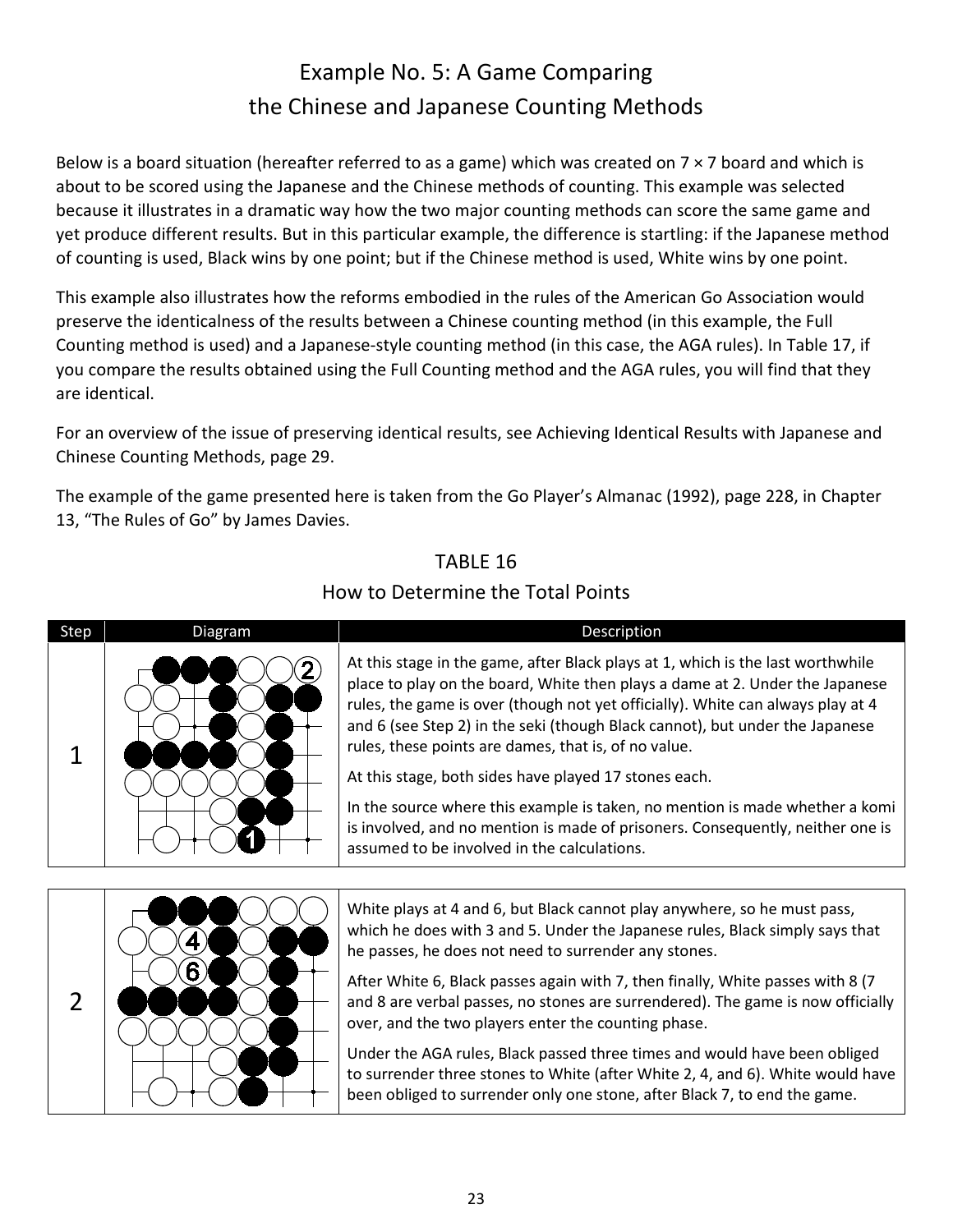



This is how the board appears after the shared liberties in the seki have been filled in.

There are no dead stones to remove and no prisoners have been declared.

However, under the AGA rules, Black passed three times, thus surrendering three stones (now prisoners) to White, and White surrendered one stone to Black.

Black has 6 points of territory and White has 5 points of territory.



The stones of each side are rearranged to form groups of ten's.

Black has 18 stones, and White has 20 stones.

Summary (game comparing Chinese and Japanese counting methods):

- Black's total points: 24 (vacant territory, 6; stones, 18)
- White's total points: 25 (vacant territory, 5; stones, 20)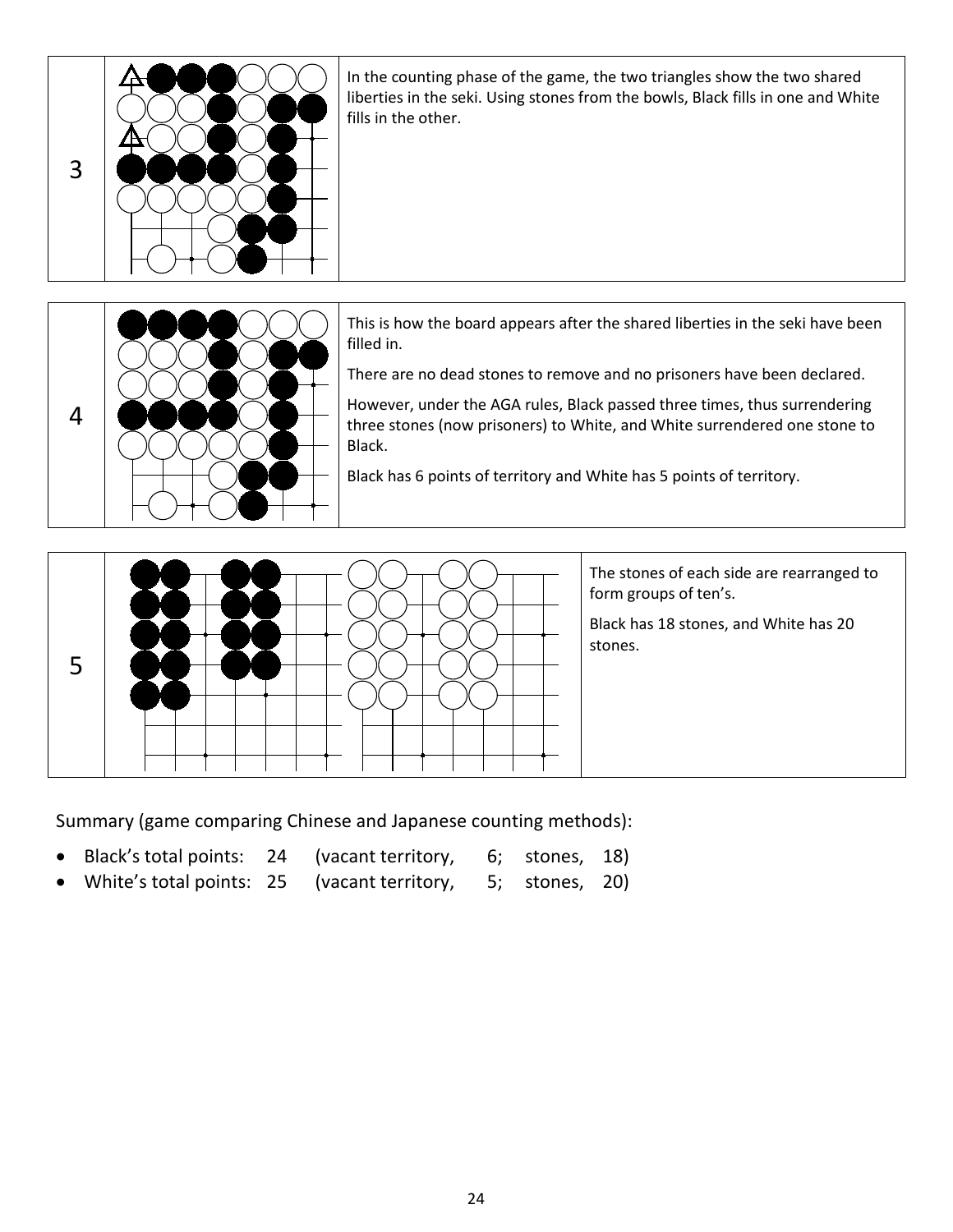#### TABLE 17

### How to Determine the Margin of Victory

### (Game Comparing Chinese and Japanese Counting Methods)

<span id="page-24-0"></span>

| Full Counting Method          |               |               | Japanese Method               |                 |               |
|-------------------------------|---------------|---------------|-------------------------------|-----------------|---------------|
| <b>Counting Elements</b>      | <b>Black</b>  | White         | <b>Counting Elements</b>      | <b>Black</b>    | White         |
| Vacant Territory:             | 6             | 5.            | Vacant Territory:             | 6               | 5             |
| Stones:                       | $+18$         | $+20$         | Prisoners:                    | -0              | -0            |
| Total Points*:                | 24            | 25            | <b>Captured Stones:</b>       | -0              | -0            |
|                               |               |               | <b>Total Points:</b>          | 6               | 5             |
|                               |               |               |                               |                 |               |
| Komi (or tie-breaker):        | $-0.0$ **     | $+0.0$ **     | Komi (or tie-breaker):        | $***$<br>$-0.0$ | $+0.0$ **     |
| Handicap $(n)$ :              | $***$<br>$-0$ | $***$<br>$+0$ | Handicap $(n)$ :              | $***$<br>-0     | $***$<br>$+0$ |
| <b>Adjusted total Points:</b> | 24            | 25            | <b>Adjusted Total Points:</b> | 6               | 5             |
|                               |               |               |                               |                 |               |
| Margin of Victory:            |               | $\mathbf{1}$  | Margin of Victory:            | $\mathbf{1}$    |               |
| $(25 - 24)$                   |               |               | $(6 - 5)$                     |                 |               |
|                               |               |               |                               |                 |               |
|                               |               |               |                               |                 |               |
| (*Note that $24 + 25 = 49$ ,  |               |               | (**The komi or                |                 |               |
| which corresponds to          |               |               | handicap can be               |                 |               |
| the total possible points     |               |               | subtracted from Black         |                 |               |
| of a $7 \times 7$ board)      |               |               | or added to White.)           |                 |               |
|                               |               |               |                               |                 |               |
| (**The komi or handicap       |               |               |                               |                 |               |
| can be subtracted from        |               |               |                               |                 |               |
| Black or added to             |               |               |                               |                 |               |
| White.)                       |               |               |                               |                 |               |

| American Go Association Rules |                 |                    |
|-------------------------------|-----------------|--------------------|
| <b>Counting Elements</b>      | <b>Black</b>    | White              |
| Vacant Territory:             | 6               | 5                  |
| Prisoners*:                   | $-3$            | $-1$               |
| Captured Stones:              | -0              | -0                 |
| <b>Total Points:</b>          | 3               | 4                  |
|                               |                 |                    |
| Komi (or tie-breaker):        | $***$<br>$-0.0$ | $***$<br>$+0.0$    |
| Handicap $(n-1)$ :            | $***$<br>-0     | $\ast\ast$<br>$+0$ |
| <b>Adjusted Total Points:</b> | 3               | 4                  |
| Margin of Victory:<br>$(4-3)$ |                 | 1                  |
| (*All passed stones)          |                 |                    |
| (**The komi or the            |                 |                    |
| handicap can be               |                 |                    |
| subtracted from Black         |                 |                    |
| or added to White.)           |                 |                    |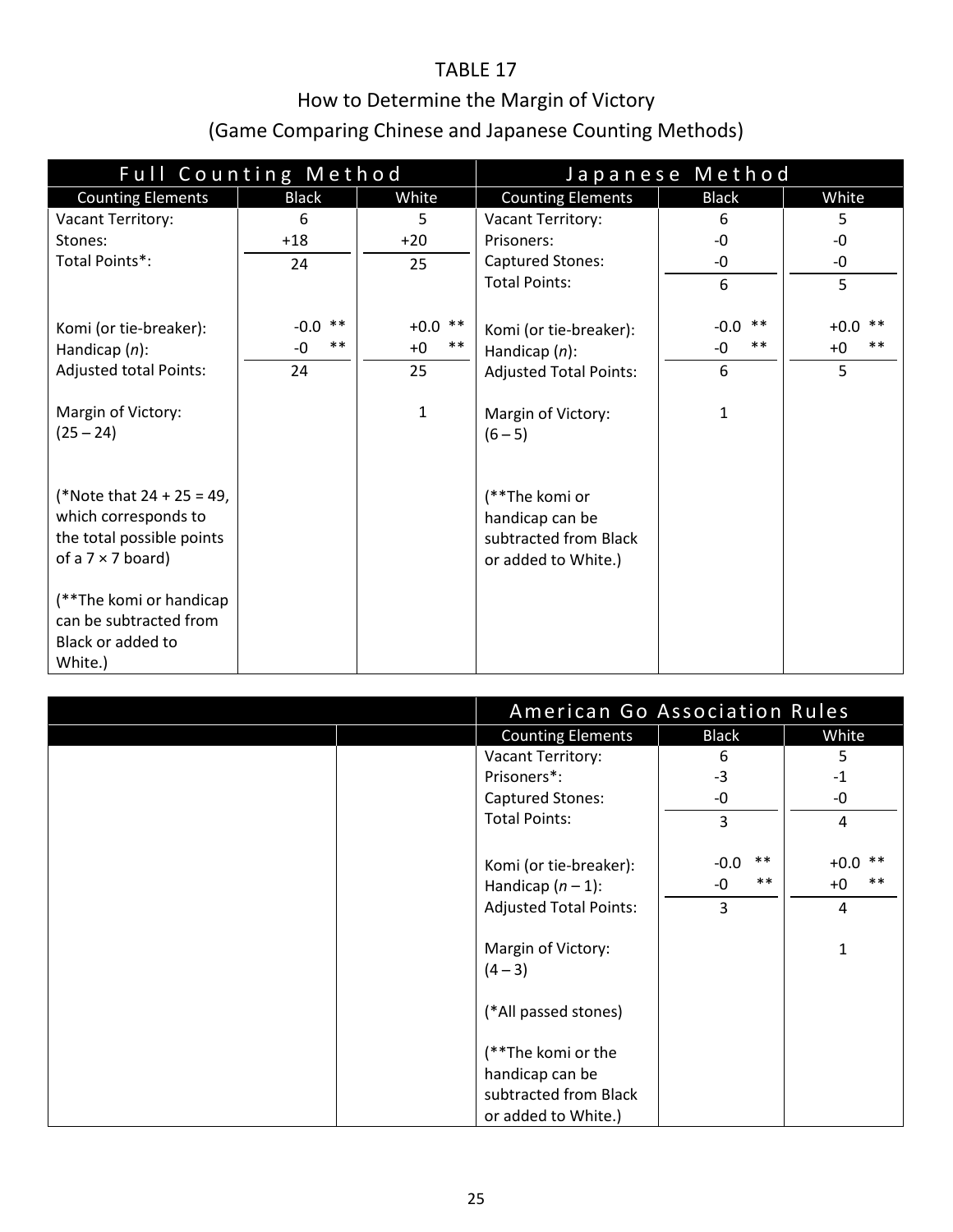# <span id="page-25-3"></span><span id="page-25-0"></span>Section 4 Comments on Issues Affecting or Involving the Chinese Methods of Counting

### <span id="page-25-1"></span>Comparing the Half Counting and the Simplified Half Counting Methods

Even a cursory examination of the Half Counting and the Simplified Half Counting methods will inform the reader that these two methods are very similar to each other. In fact, they are so similar that one is justified in asking the question whether each one deserves a separate existence. The only way in which they differ from each other in any significant manner is the way in which each one handles a *non-scoring point* (for more information on the *non-scoring point*, se[e Non-Scoring Point, page 27\).](#page-26-1)

In the Half Counting method, the *non-scoring point* is handled by making it part of the adjustment phase. This is the phase in which the *total points* of the side that is being counted is adjusted to take into account the komi (or the tie-breaker), or the handicap, if any. In the case of the *non-scoring point*, its value of 0.5 points  $(1 \div 2)$  is added to the *total points* of the side that is being counted (it is always added, regardless of which side is being counted).

In the Simplified Half Counting method, the *non-scoring point* is handled by subtracting the value of 0.5 points  $(1 \div 2)$  from the *half count of possible points* (it is always subtracted, regardless of which side is being counted).

The decision to adjust the *non-scoring point* in the way it is done in the Half Counting method was made entirely for the sake of making sure that all the adjustments that had to be made would be made in one place only (i.e., in the section that produces the *adjusted total points*). This was entirely arbitrary.

Other than the way in which these two methods handle the *non-scoring point*, the only other distinction between the two is that the Half Counting method is presented as being more formal than the Simplified Half Counting method, while the latter is presented as the one that is ideal for obtaining fast results.

At several times in the development of this study, serious consideration was given to the elimination of one of these two methods, especially the Simplified Half Counting method; but in the end, this option was rejected in favor of letting the player (reader) decide which method he would prefer to use, if either one.

### <span id="page-25-2"></span>How to Deal with Sekis

Unlike the Japanese rules, the Chinese rules allow each side to count its respective points in a seki. If there is a seki in the game you are counting, do the following:

- 1. Fill each eye, or internal point, with the appropriate black or white stone. A false eye, which is another form of an internal point, is treated in the same way as an eye, and its internal point is also filled.
- 2. Fill in the shared liberties, but do so evenly for both sides.

If there are an uneven number of shared liberties in the seki, then the last remaining shared liberty becomes a *non-scoring point* and is left vacant. It is left vacant because this single point cannot be occupied by both sides at the same time. The existence of a *non-scoring point* requires an adjustment in the calculations in order to score the game accurately (see Non-Scoring Point below).

If there are two sekis in the same game, each one producing a *non-scoring point*, the best practice is for each side to take turns filing in the last vacant point in each seki. This way the players can forgo the need of making an adjustment in the calculations.

See [Example No. 3: A Game with a Seki, page 19.](#page-18-2)  See [Example No. 4: A Seki with Multiple Shared Liberties, page 22.](#page-21-2)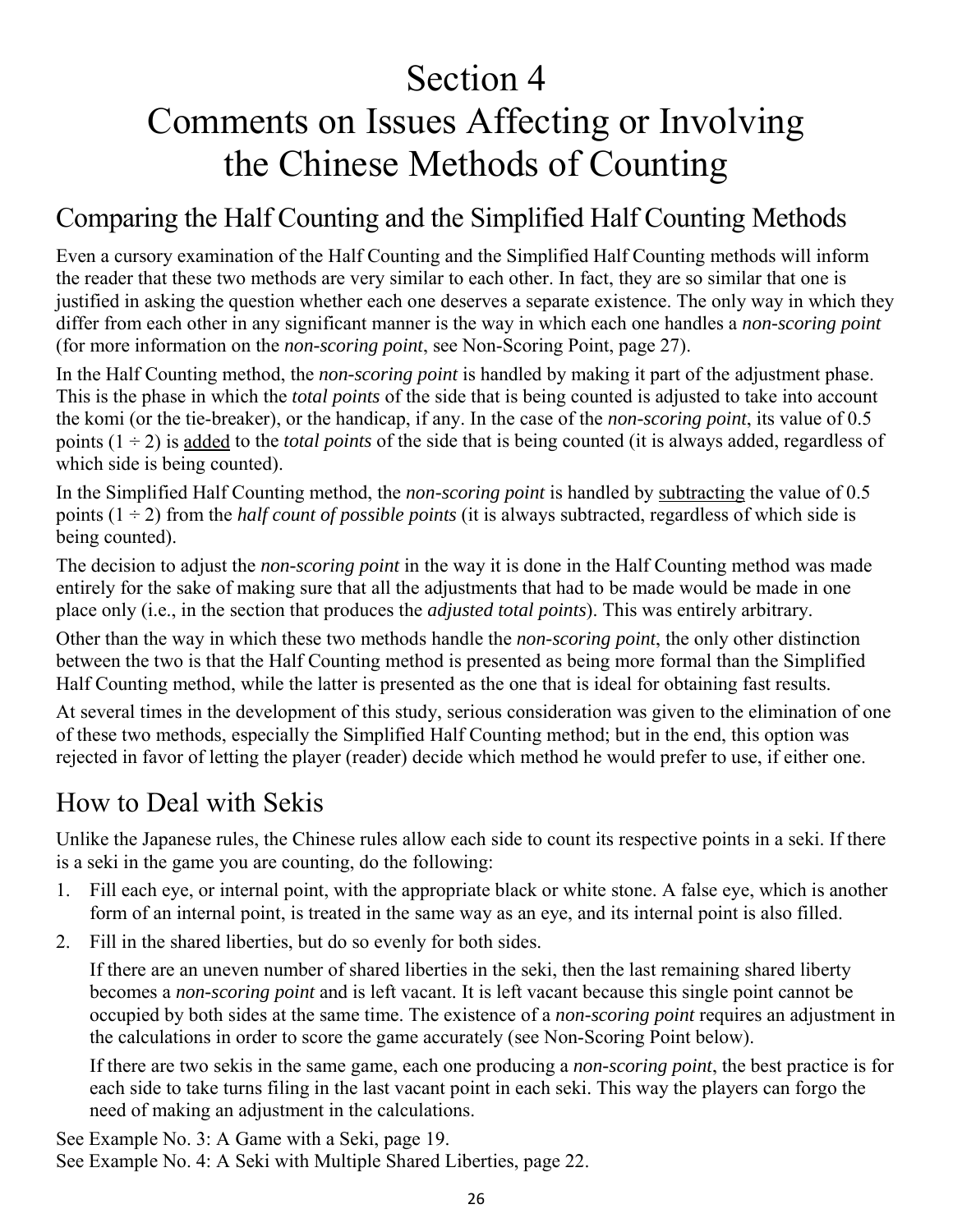# <span id="page-26-1"></span><span id="page-26-0"></span>Non-Scoring Point

A *non-scoring point* is an empty intersection that cannot be occupied or claimed as a point of territory by either side because neither side has a rightful claim to that point. As a consequence, such a point is usually left vacant.

The existence of a *non-scoring point* usually becomes evident during the counting phase of a game. Such a point may emerge in a seki, as a result of an odd number of shared liberties; or it may emerge elsewhere on the board, as a result of a forgotten dame that was left unfilled at the end of the game. In any event, when a *non-scoring point* does emerge, the calculations that are used to score the game must be adjusted to take the *non-scoring point* into account and thus preserve the accuracy of the results (see details below).

The occurrence of a *non-scoring point* is a relatively rare event. Even more rare is the occurrence of two *non-scoring points* in the same game. But if two such points were to occur, the easiest way of dealing with them would be for each side to fill in the vacant intersection of one of the two *non-scoring points*. If the players do decide to handle the occurrence of the two *non-scoring points* in this way, then no adjustment would need to be made in the calculations because there would no longer be any empty intersections left on the board. Of course, this solution is entirely optional; the players can always opt for the approach described below, which involves making the required adjustment in the calculations.

If the adjustment that is required to be made is not carried through, then the omission of this adjustment will affect the accuracy of the margin of victory by one point: whichever side is being counted will win or lose by one point less than would be the case if the adjustment had been made. The need to make an adjustment if a *non-scoring point* occurs in a game is required by each counting method except for one: the Full Counting method (the reason for this exception is explained further down).

The consequence of having a *non-scoring point* in a game is that the sum of Black's and White's *total points* will not equal the *total possible points* (361, assuming a 19 × 19 board) of the board on which the game was played; instead, the sum will be equal to the *total possible points* minus the *non-scoring point* (360). This means that using the value of the *half count of possible points* (180.5, assuming a  $19 \times 19$ ) board) in the calculations without adjusting it for the presence of the *non-scoring point* (by subtracting 0.5  $(1 \div 2)$  from it) will affect the margin of victory by one point.

Given the information provided from above, the information below does two things: (1) it identifies which counting methods are affected by the presence of a *non-scoring point*, and (2) it explains the adjustment that must be made in each counting method so that an accurate margin of victory is always produced.

- **Full Counting Method:** Use as described, no adjustment needed. The *non-scoring point* is not an issue in this method because this method does not need to use the *half count of possible points* in its calculations. Instead, it uses Black's and White's *total points*. In determining each side's *total points*, the Full Counting method automatically excludes the empty intersection of the *non-scoring point* from the sum of each side's *total points*; hence, there is nothing to adjust.
- **Half Counting Method:** Use as described, no adjustment needed other than adding, regardless of the side that is being counted, the value of the *non-scoring point*,  $0.5$  ( $1 \div 2$ ), in the calculation that produces the *adjusted total points* (see the tables entitled "How to Determine the Margin of Victory" in [Section 3, page 12\).](#page-11-1)

In the unlikely event you must deal with two empty intersections due to two *non-scoring points* in the same game, you must add 1 point  $(2 \div 2)$  in the calculation of the *adjusted total points*.

• **Key Numbers and the Simplified Half Counting Methods:** Use as described. In both methods, the *half count of possible points* must be adjusted by subtracting 0.5 points  $(1 \div 2)$  from it, regardless of the side that is being counted.

In the unlikely event you must deal with two empty intersections due to two *non-scoring points* in the same game, you must subtract 1 point  $(2 \div 2)$  from the *half count of possible points*.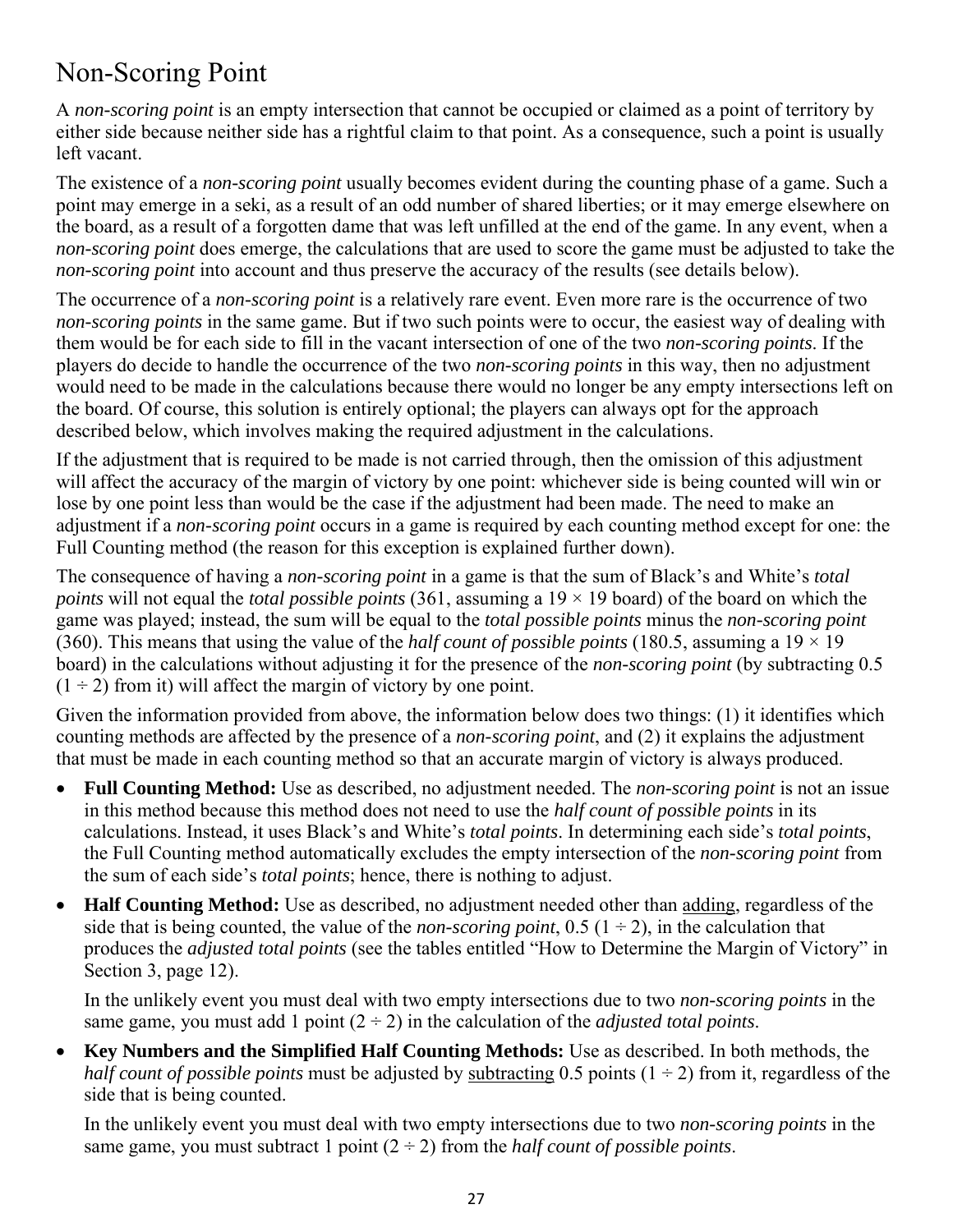## <span id="page-27-0"></span>What Is the Value of a Handicap: *n* or  $n - 1$ ?

In the Chinese method of counting, each intersection that is occupied by a stone counts as one point of territory. This means that when a weaker player is given a handicap, not only does he benefit from the handicap itself, but he also benefits from the acquisition of one point of territory for each handicap stone he places on the board.

The acquisition of these extra points (the points gained by simply placing handicap stones on the board) is not allowed in the Chinese rules. Consequently, the Chinese method of counting requires Black to deduct the value of the handicap from his *total points* when the time comes to score the game. But what exactly is the value of the handicap that Black must deduct: is it *n* (the full handicap), or is it  $n-1$  (the full handicap minus one)? According to the Chinese rules, Black must deduct the full handicap (*n*). As such, *n* is used throughout this study to represent the value of the full handicap.

The expression  $n-1$  embodies the point of view that the last handicap stone Black plays on the board is not, as it is normally viewed, the last handicap stone, but rather, as it should be viewed, the first move of the game.

To elaborate: When Black is given a handicap of, say, four stones, he will, at the beginning of the game, immediately place all four stones on the board, and this action is naturally regarded as constituting one move. But what is really taking place, however, is that after Black plays the first handicap stone, White passes, even though he does not actually say "I pass"; and when Black plays the second handicap stone, White passes again. But when, finally, Black plays the fourth handicap stone, he is in reality playing the first move of the game, which is then followed by White's first move. As such, the expression  $n-1$  makes the point that the value of the handicap corresponds to the number of stones that is played prior to Black's first move, which, in this case, is 3 stones  $(4 - 1 = 3)$ , not 4.

The introduction here of the idea of  $n-1$  is part of a larger discussion in a program of reform whose ultimate purpose is to ensure that all counting methods produce identical results (i.e., identical margins of victory). At the heart of the reform, and the key to making it work, is the idea that both sides must always play an equal number of stones in each game. From this central idea flow all the other necessary reform elements: (1) no passing without compensation; (2) White must always play last; and (3)  $n-1$ is used to determine the proper number of points to deduct from Black's *total points* in his handicap games (see Achieving Identical Results with Japanese and Chinese Counting Methods below).

In a sense, the effect of  $n-1$  can be viewed as something akin to a sleight of hand. When Black plays the fourth handicap stone in the game mentioned above, he is, in effect, playing a stone that embodies two distinct roles at the same time: it is both a handicap stone and the first move in the game. The sleight of hand succeeds when White loses the full compensation to which he would normally be entitled; this success is due entirely to  $n-1$  and to the confusion created by a single stone with a double nature.

Even though White is subject to a slight disadvantage in games where the handicap is  $n-1$ , which is reflected in a smaller margin of victory, this outcome is a small price to pay in view of the clear benefit of achieving identical results. Of course, this point of view presupposes that one accepts the aim of achieving identical results as a desirable goal (see [Example No. 5: A Game Comparing the Chinese and](#page-22-2)  [Japanese Counting Methods, page 23\).](#page-22-2)

At the moment, given that the realization of this goal is still a work in progress, the two great families of counting methods—the Chinese and the Japanese—do produce identical results about half the time. If the conditions are right (i.e., if both sides play the same number of stones, and if there is no seki, or, at least, no seki in which one side has more internal points than the other) then the results will be identical.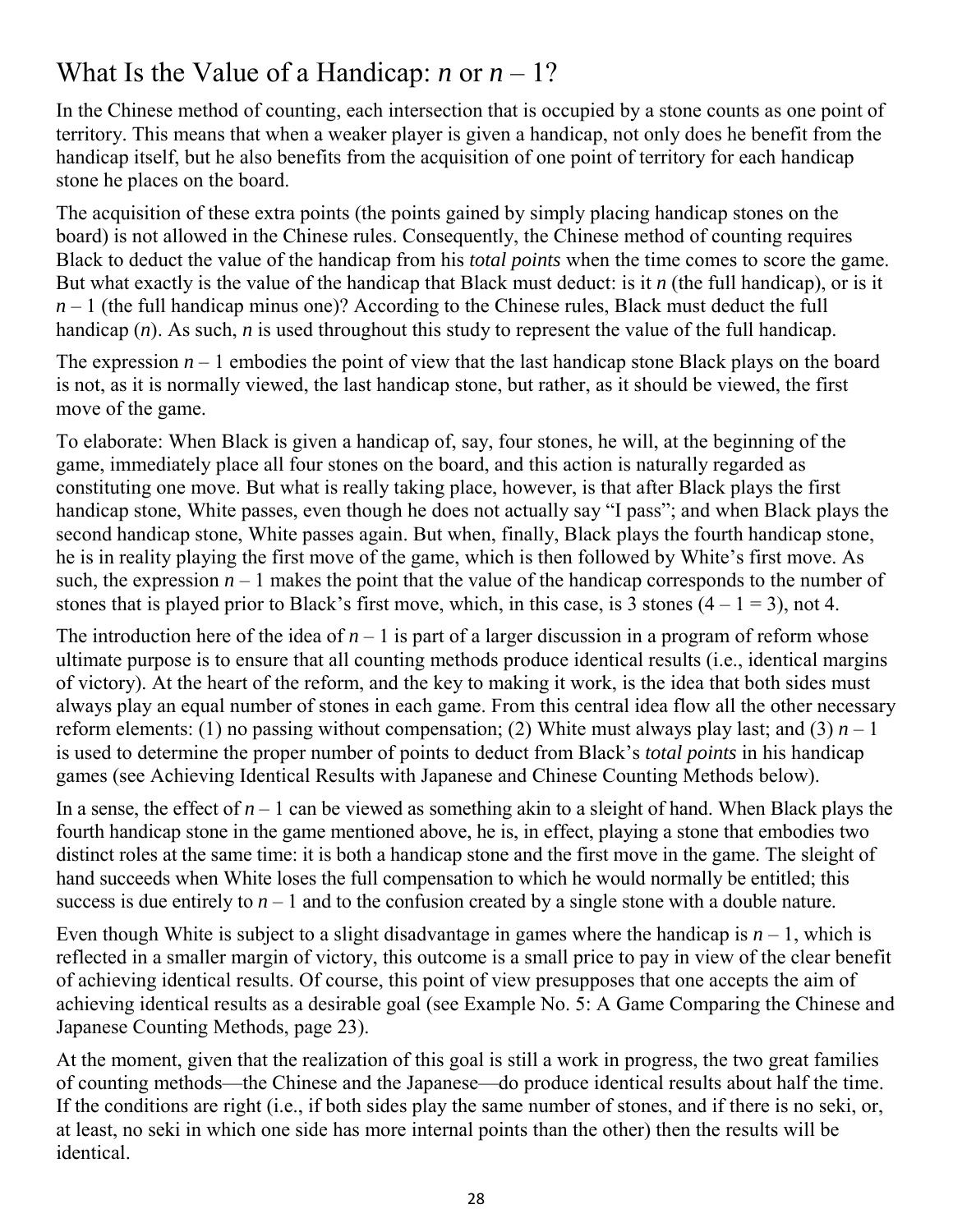# <span id="page-28-1"></span><span id="page-28-0"></span>Achieving Identical Results with Japanese and Chinese Counting Methods

The world of go is divided into two large camps in which two great traditions of counting exist side by side. The Japanese method of counting, basically, is a shortcut version of the Chinese method. It was realized long ago that if both sides play the same number of stones, then why bother counting the stones, why not focus solely on counting the vacant intersections instead. And the Chinese tradition, for which the cornerstone of the counting process is the incorporation of the two component parts of all territory: vacant intersections and stones. This ancient approach to the concept of territory allows it to escape the major drawback of the Japanese method: its reliance on special rulings, such as the one regarding the bent four in the corner, to overcome what the Chinese rules and counting methods are able to deal with so naturally.

Although this is stating the obvious, it is well to remember that the outcome of each game in go is controlled by two component parts: (1) the rules of the game, which are very formal and which are codified by national associations; and (2) the counting methods, which are based on tradition and are not codified.

Ideally, the Japanese and Chinese methods of counting should always produce identical results (i.e., the same margins of victory). However, at the moment, they do not always achieve this result because of the following reasons:

• One side plays more stones than the other.

This inequality can come about because of the following possibilities:

- One side passes more often than the other: Solution—compel the player who wants to pass to play on the board or to give his opponent a stone as a prisoner. This has the added advantage of giving players an incentive to play to the very end of the game, and to fill every dame.
- Black plays the last move: Solution—compel White to play last either by placing a stone on the board or by giving a stone to his opponent.
- Black has a handicap, which means he has played  $n-1$  more stones than his opponent: Solution—in those cases where the two players have agreed to use the Chinese method of counting, compel Black to compensate White for the points occupied by the handicap stones by subtracting  $n-1$  points from Black's *total points*. See the discussion on  $n-1$  in What is the Value of a Handicap: *n* or  $n-1$ ?, page 28.

The solutions suggested in the above possibilities are part of the official rules of the American Go Association, which were designed in large part, if not specifically, to allow for the use of either the Japanese or the Chinese methods of counting and still achieve identical results. The AGA rules have been adopted officially by the British Go Association and the *Fédération française de go*.

• A seki has an uneven number of internal points (eyes and false eyes, se[e How to Deal with Sekis, p. 26\).](#page-25-3)

If a seki occurs in which there is an uneven number of internal points between the black and white groups involved in the seki, then the difference in the score between the two counting methods, everything else being equal, will be the same as the difference in the number of black and white internal points in the seki. If, however, the seki is composed of shared liberties only, then the seki will not affect the identicalness of the scores between the two counting methods.

The solution to this issue would be to convince the Japanese Go Association and the Korean Go Association to drop their rules regarding the prohibition of counting points in seki. After all, the current rule prohibiting the counting of points seems arbitrary. However, the likelihood of achieving this level of reform seems unlikely. The door is open to national associations to act on their own, which is what the American Go Association has done by recognizing the existence of points in a seki in its rules.

See [Example No. 5: A Game Comparing the Chinese and Japanese Counting Methods, page 23.](#page-22-2)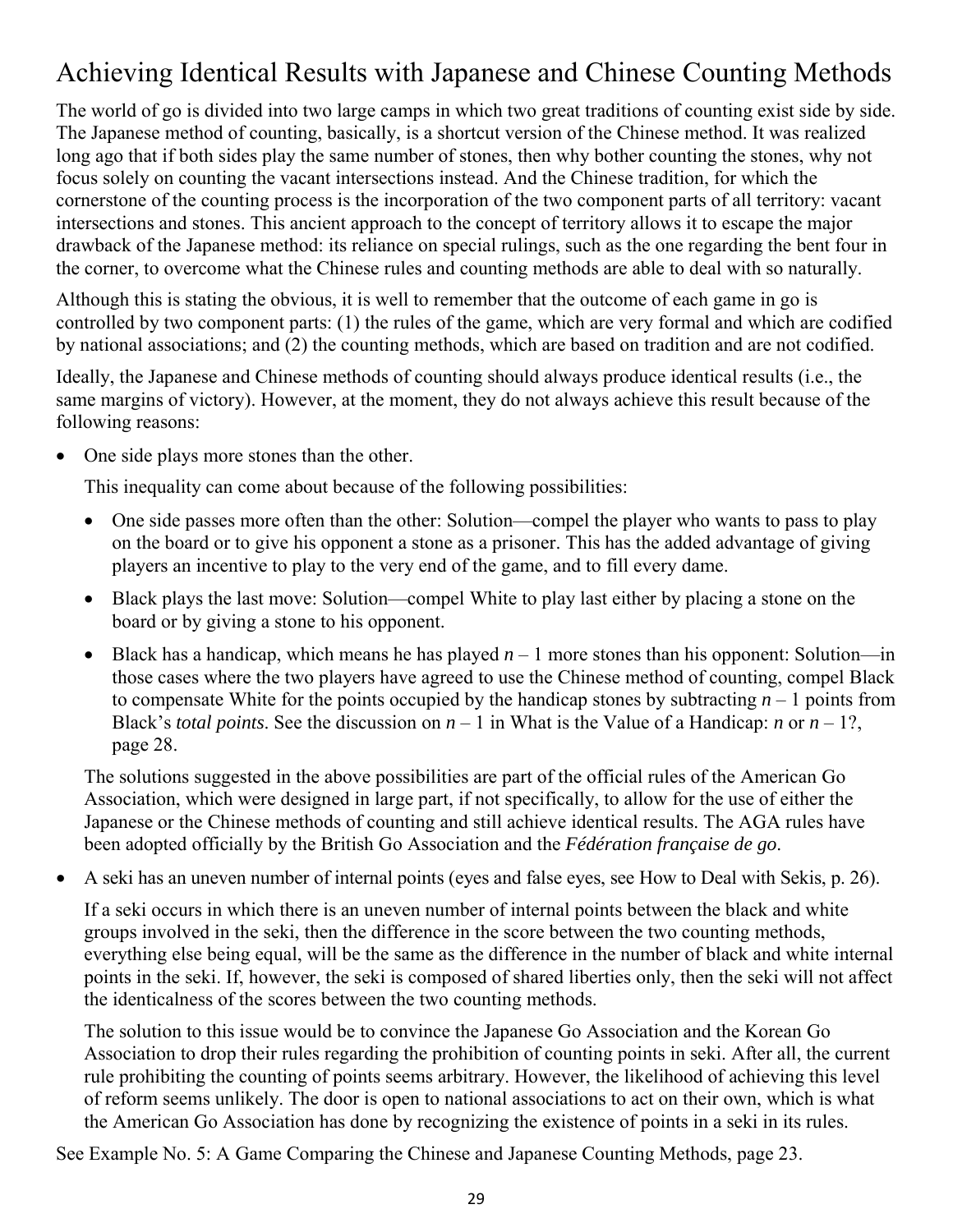# <span id="page-29-1"></span><span id="page-29-0"></span>Komi and the Use of the Tie-Breaker

The word *komi* is a misnomer because it embodies two distinct components: (1) the komi itself, which is the compensation given to White to offset the advantage that Black obtains when he plays first; and (2) the tie-breaker, the fractional value (0.5) whose only purpose is to prevent a game from ending in a draw. Very often, though, this term—komi—seems to be used as though it embodies just one concept—compensation.

During the years in which the komi generated the greatest amount of controversy (the 1920s, '30s, and '40s), the idea of compensation was quite novel. Not only was the idea novel, but so too were the attending issues that emerged in the wake of this idea: what constitutes fair compensation, how to determine if that compensation is fair (issues that still resonate to this day). At about the same time, the idea of the tiebreaker also appeared—another controversial novelty; imagine, declaring a win when none was achieved. Because the idea of the tie-breaker was soon bundled with the idea of compensation, it, the tie-breaker, was easily perceived as part of the compensation, as an extra element that was thrown in for good measure.

Today, the komi is now accepted in all go-playing countries. But the practice of using it only applies to even games. But this makes sense, for it is only in even games that White clearly needs to be compensated in a significant way for Black's undisputed advantage in playing first. This is the whole idea behind the komi (the compensation part). It is all about compensating White for Black's first move, in even games.

In non-even games, however, White does not need to be compensated, even though Black still plays first and, what is more, now enjoys *x* number of handicap stones. To even consider compensation is a nonsense and would defeat the whole idea of the handicap, the role of which is not to place White at a disadvantage, as he is when Black plays first in even games, but rather to put Black on the same playing level as White so that the two players may face each other in a game that will be challenging to both of them.

This leaves the other component of the komi—the tie-breaker—still deserving of attention in non-even games. The view that White should obtain some kind of special consideration when facing a tie—call it, if you will, the equivalent of giving White the "benefit of the doubt"—is not unreasonable, especially in view of the support Black is now getting from his handicap stones, whose effect is all the more ponderous if the players are using the rules of the American Go Association, according to which White is compensated for *n* – 1 stones, not *n*. Finally, in the last point to be made on this matter, it seems to be inconsistent, at the very least, if not clearly unfair, that White is entitled to benefit from a tie-breaker in all even games (because of the komi) but be denied the same entitlement in all the other, non-even, games.

Of course, there is always the ultimate argument in favor of the tie-breaker: all games will end decisively. The only exceptions are those games that are true exceptions (e.g., repeated whole-board positions). (As an aside, it is fortunate that go is the kind of game that can benefit from such a useful device as the komi, which conveniently settles two basic issues found in many board games: the first-move advantage and ties).

Professional go associations, which are in a position to offer some degree of leadership in such matters as the issue of the tie-breaker, are primarily concerned, above all, with those issues that affect their professional players, who only play even games. This is where amateur associations can play an important role, such as the American Go Association, which sanctions the use of the tie-breaker in non-even games.

In this study, White benefits from the use of the tie-breaker in all non-even games (i.e., no-komi, and all handicap games); and the term *tie-breaker* replaces the term *komi* in any context outside of komi games. If you want to score a game in the same way as it is done in China, where tied games are allowed (except for komi games, of course), then remember not to include the tie-breaker in your calculations.

Although the tie-breaker is part of all the counting methods presented in this study, the decision to ignore it in order to simplify a calculation (as in the Simplified Half Counting method) will affect the accuracy of one measure only: the margin of victory. However, in the important matter of determining which side wins, you can safely ignore the tie-breaker if you can remember this one simple rule: White wins all ties.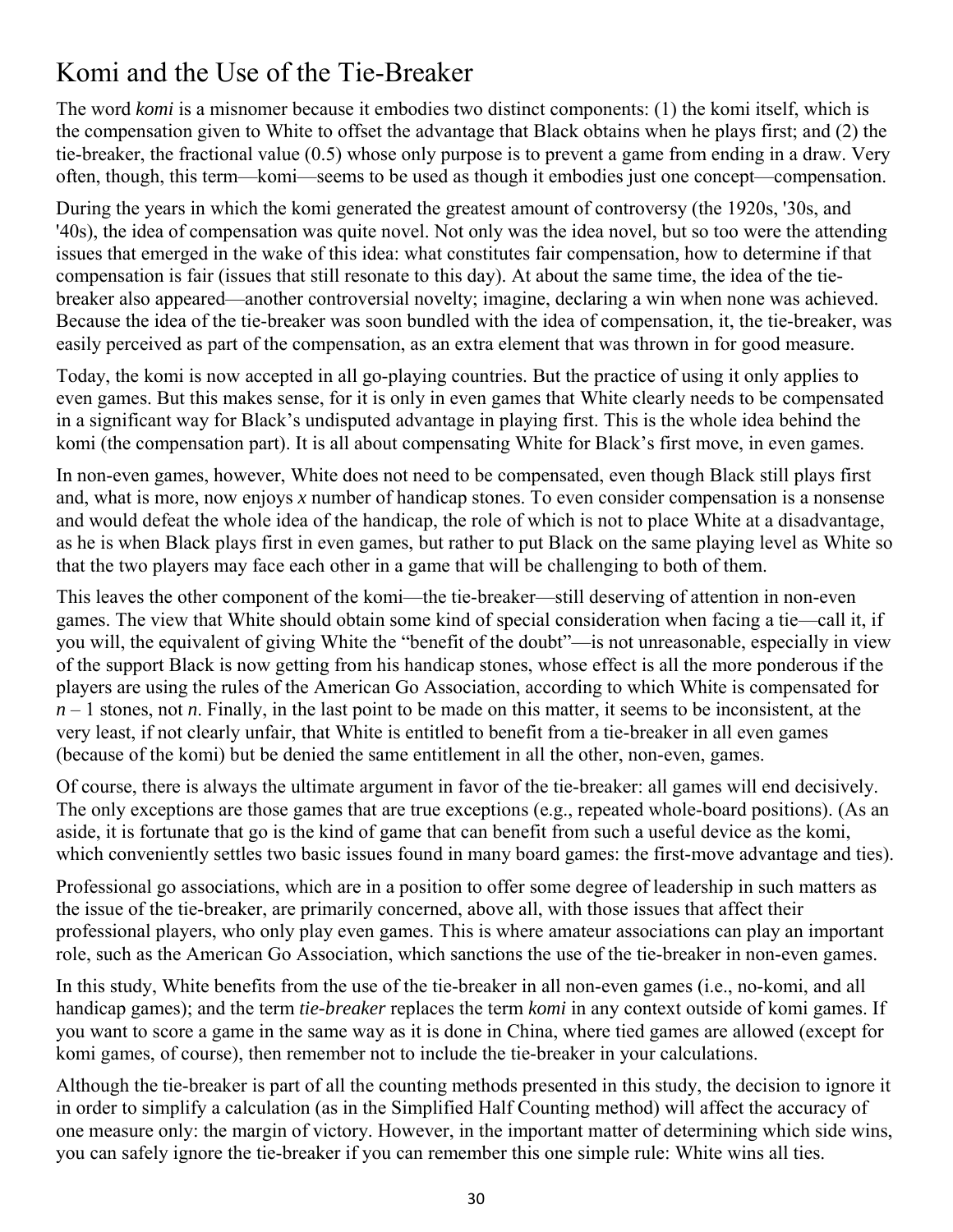# <span id="page-30-1"></span><span id="page-30-0"></span>Margin of Victory

The reason for counting the points of territory at the end of a game is to find out, of course, which side has won. But there is another reason for counting, and that reason is to measure the margin of victory.

One of the features that distinguishes go from many popular board games, such as chess, checkers, and others, is that in go, victory, or defeat, is relative, not absolute. In go, a player can measure the degree of his victory, or his loss. With this one measure, he can convey in a meaningful way to his fellow players how easy or tough a particular game was. In terms of meaningful communication, there is a world of difference between a player who says he lost, and a player who says he lost by half a point.

The Full Counting and the Half Counting methods are excellent tools for producing the margin of victory of any game. These two methods perform this calculation automatically as part of their normal operations, and they can be relied upon to produce accurate values for this useful measure each time they are used.

The Key Numbers method is also an excellent tool for producing the margin of victory of any game even though this result is not produced in the same way as the other methods. The purpose of the Key Numbers method is to enable a player to find his *key number*, which he can then use, like a benchmark, to determine the minimum number of points he must obtain in order to win. But once he knows the value of his *total points*, he can then figure out his margin of victory by subtracting his *key number* from his *total points*, and then multiplying the result by two. This approach also produces accurate results each time it is used.

The status of the Simplified Half Counting method, however, is problematic. This method of counting, which is widely used in China, and which is well known for its simplicity and speed of operation, always produces an accurate value for the margin of victory: Why? Because in China a tie is accepted as a legitimate outcome of a game (but not for even games).

In the context of this study, however, where tied games are rejected in favor of the principle that White wins all ties (see [Komi and the Use of the Tie-Breaker, page 30\)](#page-29-1), the Simplified Half Counting method will never produce accurate values for the margin of victory (except, of course, for even games) unless the value of the tie-breaker is incorporated into the calculations. Of course, if the tie-breaker is incorporated into the calculations, then the Simplified Half Counting method losses part, albeit a small part, of its valued simplicity.

In practice, when players are involved in non-even games, even in tournaments, they never seem to be especially concerned about the tie-breaker unless they happen to be playing a game that is facing a tie; otherwise, they seem quite satisfied to leave out the half-point value of the tie-breaker in the calculations they perform (Japanese-style) to determine the margin of victory.

In the light of this practice, perhaps the player can decide for himself which quality he values the most: accuracy or speed. If he values accuracy over speed, then he should always incorporate the tie-breaker in the calculations he performs when using the Simplified Half Counting method. If, however, he values speed over accuracy, then he must always remember the following two points: (1) the margin of victory will always be inaccurate, by half a point, when the tie-breaker is not part of the calculations, and (2) White wins all ties. Of course, the winner can always add 0.5 points to his margin of victory.

In any event, regardless of whether or not the tie-breaker is incorporated into the calculations, the Simplified Half Counting method will always identify the winner of a game correctly.

For information on the effect of a *non-scoring point* on the margin of victory, se[e Non-Scoring Point,](#page-26-1) [page 27.](#page-26-1)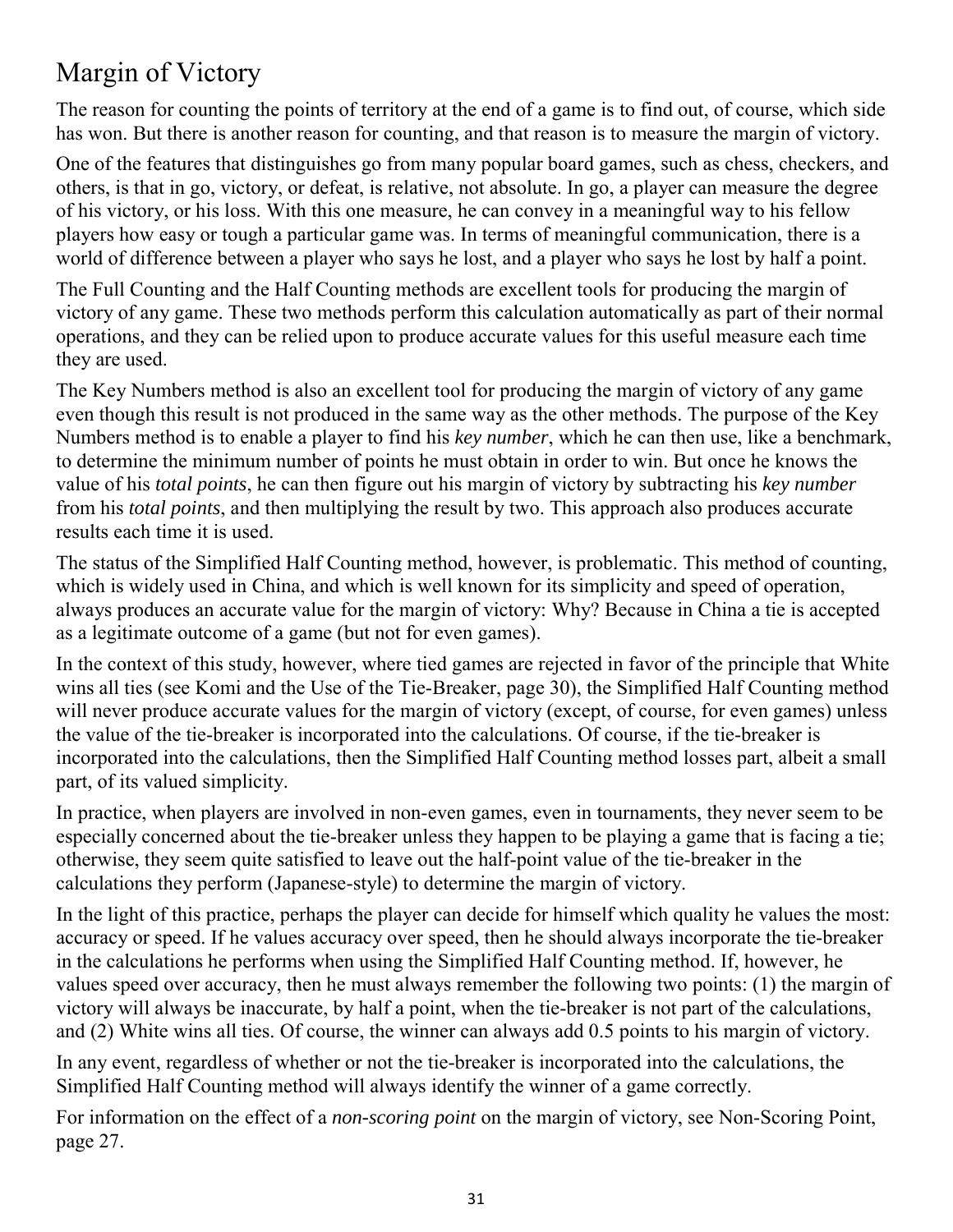# <span id="page-31-0"></span>Useful Information When Using the Chinese Rules and Counting Methods

Most go players in the West, unless they are of Chinese descent, and even this is no firm guarantee, are used to playing go under Japanese rules and to scoring their games under the Japanese method of counting. This means that they may or may not be aware of certain matters that could affect their games when they decide to play according to the Chinese rules and to score their games according to the Chinese method of counting.

The following items of information may be useful to such players:

- **Dames Count for Points:** Because dames count for points, make sure to play out each game to the very end, until every dame is occupied, including those that may exist in a seki.
- **Unfilled Dame Discovered:** If you discover an unfilled dame at the end of a game, after both sides have passed, then it becomes a *non-scoring point*. Such a point must remain vacant, and it cannot be counted as a point of territory for either side. If a *non-scoring point* should occur in a game, then you will need to make an adjustment in the calculations used by the counting method you intend to use when the time comes to score the game. For more information, see [Non-Scoring Point, page 27.](#page-26-1)
- **Points in Sekis:** The Chinese rules allow players to count points in a seki. Therefore, it is to your advantage to play inside a seki and to occupy as many dames as you can before the game is over. Then, once the game is over, there is a procedure to follow, which is part of the counting phase of the game, that will finalize the acquisition of any additional points, sometimes called *internal points*, that may still exist in a seki (eyes, false eyes, shared liberties). For more information, see [How to Deal with Sekis, page 26.](#page-25-3)
- **Returning Prisoners:** There is no purpose served in keeping the stones you capture during a game as prisoners. Placing these stones inside your opponent's territory as the end of the game has no effect, for it does not subtract any points from your opponent's total score. Consequently, the normal practice is simply to return captured stones to your opponent's bowl immediately upon their capture.
- **Deducting Handicap Stones:** Because the intersections occupied by stones count as points of territory, this means that the number of handicap stones given to Black at the beginning of a game also gives him the same number of extra points. In the Chinese method of counting, these extra points are deducted from Black's *total score* (or added to White's *total points*) during the counting phase at the end of the game.
- **Special Rulings:** During a game, if you come across a situation which, under Japanese rules, would be settled by the invocation of a special ruling, such as the one that applies to the situation known as the bent four in the corner, you can now resolve these kinds of situations by playing them out.

Under the Chinese rules, playing inside your territory does not cost you any points because the intersections you occupy with your stones also count as points of territory. This means that in the case of the bent four in the corner, you can go ahead and play inside your territories, to remove your opponent's ko threats, before you initiate the sequence in the corner that leads to the ko, which your opponent cannot win because he has no ko threats, and then to the capture of your opponent's group.

Of course, in the interest saving time, you may want to ask your opponent, before you begin to remove his ko threats, whether or not he concedes that his group in the corner is dead.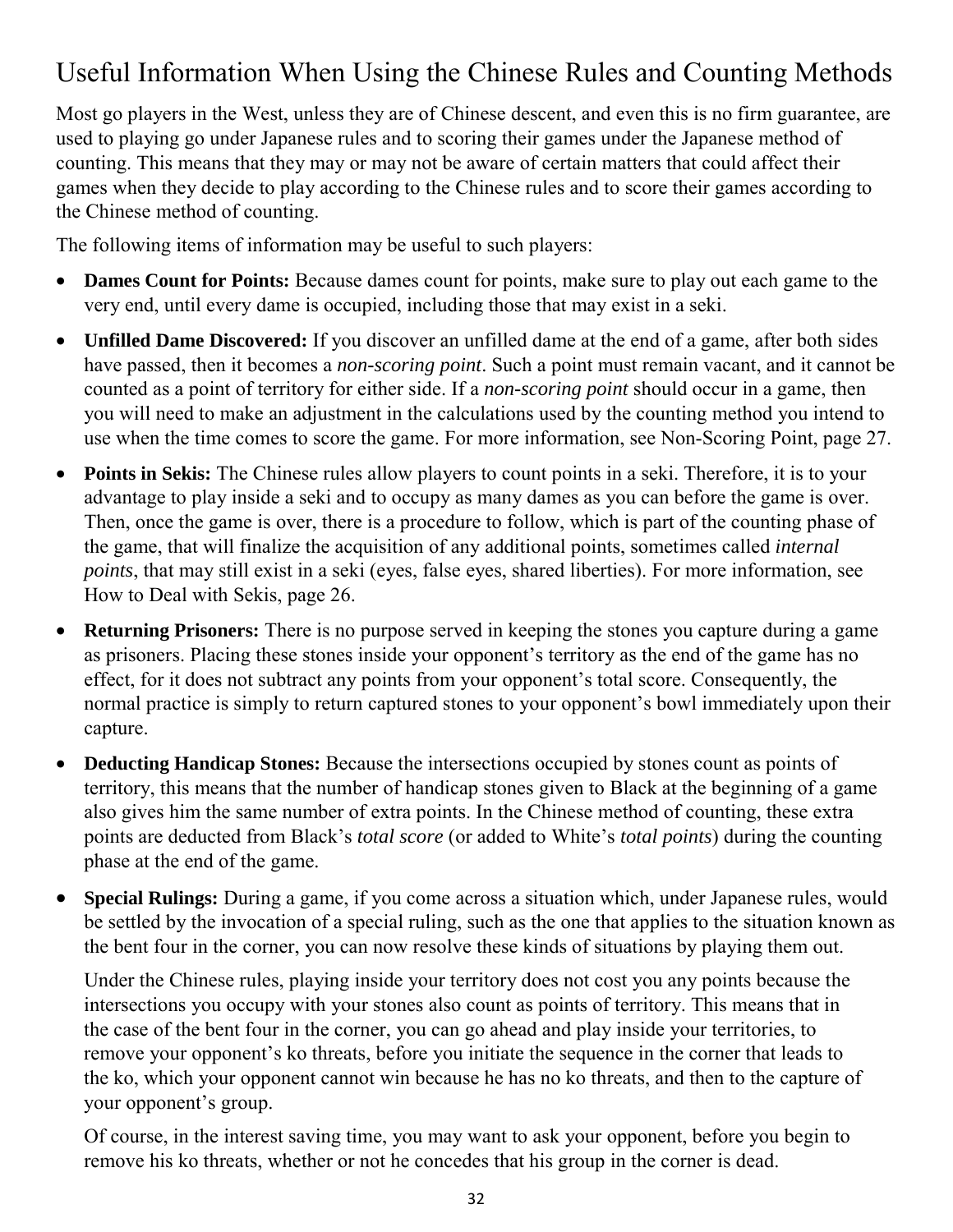# <span id="page-32-0"></span>Comparing the Chinese and Japanese Methods of Counting

Generally, the remark that is heard most often from players after they have been introduced to the Chinese method of counting (that is, from players who do not use this method on a regular basis) is that they find the procedure associated with each individual method more complicated to use than the one associated with the Japanese method of counting. They often cite one or more of the observations found below in support of this point of view:

- **Two Kinds of Points to Count:** To score a game Chinese-style, the players must always count the points from two different sources: (1) the vacant intersections, and (2) the stones on the board. When using the Japanese method, however, the players only need to count the points from one source—the vacant intersections. This means they save time by not having to count the stones played on the board.
- More Items to Adjust: In the Chinese method of counting, the players must always make adjustments to the *total points* of the side that is being counted for three specific items: (1) the komi (or tie-breaker), (2) the handicap, if any, and (3) the *non-scoring point*, if any. When using the Japanese method, however, the players only need to make an adjustment for one item only: the komi (or tie-breaker). They can forget about the need to make any adjustment for the handicap or the *non-scoring point*, which, of course, has no corresponding equivalence in the Japanese rules or in its method of counting.
- **Divide and then Multiply by Two:** In the Chinese methods (except for the Full Counting method), each side must always remember to divide by two the value of each item they are adjusting; and then, to obtain the margin of victory, they must always remember to multiply by two the difference between the *adjusted total points* and the *half count of possible points*. When using the Japanese method, the players need not be concerned to make these kinds of calculations.
- **Subtract or Add the Adjustment Points:** When counting Chinese-style, the players must always remember (1) that they must either subtract (when Black's side is being counted) or add (when White's side is being counted) the *adjustment points*; and (2) when a *non-scoring point* emerges in a game, they must always remember either to always add this value (to the *total points*, in the Half Counting method) or to always subtract this value (from the *half count of possible points*, in the Simplified Half Counting method). When using the Japanese method, the players need not be concerned by any of these.
- **Points Are Not Verifiable:** When using the Chinese method of counting, the players cannot verify the number of points that was obtained from the vacant territories. The reason for this is that after the empty intersections in the vacant territories have been counted, the stones that once marked the boundaries of these territories are removed and then rearranged into groups of ten's for the purpose of counting. When using the Japanese method, the players can always verify the sum of their points.

Although the issues raised in the above remarks regarding some of the drawbacks associated with the Chinese method of counting are certainly true, there is a great deal to be said about the almost limitless capacity of people to assimilate the workings of any procedure. It does not take long before a procedure, any procedure, even a complicated one, can become so well known that using it becomes second nature to those who need to apply it. This may help to explain the widespread use of the Chinese method of counting in the world to this day. Tradition and habit are powerful forces.

Despite the several negative points associated with the Chinese method of counting, it does possess one clear advantage over the Japanese method: the freedom from the need to make special rulings regarding the status of groups found in special situations, such as the bent four in the corner. When the players know that they will be counting Chinese-style, they can play out these situations to their ultimate ends.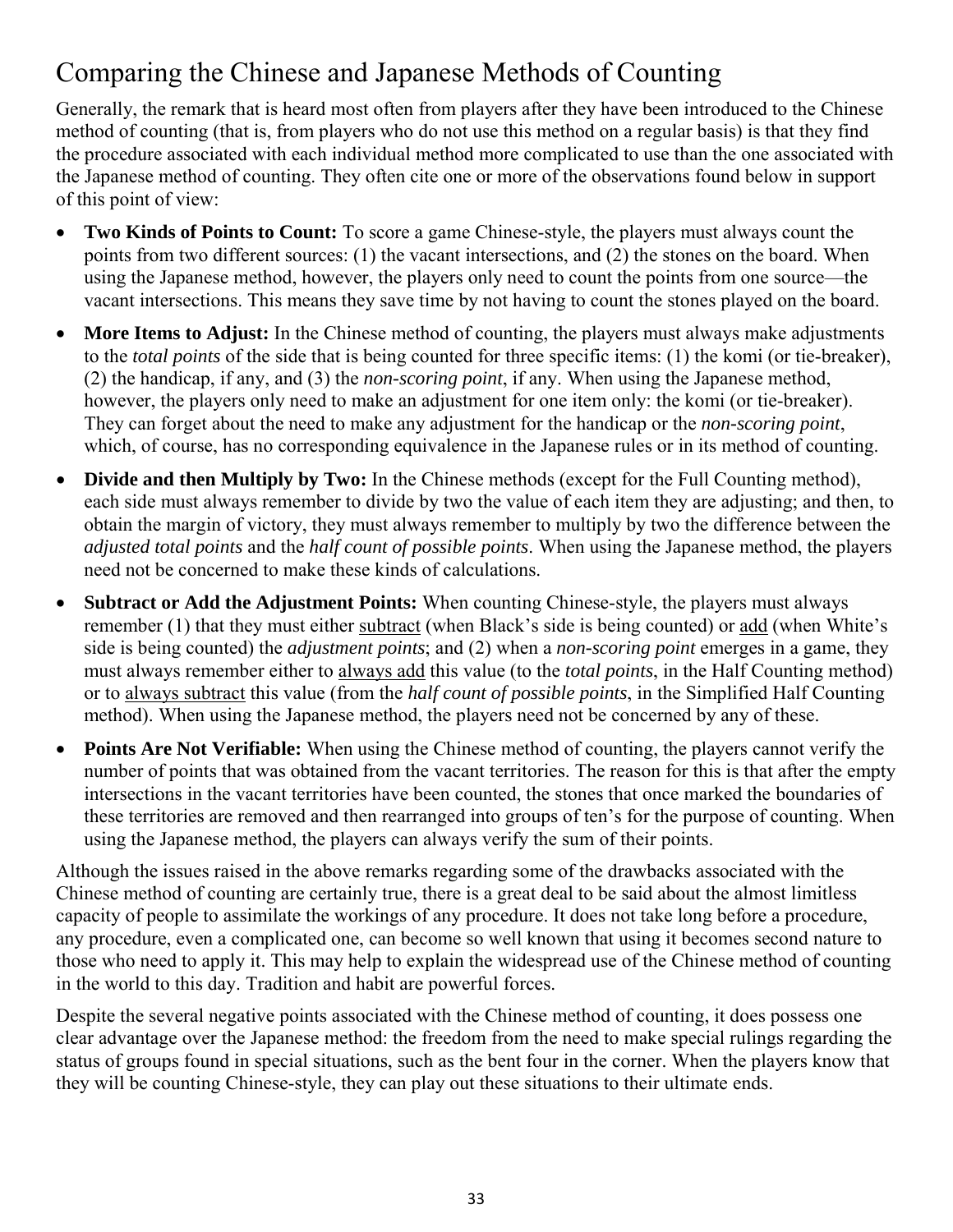# Can There Be a Fourth Method of Counting Chinese-Style?

When scoring a game Chinese-style, you must always deal with three blocks of points:

- The *total points*.
- The *adjustment points* (komi, tie-breaker, and handicap).
- The *half count of possible points*.

The two blocks of points that count the most in determining the outcome of a game are, naturally enough, the *total points* and the *half count of possible points*. In both the Half Counting and the Key Numbers methods, the value of the *half count of possible points* is always subtracted from the *total points*, regardless which side is being counted. This approach is what embodies the essence of the Chinese method of counting: which side crosses over the half-way point (i.e., who wins), and by how much (i.e., the margin of victory).

What varies between the two methods is the manner in which the *adjustment points* are treated as a block. In the Half Counting method, the value of the *adjustment points* is subtracted from the *total points* (and the result is called the *adjusted total points*), whereas in the Key Numbers method, the value of the *adjustment points* is added to the *half count of possible points* (and the result is called the *key number*). (It is assumed here that Black's side is being counted. If it is not Black's side that is being counted, but White's, then reverse the use of the words "subtracted" and "added" in this paragraph).

Is it possible to conclude that the Half Counting and the Key Numbers methods are the only two possible methods that can be used when you want to score a game Chinese-style? Of course, there is always the Full Counting method. It naturally counts as a legitimate method. So, the question is posed: Can there be a fourth method? (The Simplified Half Counting method resembles the Half Counting method far too much to qualify as a distinctive method.)

### <span id="page-33-0"></span>Mathematical Formulas for the Half Counting and the Key Numbers Methods

As a convenience, here are the formulas for the Half Counting and the Key Numbers methods (**TP**, Total Points; **AP**, Adjustment Points; **HCPP**, Half Count of Possible Points; **ATP**, Adjusted Total Points; **KN**, Key Number; **MV**, Margin of Victory).

|           | <b>Half Counting Method</b>                     | Formulas with ATP or KN                   | Conditions                        |
|-----------|-------------------------------------------------|-------------------------------------------|-----------------------------------|
|           | If Black's side is being counted:<br>$\bullet$  | (Formulas are the same for both)          | (For both ATP and KN)             |
|           | $(TP - (AP \div 2) - HCPP) \times 2 = MV$       | Black's side and White's side)            | where $ATP = (TP - (AP \div 2))$  |
|           | If White's side is being counted:<br>$\bullet$  | $(ATP - HCPP) \times 2 = MV$<br>$\bullet$ | or                                |
|           | $(TP + (AP \div 2) - HCPP) \times 2 = MV$       |                                           | where $ATP = (TP + (AP \div 2))$  |
| $\bullet$ | <b>Key Numbers Method</b>                       |                                           |                                   |
|           | If Black's side is being counted:               |                                           |                                   |
|           | $1(TP - (HCPP - (AP \div 2))) \times 2 =$<br>MV |                                           | where $KN = (HCPP + (AP \div 2))$ |
|           | If White's side is being counted:               | $(TP - KN) \times 2 = MV$<br>$\bullet$    | or                                |
|           | $(TP - (HCPP + (AP \div 2))) \times 2 = MV$     |                                           | where $KN = (HCPP - (AP \div 2))$ |

Note: These formulas do not take into account the possible occurrence of a *non-scoring point*. To apply the same solution to all cases, the simplest approach is to subtract  $0.5$  points  $(1 \div 2)$  from the *half count of possible points* for each *non-scoring point* that appears in the game you are scoring.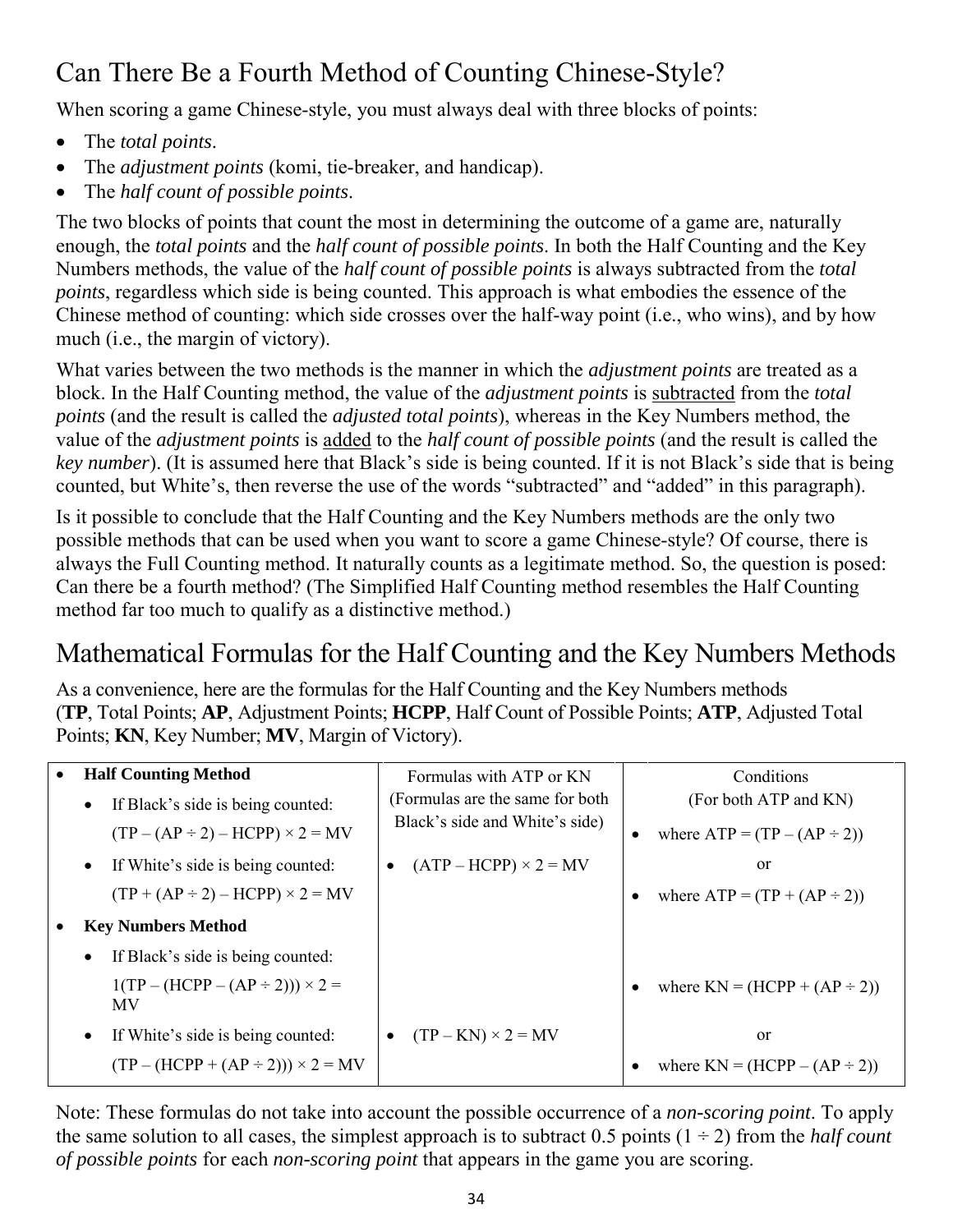# Appendix A Overview Summary

<span id="page-34-0"></span>This section provides a brief, one-page summary, designed to serve as an *aide-mémoire* on how to use two of the counting methods discussed in this study: the Half Counting and the Key Numbers methods. These two methods are the ones that are most likely to be used the most often.

When scoring a game Chinese-style, the process is divided into two phases:

- **Phase 1, Determining the Total Points:** This phase deals with the need to determine the *total points* (vacant territory and stones) acquired during the game by both Black and White.
- **Phase 2, Determining the Margin of Victory:** This phase deals with the calculations that must be made to determine which side has won the game and by how many points (margin of victory).

#### **To Determine the Total Points (Phase 1):**

- 1. Remove all the dead stones from the board.
- 2. Decide which side to count.
- 3. If there is a seki, fill in the eyes; then fill in the shared liberties, evenly.
- 4. Reshape the vacant territory into rectangular shapes and count the vacant points in them.
- 5. Rearrange the stones on the board into groups of ten's and count them.

#### **To Determine the Margin of Victory (Phase 2): (even game,**  $9 \times 9$  **board)**

| Half Counting Method                                                                                                                            |                                          | Key Numbers Method                                                                                                         |                                                          |
|-------------------------------------------------------------------------------------------------------------------------------------------------|------------------------------------------|----------------------------------------------------------------------------------------------------------------------------|----------------------------------------------------------|
| <b>Counting Elements</b>                                                                                                                        | <b>Black</b>                             | <b>Counting Elements</b>                                                                                                   | <b>Black</b>                                             |
| Vacant Territory:                                                                                                                               | 32                                       | Vacant Territory:                                                                                                          | 32                                                       |
| Stones:                                                                                                                                         | $+21$                                    | Stones:                                                                                                                    | $+21$                                                    |
| <b>Total Points:</b>                                                                                                                            | 53                                       | <b>Total Points:</b>                                                                                                       | 53                                                       |
| Komi (or tie-breaker): $(6.5 \div 2)$<br>$(0 \div 2)$<br>Handicap: $(n)$<br>Non-Scoring Point:<br>$(0 \div 2)$<br><b>Adjusted Total Points:</b> | $-3.25$ *<br>$-0.0$ *<br>$+0.0$<br>49.75 | Half Count of Possible Points:<br>Komi (or tie-breaker): $(6.5 \div 2)$<br>Handicap $(n)$ :<br>$(0 \div 2)$<br>Key Number: | $***$<br>40.5<br>$+3.25$ *<br>$+0.0$ *<br>43.75<br>$(-)$ |
| Half Count of Possible Points:                                                                                                                  | $(-)$ 40.5                               | Difference: (Total Points - Key Number)                                                                                    | 9.25                                                     |
| Difference:<br>$(ATP - HCPP)$                                                                                                                   | 9.25                                     |                                                                                                                            | x <sub>2</sub>                                           |
|                                                                                                                                                 | x <sub>2</sub>                           | Margin of Victory:                                                                                                         | 18.5                                                     |
| Margin of Victory:                                                                                                                              | 18.5                                     | (If the value is negative, then the other                                                                                  |                                                          |
| (If the value is negative, then the other                                                                                                       |                                          | side wins by the identical margin of                                                                                       |                                                          |
| side wins by the identical margin of<br>victory.)                                                                                               |                                          | victory.)                                                                                                                  |                                                          |
|                                                                                                                                                 |                                          | (*If counting for White, these values                                                                                      |                                                          |
| (*If counting for White, these values<br>must be added, not subtracted.)                                                                        |                                          | must be subtracted, not added.)                                                                                            |                                                          |
|                                                                                                                                                 |                                          | (**Subtract 0.5 for each non-scoring                                                                                       |                                                          |
|                                                                                                                                                 |                                          | point.)                                                                                                                    |                                                          |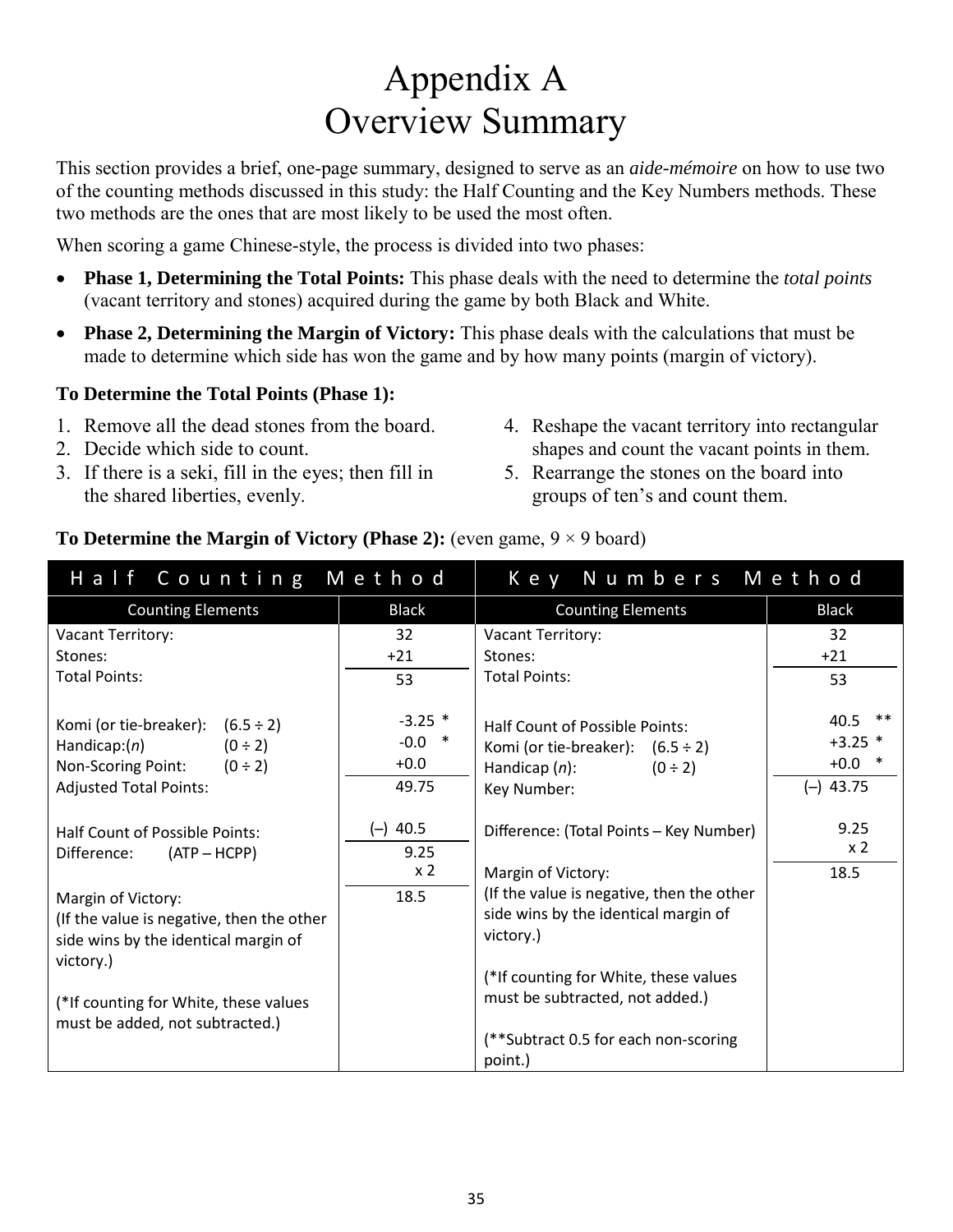# Appendix B Glossary

<span id="page-35-1"></span><span id="page-35-0"></span>Below you will find the definition of a few terms that are used throughout this study.

| Term                                    | <b>Definition</b>                                                                                                                                                                                                                                                                                                           |
|-----------------------------------------|-----------------------------------------------------------------------------------------------------------------------------------------------------------------------------------------------------------------------------------------------------------------------------------------------------------------------------|
| <b>Adjusted Total</b><br>Points         | The value of the <i>adjusted total points</i> is the value of the <i>total points</i> after the latter has been<br>adjusted by the presence of one or more of the following adjustment points: komi, tie-<br>breaker, or handicap, if any. In the Half Counting method, the non-scoring point, if any, is<br>also included. |
|                                         | In the Half Counting method, subtracting the <i>half count of possible points</i> from the <i>adjusted</i><br>total points and multiplying the result by 2 gives the margin of victory.                                                                                                                                     |
| Adjustment<br>Points                    | This term refers to the block of points that includes the komi, the tie-breaker, and the<br>handicap. Exceptionally, in the Half Counting method, it also includes the non-scoring point.                                                                                                                                   |
| Half Count of<br><b>Possible Points</b> | The half count of possible points is the total possible points divided by two. The half count<br><i>of possible points</i> of a 9 $\times$ 9 board is 40.5 points, and for that of a 19 $\times$ 19 board, it is 180.5<br>points.                                                                                           |
|                                         | Each instance of a non-scoring point will reduce the value of the total possible points by one<br>point and will reduce the <i>half count of possible points</i> by half a point $(1 \div 2)$ .                                                                                                                             |
| Key Number                              | The term key number refers to the sum of two blocks of points: the half count of possible<br><i>points</i> and the <i>adjustment points</i> (komi, tie-breaker, and handicap).                                                                                                                                              |
|                                         | The value of the key number is used as a benchmark figure during the counting process. If<br>the <i>total points</i> of the side that is being counted is equal to, or more than, that side's key<br><i>number</i> , than that side wins.                                                                                   |
|                                         | In the Key Numbers method, subtracting the key number from the total points and<br>multiplying the result by 2 gives the margin of victory.                                                                                                                                                                                 |
| Margin of<br>Victory                    | In the Full Counting method, the margin of victory is the difference between the larger and<br>the smaller values of each side's <i>adjusted total points</i> .                                                                                                                                                             |
|                                         | In the Half Counting and Simplified Half Counting methods, the margin of victory is the<br>difference (multiplied by 2) between the <i>adjusted total points</i> and the <i>half count of possible</i><br>points.                                                                                                           |
|                                         | In the Key Numbers method, the margin of victory is the difference (multiplied by 2)<br>between the <i>total points</i> and the <i>key number</i> .                                                                                                                                                                         |
| Non-Scoring<br>Point                    | A non-scoring point refers to an empty intersection, left on the board after the game is over,<br>and which neither side can occupy or claim as a point of territory.                                                                                                                                                       |
|                                         | Such points are found in sekis; specifically, in those sekis composed of an uneven number of<br>shared liberties. After the shared liberties in these sekis are filled by both sides, evenly, the<br>last remaining shared liberty, which must remain vacant, is the non scoring point.                                     |
|                                         | Another kind of <i>non-scoring point</i> is an unfilled dame. This occurs when a game ends and a<br>dame was left unfilled.                                                                                                                                                                                                 |
|                                         | Each instance of a non-scoring point reduces the total possible points by one point and the<br>half count of possible points by half a point.                                                                                                                                                                               |